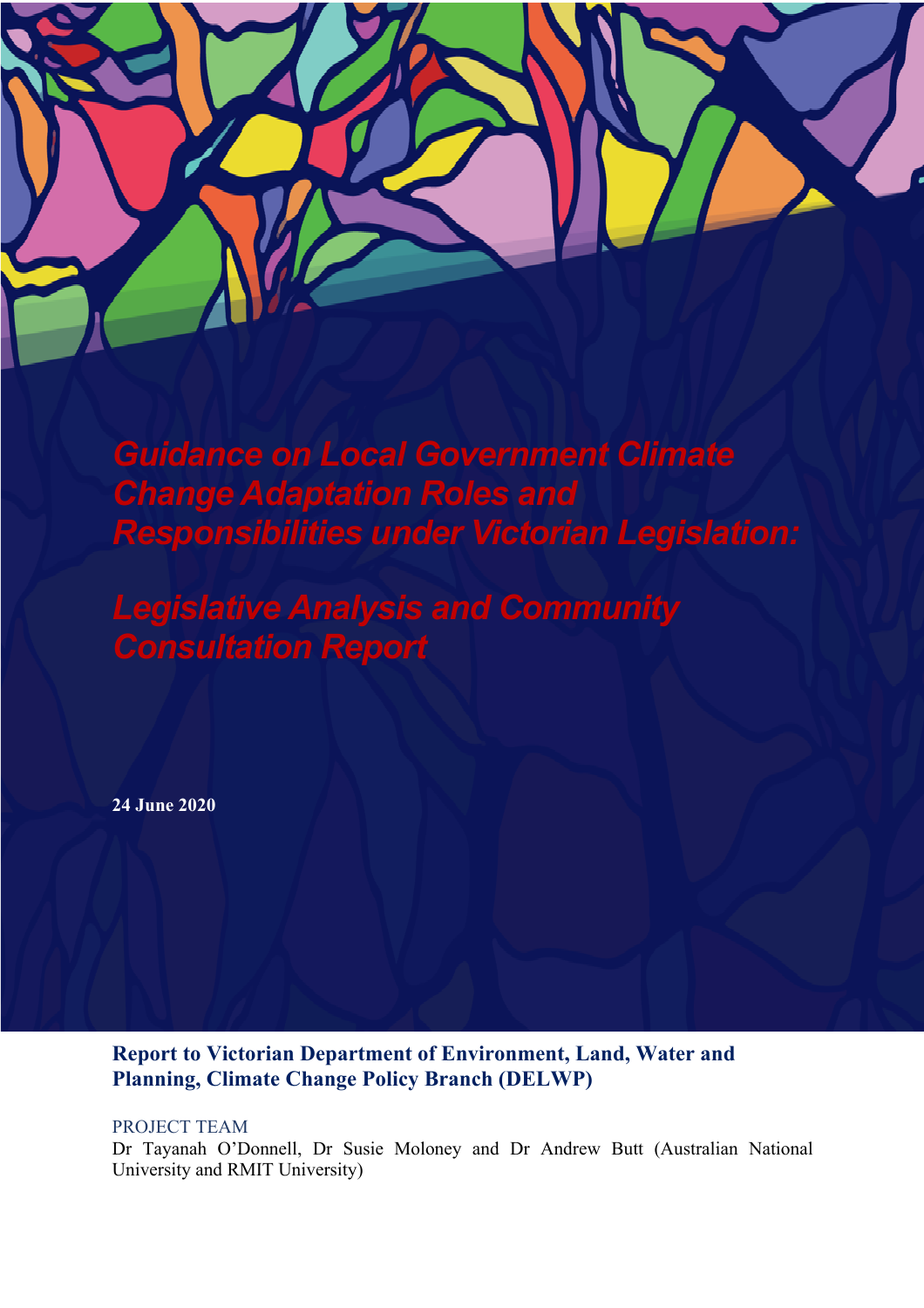# **Table of Contents**

| 2.4 The Planning and Environment Act 1987 (Vic) and Related Case Law  17          |  |
|-----------------------------------------------------------------------------------|--|
|                                                                                   |  |
|                                                                                   |  |
|                                                                                   |  |
|                                                                                   |  |
|                                                                                   |  |
|                                                                                   |  |
|                                                                                   |  |
| 4.3 Making Reasonable Decisions Under Varied Information and Resource Contexts 27 |  |
|                                                                                   |  |
|                                                                                   |  |
|                                                                                   |  |
|                                                                                   |  |
|                                                                                   |  |
|                                                                                   |  |
|                                                                                   |  |
|                                                                                   |  |
|                                                                                   |  |
|                                                                                   |  |
|                                                                                   |  |
|                                                                                   |  |
|                                                                                   |  |
|                                                                                   |  |
| Clarity in Legislative Frameworks for Local Government Decision-Making  36        |  |
| Clarity in Decision-Making Tasks and the Need for Clear and Useable Data37        |  |
|                                                                                   |  |
| Communication and Narratives within Local Government and for the Public  39       |  |
|                                                                                   |  |
|                                                                                   |  |
|                                                                                   |  |
|                                                                                   |  |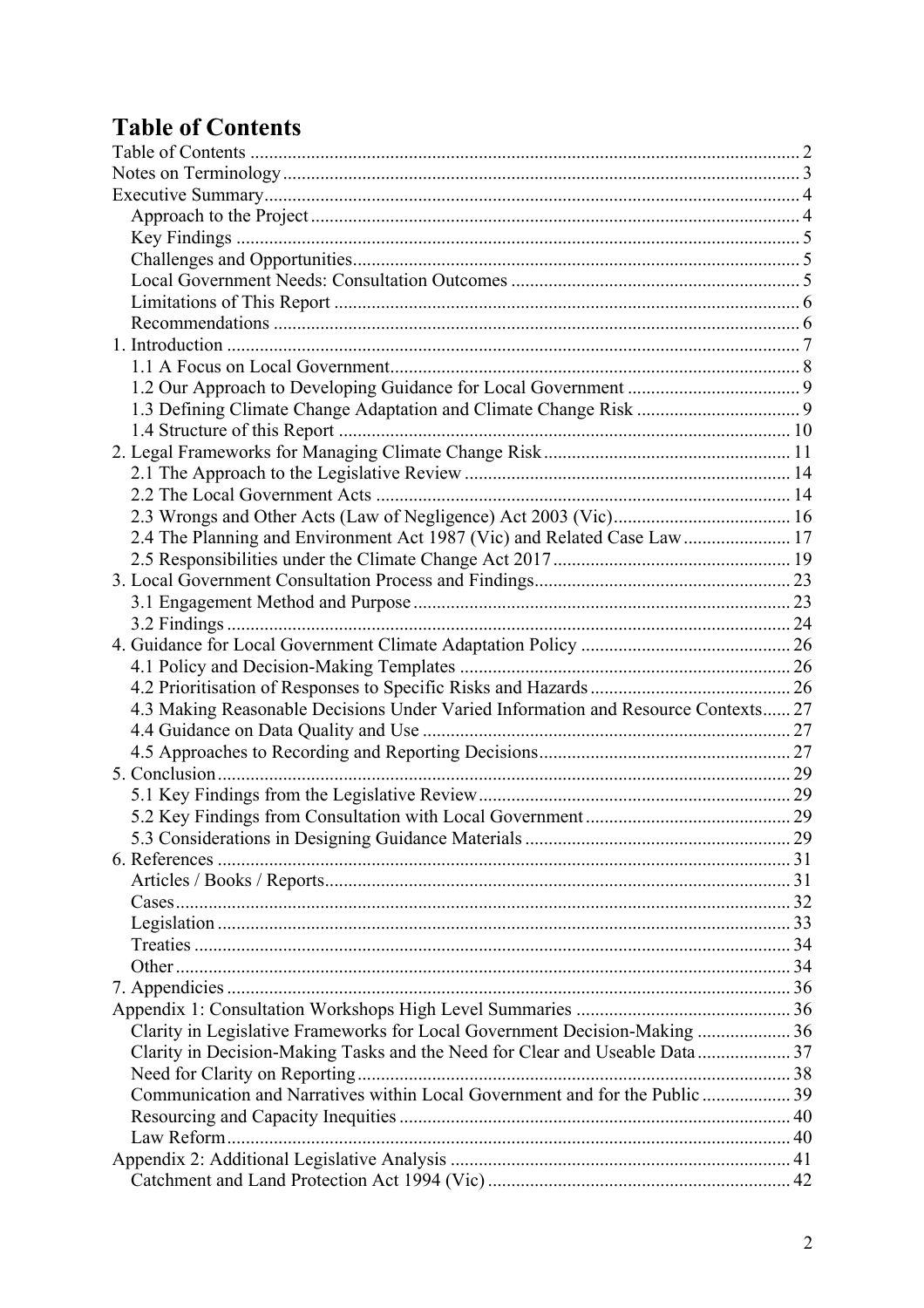# **Notes on Terminology**

The terms 'local government', 'municipal councils', and 'local councils' are all used interchangeably throughout this report to reflect the terminology used in the statutes being reviewed. For the purposes of this report, they all have the same meaning.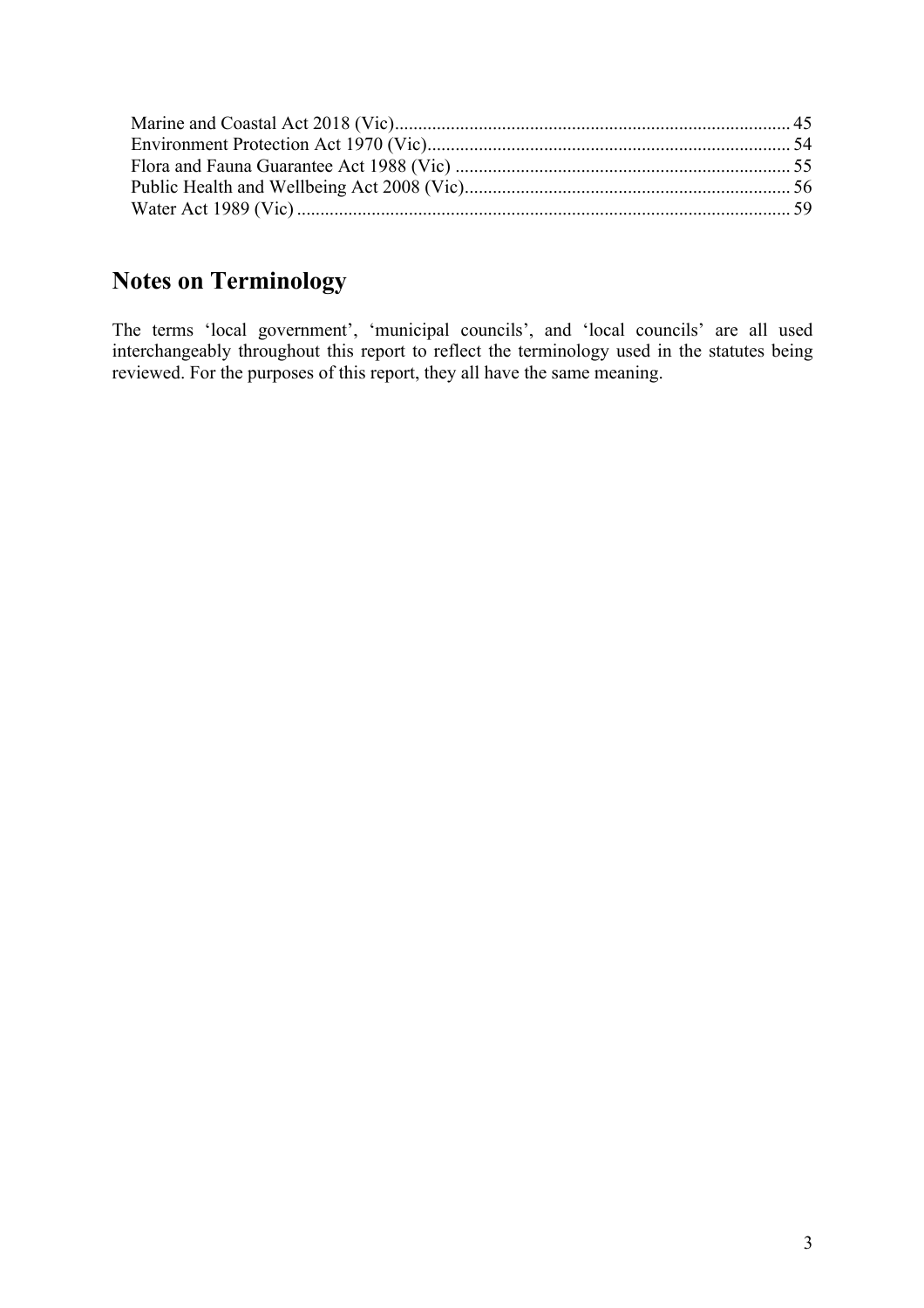# **Executive Summary**

This project is part of a broad suite of activities funded by the Department of Environment, Land Water and Planning (DELWP) under *Victoria's Climate Change Adaptation Plan 2017- 2020* (DELWP 2016). The *Climate Change Adaptation Plan*, under part 4.2 'A Partnership with Local Government', aims to 'help local governments to understand and deliver on their responsibilities for adaptation'. One action is to develop guidance materials for local governments on their roles and responsibilities under legislation. This report presents both a legislative analysis and the outcomes from four workshops held in March 2019 with local governments in different regions of Victoria. The findings inform the design of guidance materials for local governments.

The question of legislative responsibility for decision-making in the context of climate change risk and adaptation is an increasingly significant issue for federal, state, and local governments in Australia. The legislative framework is complex, with different responsibilities held by various entities. As a result, clarifying whose responsibility it is to manage climate change risks and consequently climate adaptation responses can be challenging.

There is a need to assist local governments to make robust decisions, in light of both the legislative framework and the practical on-the-ground needs of local government staff. To that end, this report adopts a 'reasonable person' lens to step into the shoes of a decision-maker and consider how climate change risk ought be navigated. We engaged with stakeholders across different local government areas in Victoria to explore with them how they make decisions and what is useful for them in light of climate change risk and decision-making. The results of this consultation process are discussed later in this report. The guidelines that accompany this report are the end product of both the legal analysis and the consultation process.

# **Approach to the Project**

The introduction presents the context and approach used in this legislative review. The Project Team (led by the authors of this report) adopted a 'co-design' method for developing the scope of the project. This process included consultation with a local government 'Stakeholder Advisory Group' ('StAG'), which included representatives of two local government Greenhouse Alliances (WAGA and NAGA), the Municipal Association of Victoria, and members of the DELWP Climate Policy Branch. The StAG also played a crucial review role, along with the Project Teams' two external peer review experts.

During the scoping of this project, legal considerations with respect to *elected officials* were deliberately excluded due to other DEWLP projects. Due to the expansive nature of climate change risk, we touch very generally on where relevant local government law might relate to fiduciary duties that could encompass climate change risk, but this report is not an assessment of those types of legal duties. The review was confined to the following list of legislation and, where relevant, common law principles:

- 1. *Local Government Act 2020* (Vic).
- 2. *Planning and Environment Act 1987* (Vic).
- 3. *Wrongs Act 1958* (Vic).
- 4. *Climate Change Act 2017* (Vic) (and Acts listed in Schedule 1).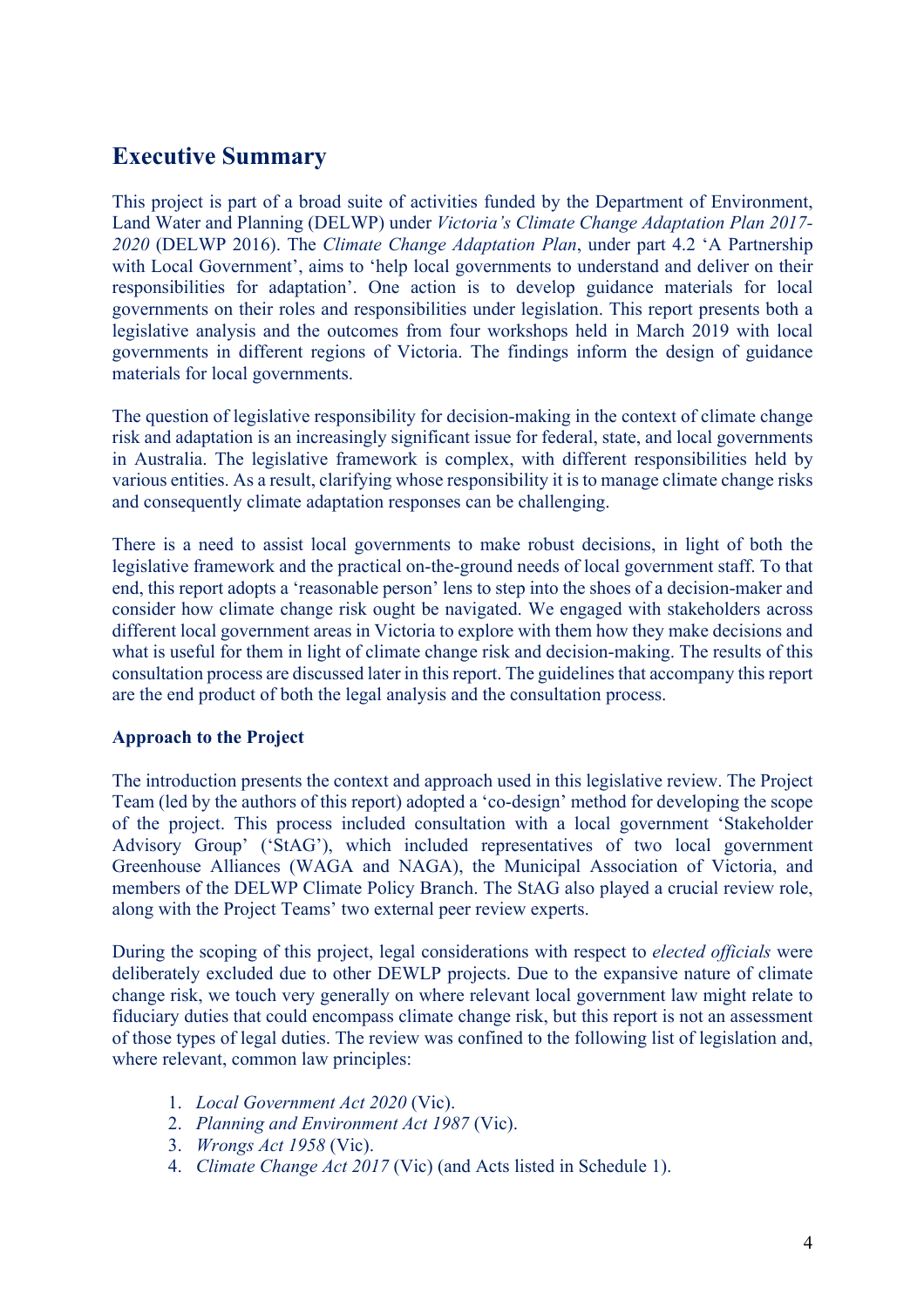- 5. *Coastal Management Act 1995* (Vic) (now the *Marine and Coastal Act* 2018 (Vic)).
- 6. Common law principles, where relevant to actions in negligence under tort and land use planning law only.
- 7. Relevant case law, where this aids in the interpretation of the above legislation.

Through early consultation with key stakeholders, it was determined that the framing of the analysis and consultations via the lens of reasonable person would be particularly relevant. This responds to the now pervasive argument that climate change risk is foreseeable, is not insignificant, and that a 'reasonable person' in the shoes of the relevant decision-maker will have taken climate change into account. A reasonable person lens also directly aids local government decision making.

# **Key Findings**

The legal analysis of regulatory requirements relevant to local government decision-making in Victoria, Australia has identified the following key issues that require further analysis in clarifying the roles and responsibilities of both state and local governments.

# **Challenges and Opportunities**

- There is no mention of 'climate' or 'climate change' in the *Planning and Environment Act 1987* (Vic), nor is it an Act listed in Schedule 1 under the *Climate Change Act 2017*  (Vic)*.*
- There is a need to ensure that land use planning policies and coastal management options are developed, implemented and enforced in light of reasonably available climate change information.
- There is a need to ensure that any requirements arising from state-implemented Climate Change Strategies or Local Adaptation Plans are met.
- Local governments must continue to ensure they have optimal governance processes in place to enable effective decision-making.
- The *Local Government Act 2020* makes clear that local government has a responsibility to incorporate climate change considerations into decision-making processes.

# **Local Government Needs: Consultation Outcomes**

A series of four workshops were held in Warrnambool, Echuca, Melton, and Melbourne, inviting a range of local councils to each. The consultation outcomes coalesced around a series of key themes, challenges, and opportunities for the implementation of climate change adaptation policy, strategies and plans across Victoria:

- 1. Local governments expressed a concern at the **lack of clarity** in some legislative frameworks and relevant legislation for local government decision-making for climate change adaptation.
- 2. There is a need for clarity in relation to **specific and required decision-making tasks**, (with a specific emphasis on land use planning and building regulations and policy), including the **need for clear and useable data.**
- 3. There is an identified need for clear **approaches to recording and reporting** decisions as a form of 'risk register' and the opportunities for creating certainty.
- 4. There is an identified need for method and approaches that better enable **communication within local government and with the public** about these issues.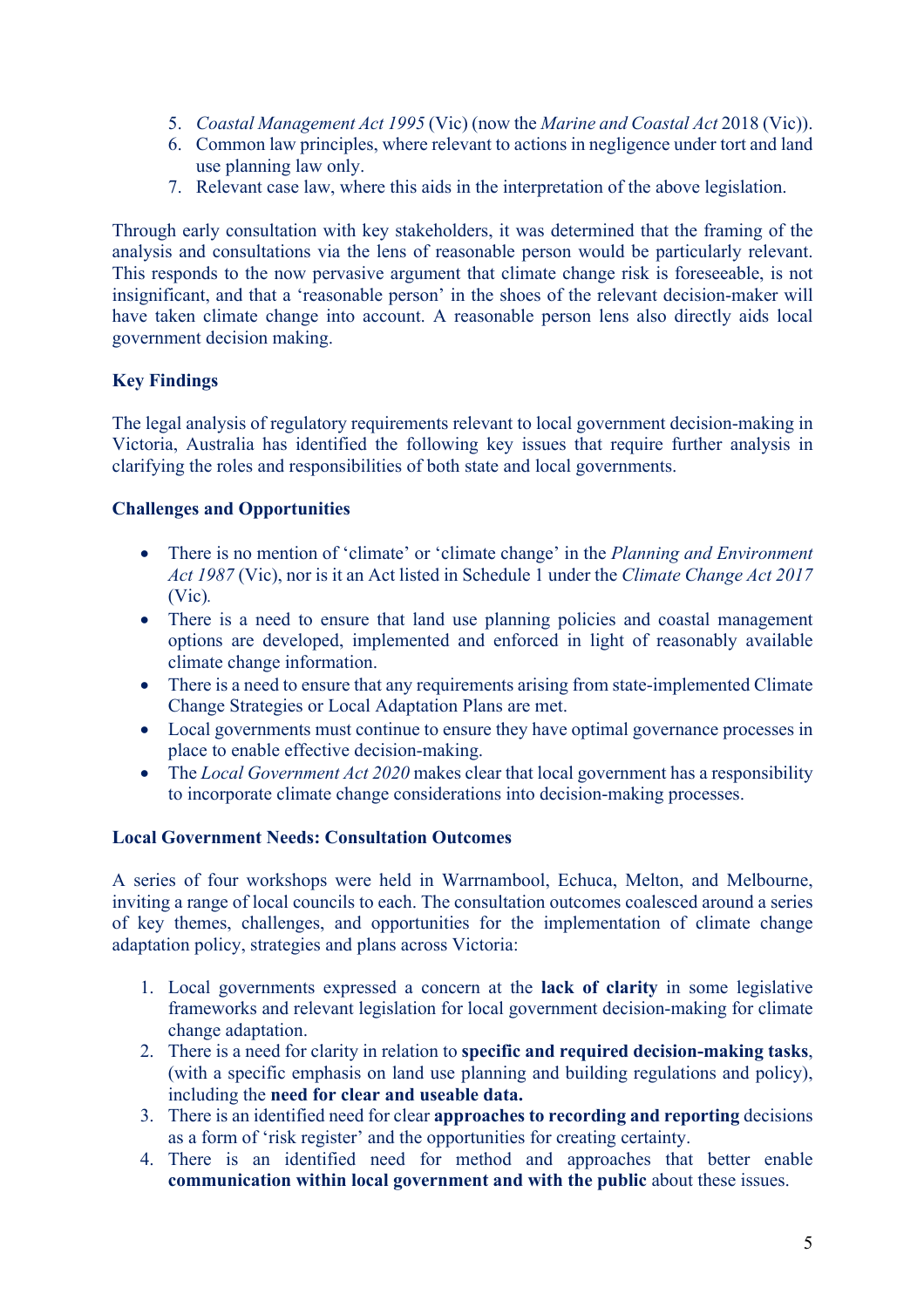- 5. There remains a need at an institutional level to include new considerations for **managing resources and capacity**, emerging from climate change adaptation responsibilities. There are clear challenges on this issue for smaller local councils.
- 6. There was an expressed desire for **further legislative reform**, such as inserting an explicit climate change adaptation agenda into the *Planning and Environment Act 1987* (Vic).

#### **Limitations of This Report**

The legal areas of focus for this report are tort law (negligence) and administrative law (land use planning decision-making processes) and particularly in exploring the reasonable person as decision-maker. It is not intended to be an exhaustive legal analysis, and nothing in this report nor the accompanying guidelines are to be taken as legal advice. This project was designed and implemented as a broader social research project, informed by law but with the core aim of assisting local government decision-making processes.

Causes of action and potential legal liability may arise for local government in a variety of contexts or circumstances. Whether this happens will depend on the particular and unique circumstances surrounding an alleged act or omission which in turn gives rise to a case of action. Any entity, including local government, should seek and obtain its own independent legal advice as applicable to those circumstances.

In no way is the analysis contained herein to be construed as legal advice.

Finally, the report is concerned only with local government roles and responsibilities. There remains an opportunity to undertake analysis which includes state government roles and responsibilities, and of the delineation as between local and state government responsibilities for climate change adaptation in Victoria.

#### **Recommendations**

Along with the issues, challenges, and opportunities presented above, three overarching recommendations emerged from the research undertaken in this project. If implemented, these recommendations could improve decision-making frameworks and enhance governance mechanisms for local government to enable good decision-making for climate change adaptation outcomes.

- 1. Create a state government-led collaborative strategy aimed at providing information and advice from a range of experts to local government in the form of consultative workshops on climate change adaptation implementation.
- 2. Provide a clear toolkit or other process to make clearer the specific requirements for local government vis-à-vis state government and third-party entities.
- 3. Develop a climate change risk register at the State level, which enables the tracking of physical, transitional, associated with climate change risks, impacts, and decisionmaking frameworks. This could inform the above recommendations as well as providing an evidence base for future policy priorities and strategies. Ensuring that local government update their risk registers to include climate change considerations would complement a State level climate risk register.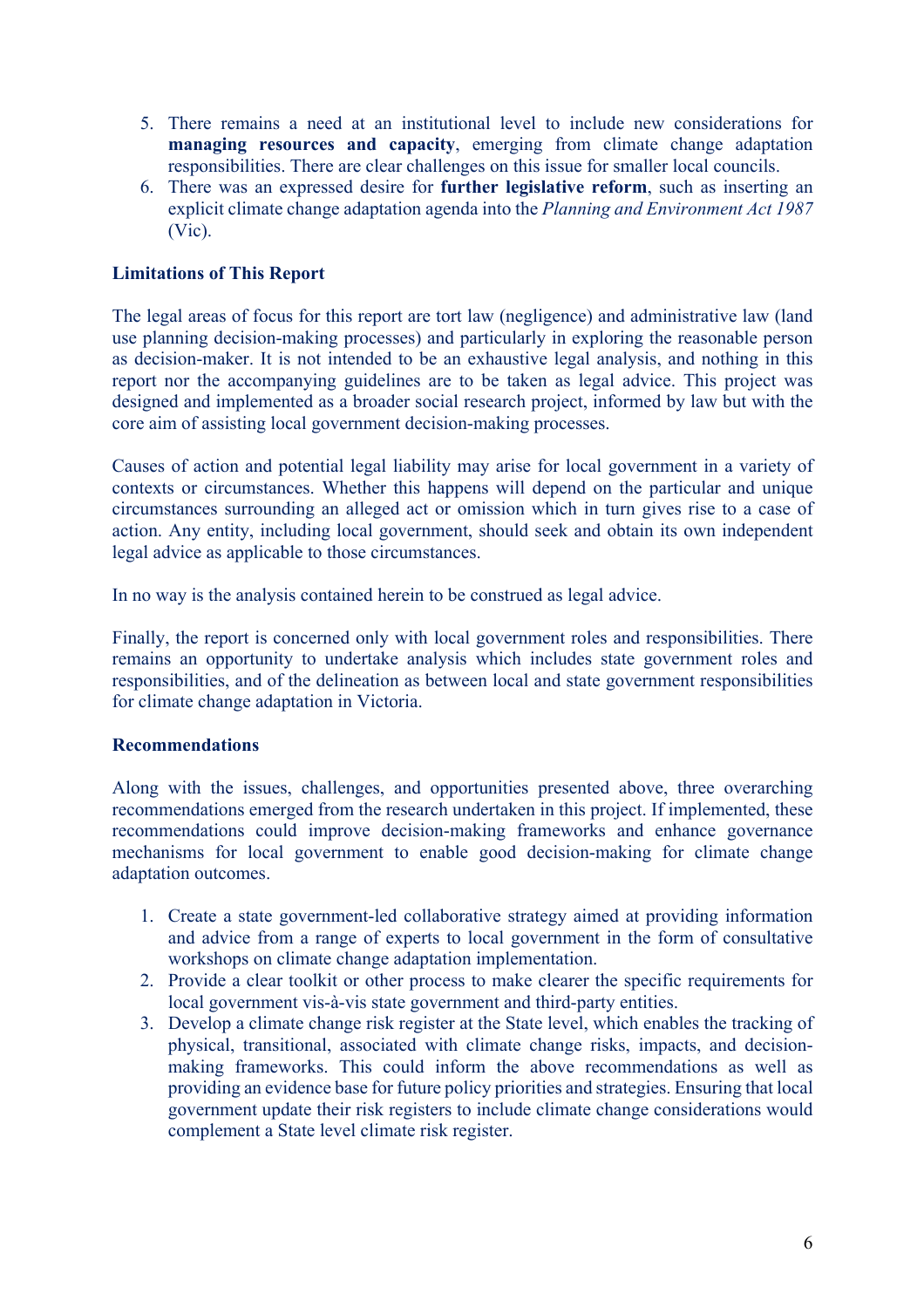# **1. Introduction**

The risks and impacts as a result of climate change are well known. Climate change poses significant social, environmental, and economical consequences that will interact across geographies and over time (IPCC 2018). The systemic nature of these risks and impacts is well known (consider, for example, the plethora of research conducted under the National Climate Change Adaptation Research Facility 2009-2017). Feedback loops will also influence the responsiveness of adaptation strategies across geographies and over time (Wise et al. 2014, p. 332). One entry point into this complex system is that of law.

When we think of law in the context of climate change risk, there has been an overwhelming tendency in Australia to narrow this toward legal liability concerns. The Australian Productivity Commission in its 2012 report, *Barriers to Climate Change Adaptation*, highlighted the lack of clarity with respect to potential local government legal liability as a barrier to climate change adaptation. In 2016, a published legal advice (Hutley and Davis 2016) outlined liabilities that may arise for private company directors under the *Corporations Act 2001* (Cth) for breach of fiduciary duties where there is a failure by company boards to properly consider or disclose climate change risk. Despite these inroads, the complexity of embedding governance processes that appropriately factor in climate change risk, impacts, and adaptation responses within public institutions remains.

In light of the pervasiveness of climate change impacts and associated risks, decision-making for local and state government across Australia is increasingly complex. Public institutions, including government, ought consider climate change risk in in their decision making. However, whether there is a legal obligation to do so is dependent on a variety of factors, including jurisdictional and statutory requirements. Requirements at law for good decision making exist irrespective of climate change impacts; however, these requirements are progressively demanding specific consideration of climate change impacts and climate change adaptation. Furthermore, there exists in Victoria specific legislative requirements under the *Climate Change Act 2017* (Vic).

Public institutions such as local and state governments are engaged in multiple activities that are impacted by climate change. These activities require appropriate consideration of climate change risk in order to prevent those activities from being negatively impacted. These activities may include: environmental and ecosystem management; land use planning decisions, including zoning of land, strategic planning policies, and development approvals; emergency management and community safety response roles; and the management of larger assets including state significant infrastructure such as airports, harbour ports, transport, and agricultural and energy systems. More broadly, public institutions, through policy, have an important role in encouraging financial investment in specific sectors or in specific geographical localities.

Added to these considerations are the structural and governance complexities within many 'public' institutions. Public institutions are engaged in a range of activities, not all of which may fit within a more generally understood definition of 'public'. Examples of this include the creation of public authorities that are governed by a board of directors, or pursuits that cross public/private partnerships and potentially enliven dual or multiple legislative and jurisdictional requirements (consider, for example, the Murray Darling Basin Authority). Recent research carried out by the Centre for Policy Development details some of these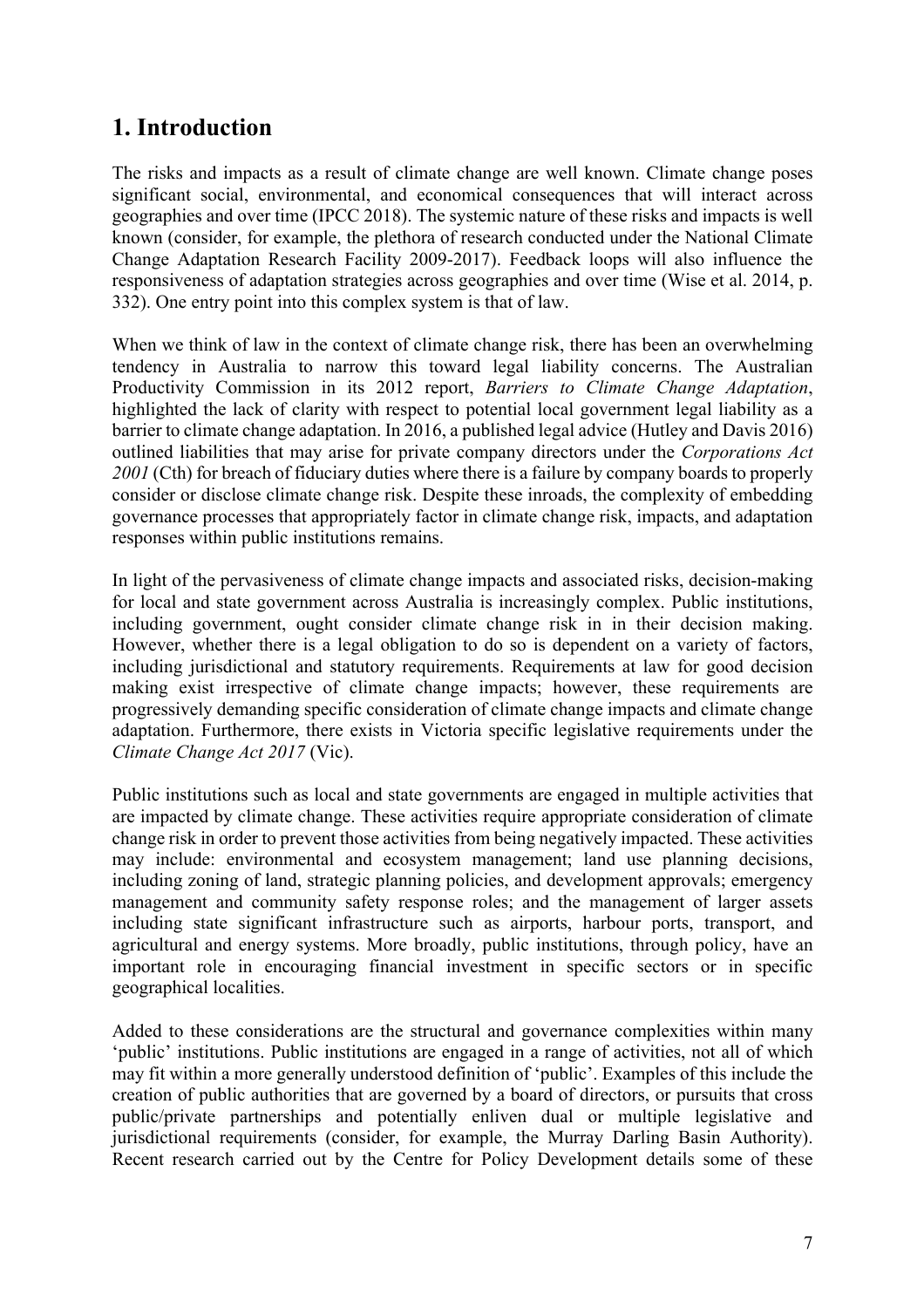considerations with respect to climate change risk and fiduciary duties for public authorities (Dibley, Hurley and Sheppard 2019).

In using law as an entry point, the primary purpose in this research report is to illustrate how local government can undertake good decision-making practices that take appropriate account of climate change risk in Victoria, Australia. To do so, we explain local government roles and responsibilities as identified within some Victorian legislation, complemented with a 'reasonable person' framing which is readily identifiable in common law. We then undertook consultation workshops where our legal analysis was presented and discussed with local government staff and representatives in rural, regional, and metropolitan localities. Finally, we developed a decision-making guidance brief to aid in local government operations. This brief is a separate though accompanying document to this report.

# **1.1 A Focus on Local Government**

The Victorian government's *Climate Change Adaptation Plan 2017-2020* ('the Plan', published in 2016) sets out a framework for working with local government in the implementation of both the Plan, and its statutory parent, the *Climate Change Act*  $2010$  (Vic)<sup>1</sup>. Part 4.2 of the Plan specifies as a key priority area, 'A partnership with local government'. This partnership is to be underpinned by three primary pillars: a Memorandum of Understanding stipulating how state and local government will work together; a program of activity aiming to build local government capacity for enabling adaptation; and targeted support for local adaptation projects.

Within the plan is an overarching recognition of the key role local government plays in climate adaptation, including, *inter alia*, recognition of local government's role in developing and delivering locally appropriate adaptation responses. Research has repeatedly highlighted the centrality of local government (both in terms of governance and of operations) for managing climate change risk that, in turn, positively influences the uptake of climate change adaptation (Measham et al. 2011; O'Donnell et al. 2019).

The specifications for this research project required the development of four key deliverables in analysing climate change adaptation responsibilities for local government. The analysis is concerned with where local government climate change adaptation roles and responsibilities are explicitly stated in legislation, and where local government roles and responsibilities under this legislation may be expected to include consideration of climate change risk by a relevant decision maker. The four components of the project include:

- The development of an effective project methodology.
- The completion of an analysis of climate change adaptation-related responsibilities for local government under relevant Victorian legislation.
- Targeted community consultations to explore the understanding and interpretation of current climate change adaptation responsibilities within local governments.
- The production of this report and the guidance brief, both to assist local governments to strengthen their capacity in delivering on these responsibilities.

<sup>1</sup> Now the *Climate Change Act 2017* (Vic).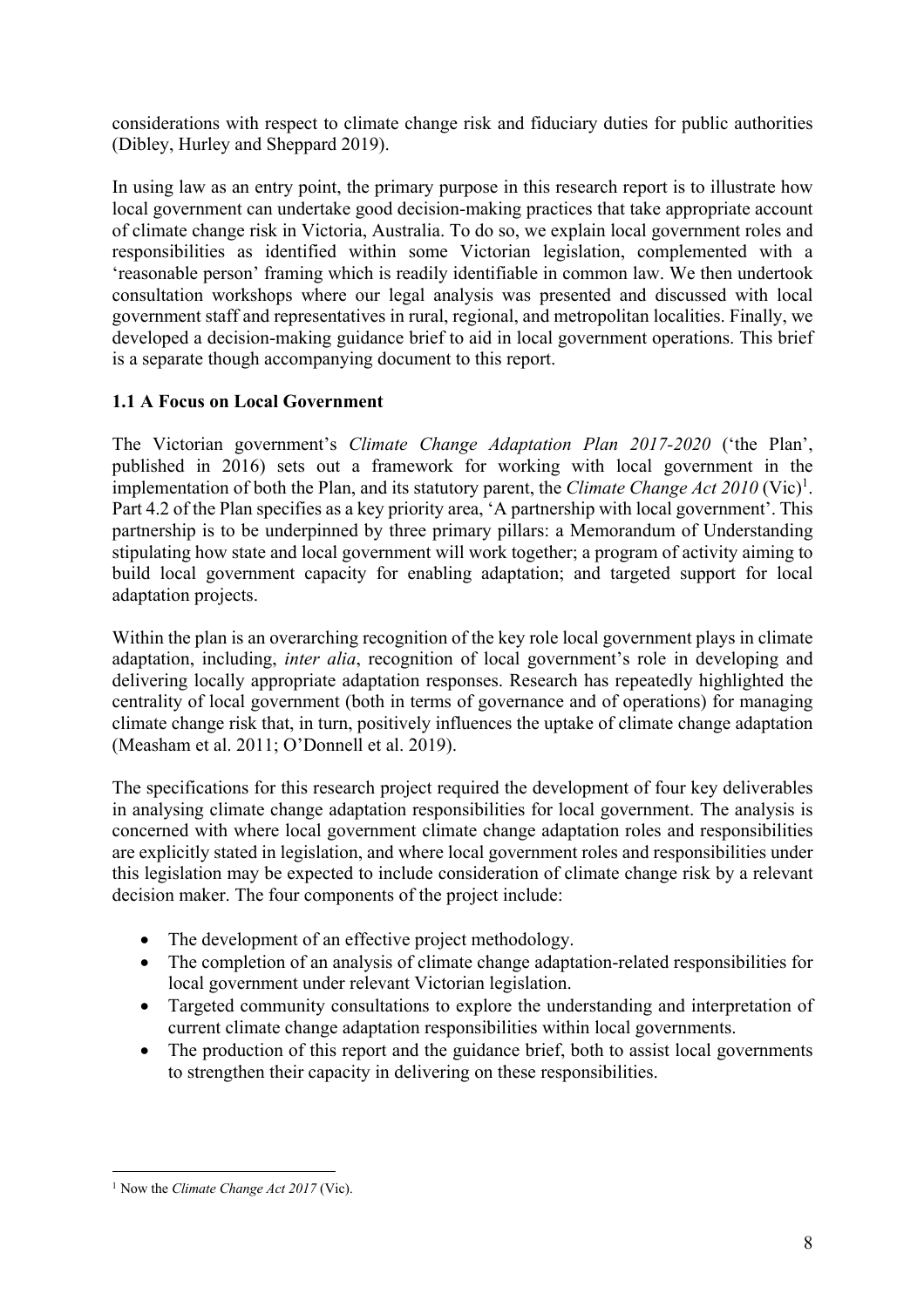# **1.2 Our Approach to Developing Guidance for Local Government**

As part of a co-design process, the Project Team collaborated with our Stakeholder Advisory Group (this included representatives of two local government Greenhouse Alliances, WAGA and NAGA, and the Municipal Association of Victoria), and members of DELWP to develop the framework of legislative review.

The parameters for the review were as follows:

- The review is confined to the legislation specified in section 2, where that legislation identifies a responsibility owed by local government.
- The Project Team use the framing of a 'reasonable person' to guide the research project. Through this lens, primary consideration was given to tort law principles (negligence) and administrative law decisions pertaining to land use planning decisions made by local government.

# **1.3 Defining Climate Change Adaptation and Climate Change Risk**

The IPCC's 2018 Special Report (p. 70) defines adaptation to climate change, as follows:

'Climate change adaptation refers to the actions taken to manage the impacts of climate change (IPCC, 2014b). The aim is to reduce vulnerability and exposure to the harmful effects of climate change (e.g., sea level rise, more intense extreme weather events or food insecurity). It also includes exploring the potential beneficial opportunities associated with climate change (for example, longer growing seasons or increased yields in some regions). Different adaptation pathways can be undertaken. Adaptation can be incremental, or transformational, meaning fundamental attributes of the system are changed (IPCC 2018 Special Report, Ch 1, p.70) and while climate change is a global issue, impacts are experienced locally. Cities and municipalities are at the frontline of adaptation (Rosenzweig et al., 2018), focusing on reducing and managing disaster risks due to extreme and slow-onset weather and climate events, installing flood and drought early warning systems, and improving water storage and use.'

The IPCC Special Report (2018) identifies the importance of multi-level governance in implementing pathways to reach the goal of keeping global warming below a 1.5-degree increase. The important role of local government in achieving this goal is highlighted, and the necessity for strategies underpinned by 'well-functioning legal frameworks to be in place, in conjunction with clearly defined mandates, rights and responsibilities to enable the institutional capacities to deliver' (IPCC 2018 p. 360).

Article 7 of the United Nations Framework Convention on Climate Change (UNFCCC) (2016) states that the global goal for adaptation involves a tripartite approach of 'enhancing adaptive capacity, strengthening resilience and reducing vulnerability'. There is a range of tools and mechanisms that can be employed by government, private sector, and individuals to manage legal risks associated with climate change impacts (Godden et al. 2013). There is more recently a body of literature that considers climate change risk in specific categories, including with respect to private sector decisions (Hutley and Davis 2016) and that of public authorities (Dibley, Hurley and Sheppard, 2019). This has spurred the consideration of more active decision-making by many sectors, including corporate regulators such as the Australian Prudential Regulatory Authority (APRA).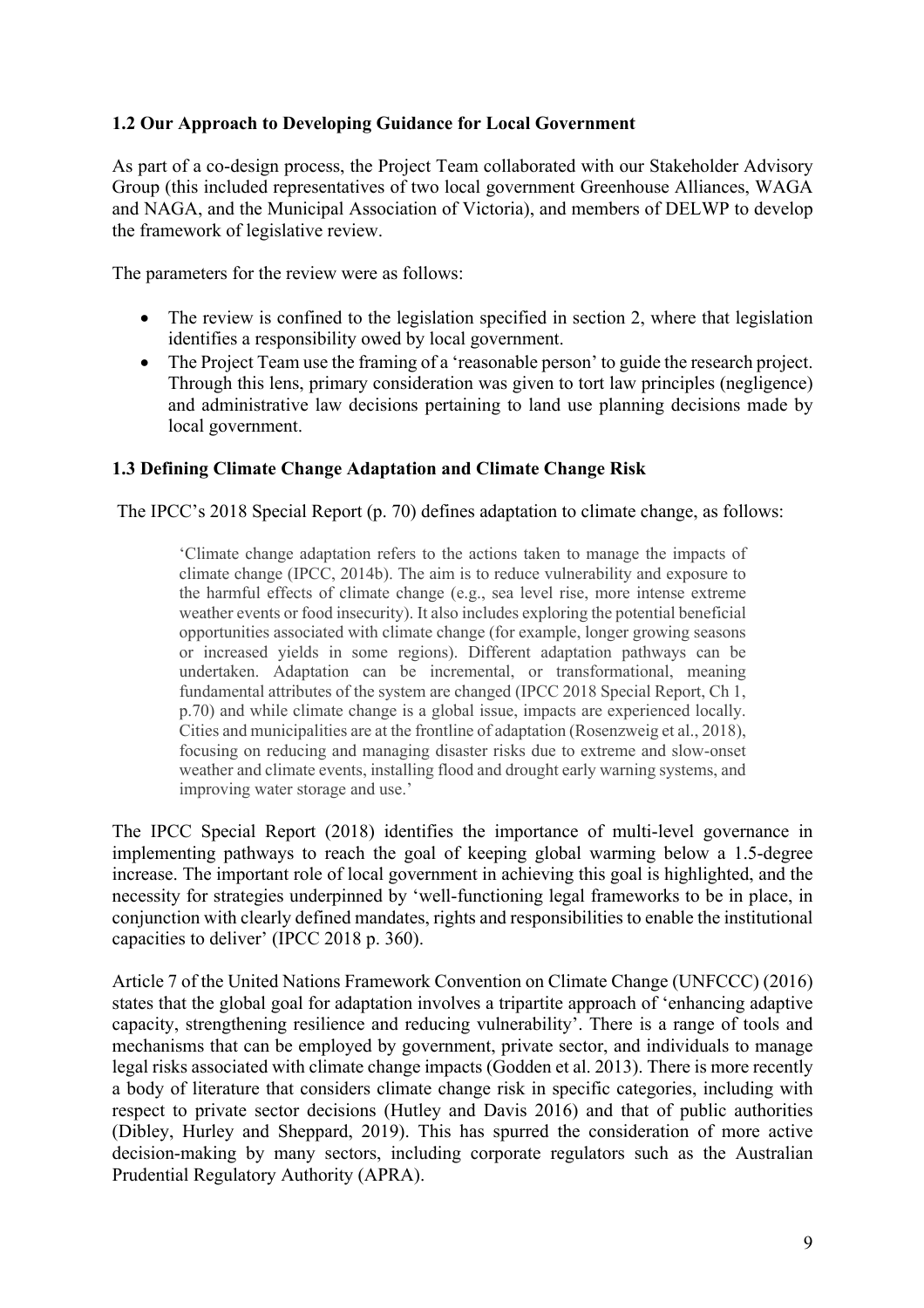Climate change risks now widely agreed as including physical risks (i.e. impacts to property or business due to extreme or sudden events), and transitional risks (i.e. the effect of law, policy, or litigation, or other market changes as economies transition to renewable economies). For local governments, the consideration of climate change risk cuts across most of their regular activities. For example, local governments are planning authorities; they own and manage assets that are affected by climate change risk; engage in contracts for new infrastructure and associated assets (for example, roads and transport); in some instances, manage waterways and other ecosystem services; and contribute to emergency management and natural hazard reduction efforts.2

#### **1.4 Structure of this Report**

Section 2 of the report provides a legislative review of local government decision-making in the context of climate change risk, adaptation, and law under Victorian law, as determined by the scope of this project. Though not an exhaustive review, other legislative frameworks (in particular those that create 'duties of care' under which climate change risk responses may arise) are also discussed. A case law analysis supplements this framing.

Section 3 of this report discusses the local government consultation workshops. It includes an analysis of the challenges and opportunities that were identified during the four workshops, which included 78 local government representatives from 22 different local governments and four Victorian localities and also some representatives from local government associations and other interested agencies.

Section 4 outlines how the analysis of the consultation workshops has informed the development of the guidance brief. The guide for local government decision-makers aims to encourage decision-makers to stand in a 'reasonable persons' shoes as they consider climate change risk in a climate change adaptation context.

The legislative review, the lens of 'reasonable person', and the key themes emerging from the local government workshops all informed the development of DELWP's Guidance Brief. The DELWP Guidance Brief is intended to provide useful information drawn from this research project to improve decision-making processes within local government regarding climate change adaptation.

Section 5 details the report's conclusion.

<sup>&</sup>lt;sup>2</sup> Emergency management and natural hazard responses were specifically excluded from the scope of this research at the request of the funder.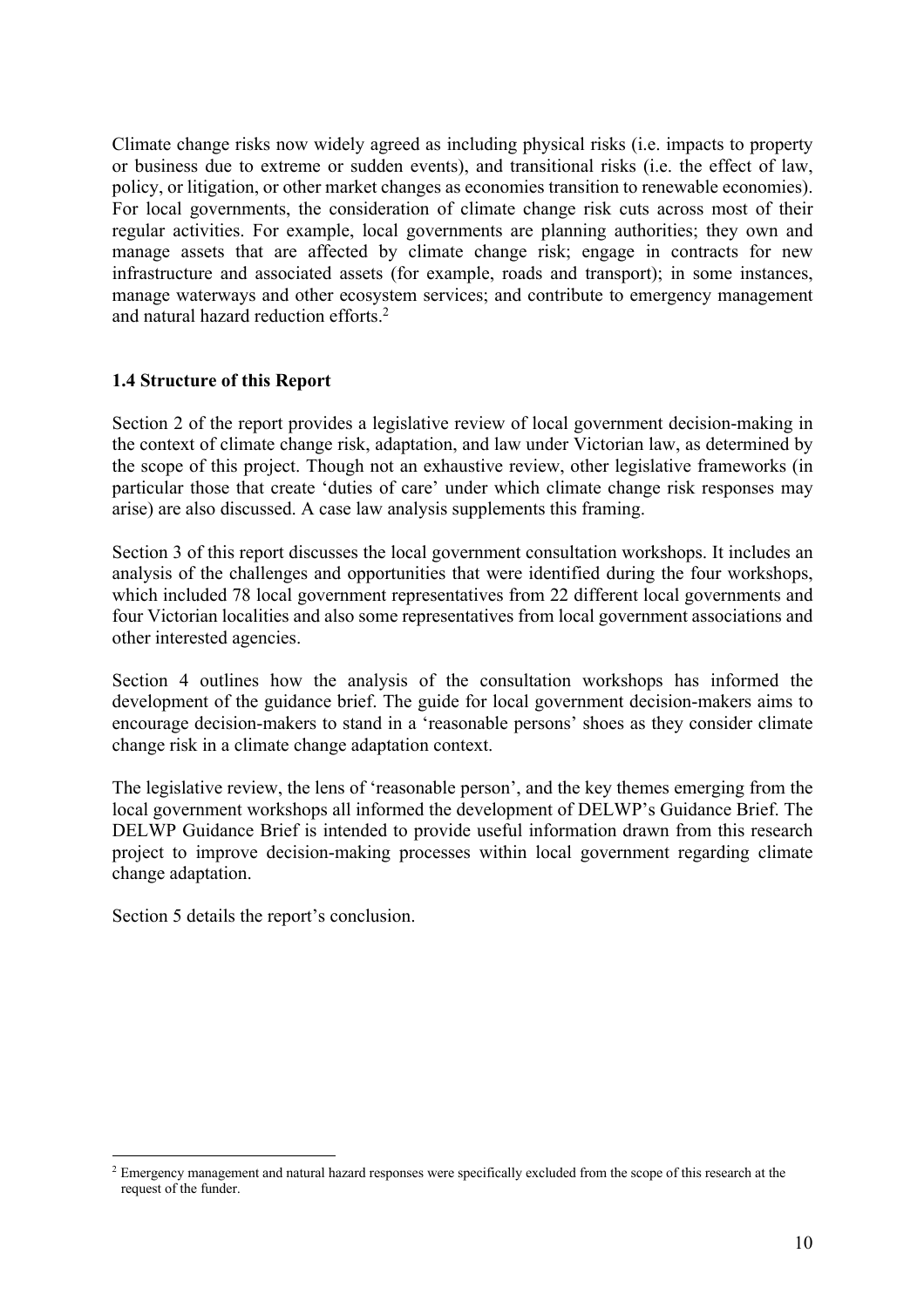# **2. Legal Frameworks for Managing Climate Change Risk**

The importance of law in managing climate change risks and in enabling climate change adaptation cannot be understated. Government can use law to set clear and specific frameworks to support good decision making, to play a coordinating role, to demonstrate leadership, and to manage 'whole-of-society' risks. For example, government can prescribe legally enforceable planning and development controls to give effect to strategic land use planning that incorporates climate change adaptation. To support this, general legal principles include concepts that relate to the formulation of, and responsibility for, managing risks as between parties.

Private law is generally concerned with regulating interactions and relationships as between individuals (or entities given legal status, such as corporations), while public law governs relationships as between the individual and the state. Despite the legal delineation, these public/private categories can and often do overlap. For example, following the Queensland floods in 2011, after which a number of insurance policies were found to have competing definitions of flood, government changes to the *Insurance Contracts Amendments Act* 2012 (Cth) required insurers to use a standard definition of flood in their contracts. The APRA announced recently that it strongly encourages that publicly listed companies detail climate related financial risks in their disclosure documents (Summerhayes 2017). These are both examples of how different areas of law are responding to climate risk. Interesting discussion on public authority duties can also be found in the aforementioned (on page 8 of this report) Centre for Policy Development report (Dibley, Hurley and Sheppard 2019). These trends are important for local governments to be aware of, as they may impact on decision-making processes (for example, local government investment strategies, or private-public partnerships).

# *2.1 Land Use Law and Planning*

Land use planning is set out by a legislative framework, informed by various other regulations and guidelines. Because of the ability of land use planning to incorporate an array of collective interests and require action across various spatial, temporal, and governance scales, land use planning is considered well positioned to facilitate adaptation (Hurlimann and March 2012).

Land use planning can also interact with the private sector to encourage change. For example, the 2012 Australian Productivity Commission's inquiry, *Barriers to Climate Change Adaptation,* found that the role of the insurance sector was critical in driving adaptation. There is a clear role for land use planning to work with private sector actors such as the insurance sector. This is particularly important because planning law proscribes activities via planning instruments (such as zoning, strategic plans and policy, development approvals, and other activities as prescribed by legislation), provides mapping information (such as NARCLiM, a New South Wales based climate data platform), and other building controls. Land use planning laws, regulations, and policies also play a significant role for infrastructure and flood planning as they determine zoning of land and the type and nature of built infrastructure that is permitted on it. Where development is ill-conceived in terms of location, structure, and/or materials, and property is damaged or lost in an extreme weather event, it may carry with it legal risk. Where the insurance sector does not or cannot provide insurance, affected persons or entities may seek other remedies for their loss, including through the legal system.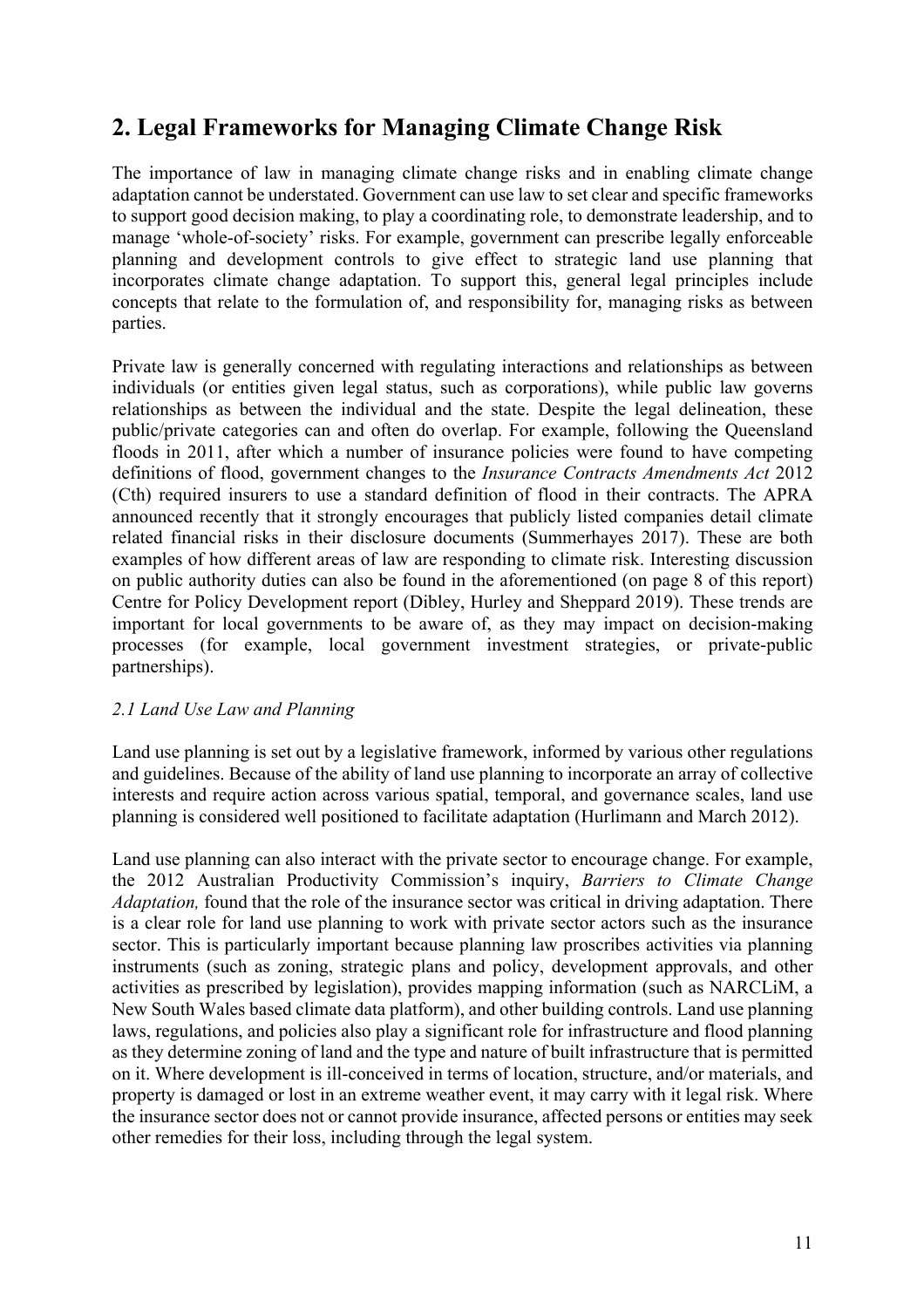It has been said that a 'reasonable person', in their ordinary decision-making processes of considering Ecologically Sustainable Development (ESD), would be required to consider climate change as an element of ESD principles (*Walker v Minister for Planning* (2008) NSWCA 22). Other recent court cases detail how a decision-maker can consider how climate change and planning decisions including development consent interact. For example, in *Gloucester Resources Limited v Minister for Planning* [2019] NSWLEC 7 (the 'Rocky Hill' decision), a case about the approval of a coal mine in New South Wales' Hunter Valley, Chief Justice Brian Preston found that a coal mine ought not be granted development approval. At par 699 of the judgment, he states:

*In short, an open cut coal mine in this part of the Gloucester valley would be in the wrong place at the wrong time. Wrong place because an open cut coal mine in this scenic and cultural landscape, proximate to many people's homes and farms, will cause significant planning, amenity, visual and social impacts. Wrong time because the GHG emissions of the coal mine and its coal product will increase global total concentrations of GHGs at a time when what is now urgently needed, in order to meet generally agreed climate targets, is a rapid and deep decrease in GHG emissions. These dire consequences should be avoided. The Project should be refused.*

*Rocky Hill* has since been subject to a number of legal analyses, and is seen as a landmark case for how the courts may consider climate change impacts as a result of a land use planning decision, as well as detailed planning law principles (the wrong place, wrong time synopsis being firmly grounded in land use planning principles).

In addition, at par 536, he noted that a development approval would be inconsistent with state policy. While this was not central to his decision, it is important to observe his comments. The same point was made more generally in the *Taip v East Gippsland SC* [2010] VCAT 1222 decision, where that tribunal made several important observations as to the relationship between state and local government. In that case, the local government's decision to defer a decision that it had been specifically mandated by the state to undertake was reason enough to make an order setting aside a council's development approval decision. This strikes to the core of state and local government responsibilities and effective partnerships in areas of law and policy that do require clear state guidance – such as that of climate change.

There is emerging scholarship that explores the scientific basis of attribution of climate risk, which indicates that there is a clearer linkage between the causes of climate risk and the damage incurred as a result of a changing climate. This is potentially relevant to causes of action in negligence as well as land use planning decisions (Marjanac and Patton 2018; Marjanac, Patton and Thornton 2017).

Additional case law illustrates well an important consideration, which is that whether or not legal liability will arise depends entirely on the specific facts of individual cases. For example, in *Gippsland Coastal Board v South Gippsland Shire Council (No 2)* [2008] VCAT 1545, it was held that the precautionary principle requirements were 'sufficiently broad to include the influence that climate change and coastal processes may have on the proposed developments'. It was on this basis that the risk of impacts of sea level rise to the proposed residential development was unacceptable. The decision in *Gippsland* is significant in that it was the first Australian merits review decision to use climate change impacts as a ground for the refusal of development consent, in the absence of specific legislative provisions making consideration of the issue mandatory. In *Northscape Properties Pty Ltd v District Council of York Peninsula*  [2008] SASC 57, the Supreme Court of South Australia refused consent to a coastal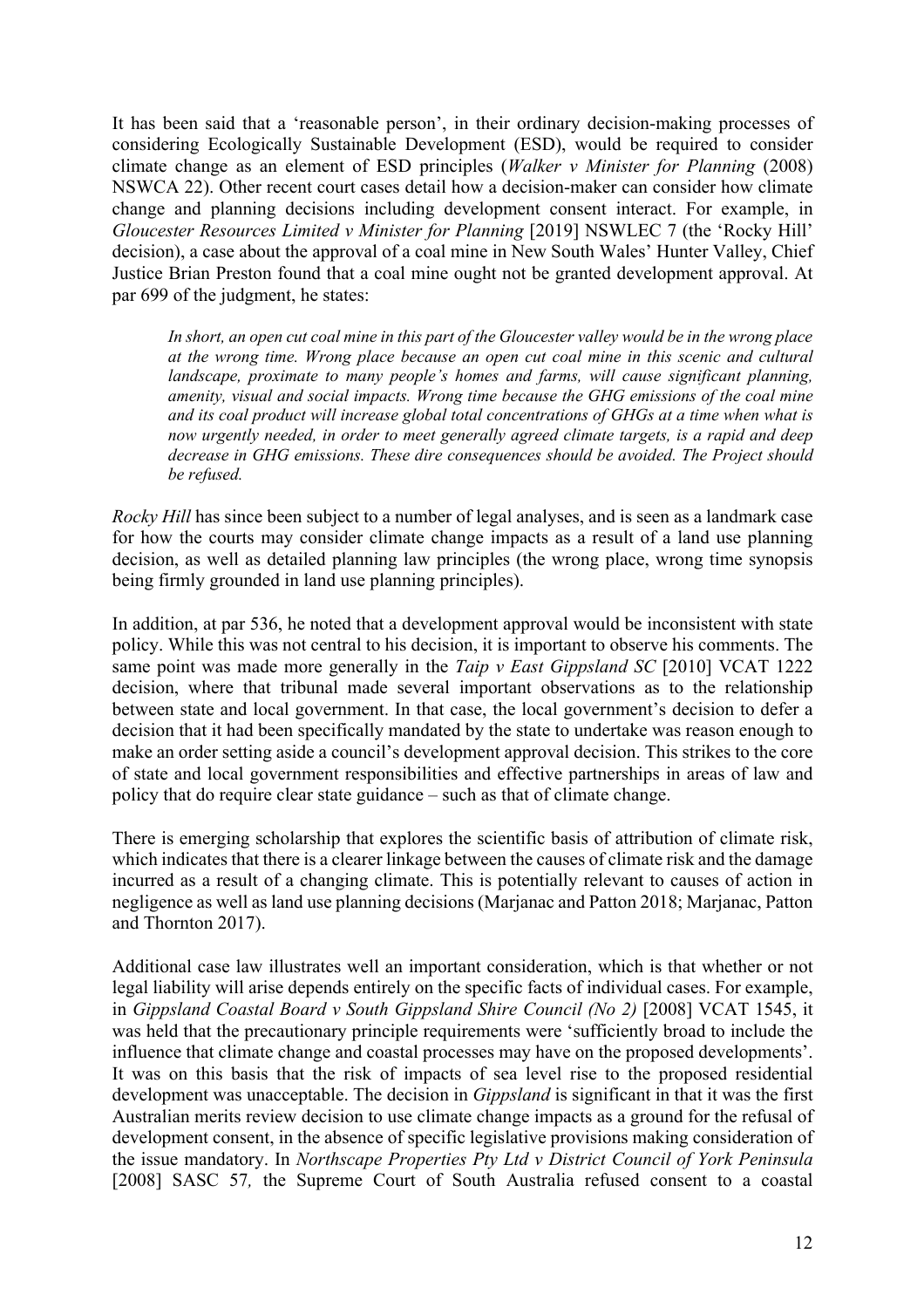development, having regard to the relevant development planning policy, which specifically required consideration of sea level rise by 110 centimetres by 2100. In a Queensland case, the courts refused a high-risk coastal development by also applying the relevant statute: *Rainbow Shores Pty Ltd v Gympie Regional Council* [2013] QPEC 26 at paragraph [360].

# *Tort Law*

General negligence principles can result in civil action between individuals, between government(s) and individuals, between individuals and corporate entities, and often a combination of all three. Under tort law principles at common law, government is usually held to a higher standard, particularly if the duty relates to operational procedures/activities within governments (*Pyrenees Shire Council v Day* (1998) 192 CLR 330). Of relevance to local government, the provision of publicly available information, such as site-specific data mapping, may give rise to a cause of action in negligence where that information is relied upon by a person or entity and where they suffer foreseeable harm as a result of this reliance (*L Shaddock & Associates Pty Ltd v Parramatta City Council* (1981) 150 CLR 225).

Negligence claims may arise from a failure in law to do what a reasonable person would have done in the circumstances. Three main elements of negligence must be satisfied: the defendant must owe a duty of care; the defendant must have breached that duty; and the plaintiff must have suffered damage or loss as a result of that breach. In the context of climate change, liability may also arise where decision-makers have expert information and ignore it (Bell, 2014).

In the Victorian context, under the *Wrongs Act 1958* (Vic) it is important to identify the specific 'duty' that local government has. Public authorities make decisions in varied circumstances: in some cases with an absolute duty, other times with wide discretion, and in other situations still, decisions are made in pursuit of 'aspirational duties', a duty that is somewhere in between (these 'absolute' and 'aspirational' categories being particularly relevant: consider *South East Water Ltd v Transpacific Cleanaway Pty Ltd* [2010] VSC 46).

Liability in negligence will always be determined by the facts of a particular case, which is why it is important for local government to obtain independent legal advice if or where there is any doubt or questions arising about climate change risk or impacts within a decision making process.

# *Corporate Law*

Shifts in corporate law have enabled bolder private sector responses to climate change risk. In late 2016, publicly released legal advice from Noel Hutley Senior Counsel advised that directors who fail to consider the impact of foreseeable climate change risks on their business could be held liable for breaching the duty of due diligence and care they owe to the companies under the *Corporations Act 2001* (Cth). This breach may occur by, for example, failing to disclose climate risk in financial disclosure documents.

Geoff Summerhayes, the Chairman of APRA [as at 2019], gave a speech to the Insurance Council of Australia Annual Forum in 2017. His observations there were that climate related risks are now relevant and important for all APRA-regulated entities (including insurers), and that many climate change risks are financial in nature and therefore are 'foreseeable, material and actionable now' (Summerhayes 2017). This commentary is also relevant to the corporate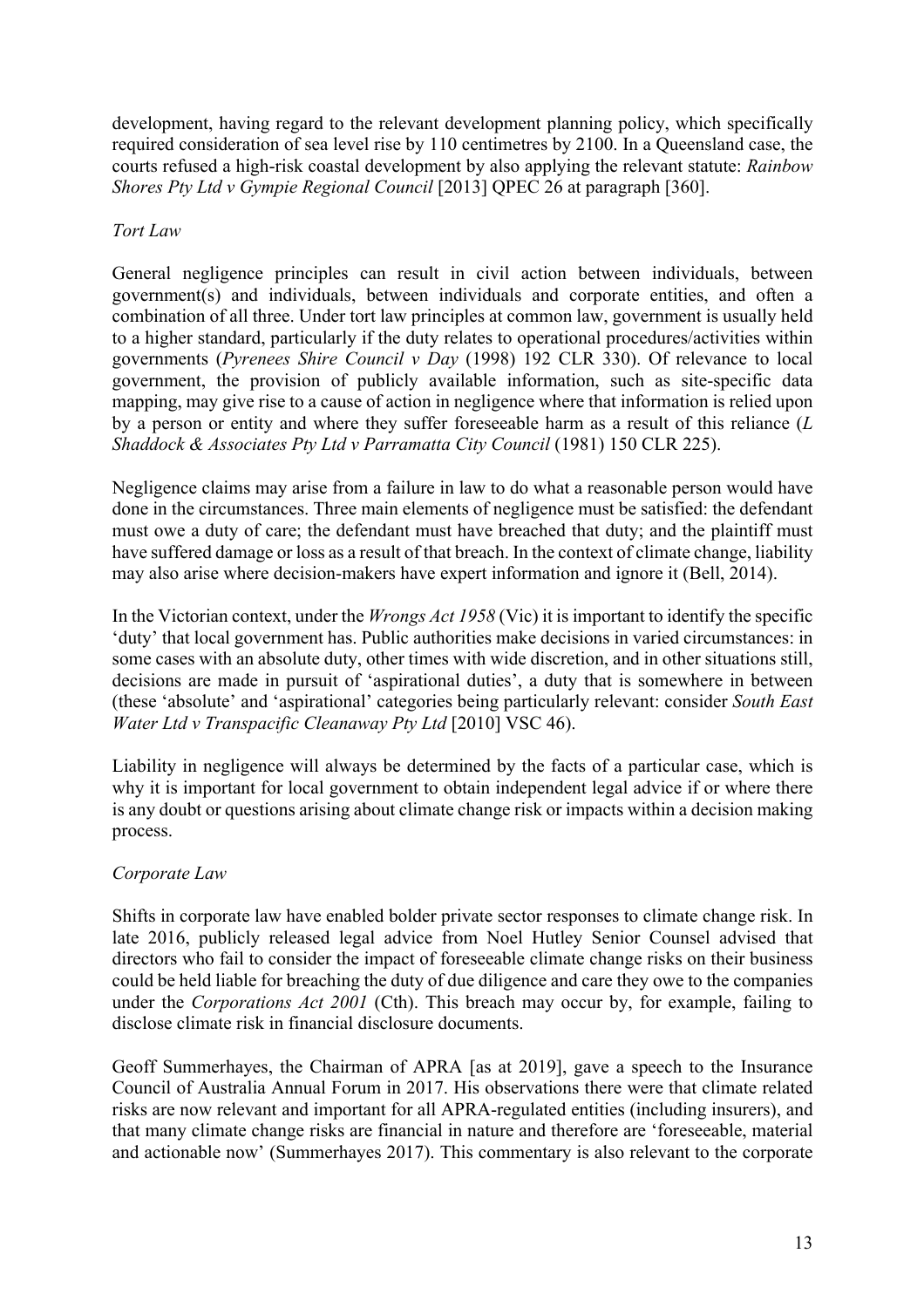sector more broadly (Peel et al. 2017; Barker and Winter 2017; Debelle 2019; and Hutley and Davis 2016).

As foreshadowed earlier, with climate change risks now widely agreed as including physical risks (i.e. impacts to property or business due to extreme or sudden events), and transitional risks (i.e. the effect of law, policy, or litigation, or other market changes as economies transition to renewable economies), companies are increasingly facing the risk of litigation. This may also have flow-on effects for local government where infrastructure or assets are managed, funded, or otherwise under the purview of private entities. Directors' duties for some government authorities was specifically considered by the Centre for Policy Development in its January 2019 report, wherein they found that similar legislative duties existed for both public and private boards of directors. It was also noted that there were significantly different consequences for directors that fail to consider climate change in decision-making, depending on which body they oversee (Dibley, Hurley and Sheppard 2019)

# **2.1 The Approach to the Legislative Review**

The legislative analysis undertaken in this report derives from two central pillars: statutory interpretation and case law analysis. Statutory interpretation is undertaken according to the framework set out in the *Interpretation of Legislation Act 1984* (Vic). This process assigns meaning to the words in the statute according to their purpose, and to the context in which they appear.

The legislative review, especially when reviewed against the consultation workshops, highlighted several important considerations for local government roles and responsibilities for climate change adaptation. These include:

- Who is the decision-maker to which the duties apply? This is not always clear, and the complexity of the legislative frameworks make it difficult for local government, particularly under-resourced councils, to meet basic climate change adaptation requirements.
- Many explanations of what is expected of local government are (perhaps unnecessarily) overly complex, and sometime work in competing ways. This complexity makes it very difficult to clearly identify all the roles and responsibilities of local government, and even more difficult for them to implement them effectively.
- Local government needs to be properly supported by the state to achieve the goals of the Climate Change Act and related instruments, both financially and with appropriate guidance from policy.
- Because of the broad nature of climate change risk, developing a risk register specifically for climate change would be a useful tool.

# **2.2 The Local Government Acts**

# *The 2020 Act*

The *Local Government Act 2020* (Vic) became law in Victoria on 24 March 2020. It amends the previous 1989 Act in numerous ways; this report is focussed on how the 2020 Act incorporates explicit consideration of climate change risk. Under s 8(1) of the 2020 Act, the role of a Council is to provide good governance in its municipal district for the benefit and wellbeing of the municipal community. Section 8(2)(a) states that a Council is considered to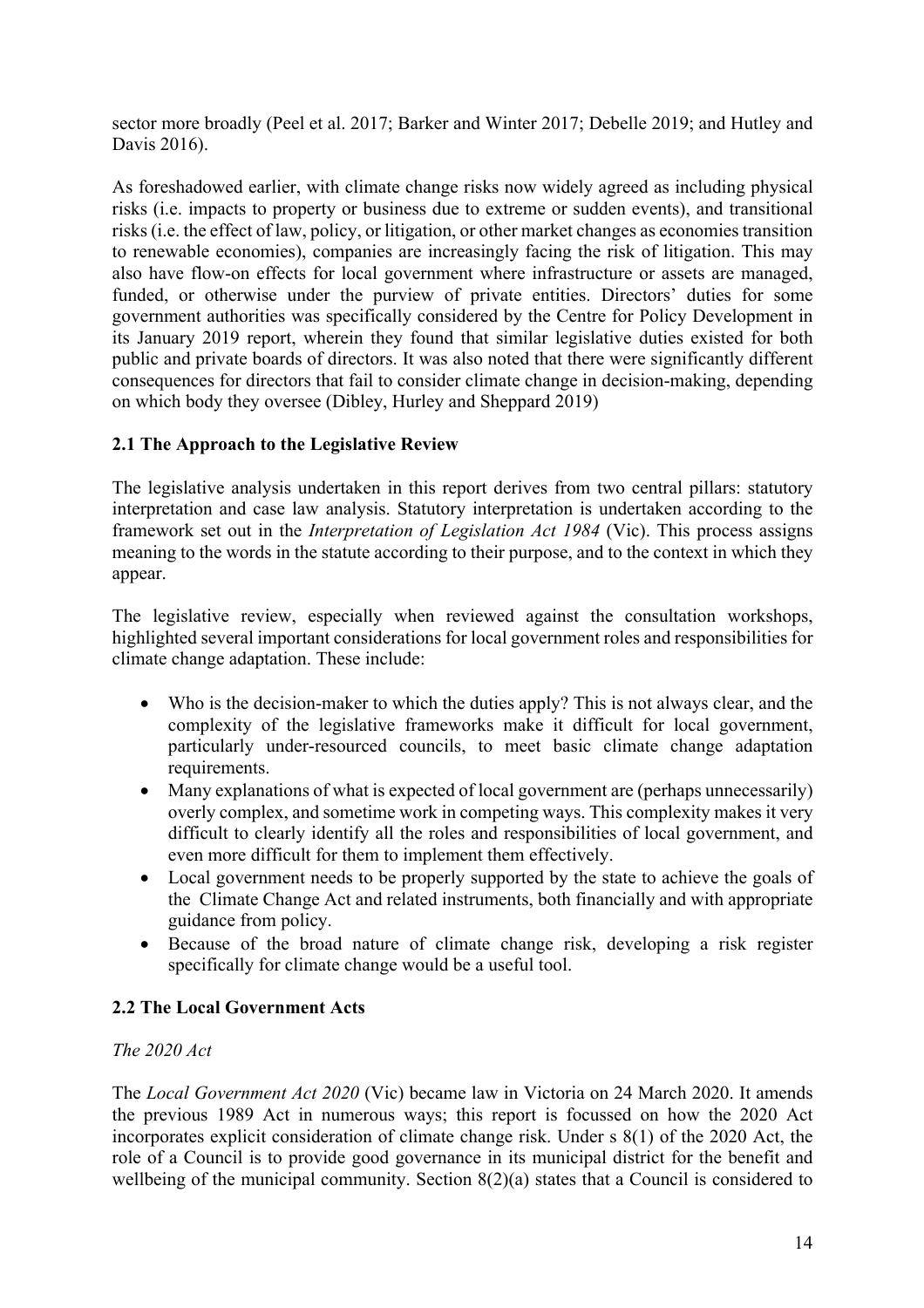provide 'good governance' where it performs its role in accordance with the overarching governance principles and supporting principles. These principles are defined in section 9 of the Act.

When considering Council's obligation in the climate change context, several of the principles may create obligations for Councils. The use of the word 'must' under s 9(1) indicates that these are compulsory and not aspirational obligations for Councils to follow.

Under s 9(2)(b) Councils are required to give priority 'to achieving the best outcomes for the municipal community, including future generations'' and under s 9(2)(c) Councils are required to promote 'the economic, social and environmental sustainability of the municipal district, *including mitigation and planning for climate change risks*' (emphasis added). This indicates that climate change will become a relevant consideration in Council planning and decisionmaking.

Under s 9(2)(h) regional, state, and national plans and policies are to be taken into account during Council's strategic planning. Some of these plans and policies may relate to climate change adaptation and mitigation efforts, requiring Council to further consider the issue during their strategic planning. Under s 9(2)(i) Council must ensure its decisions, actions, and information are transparent. Additional discussion of relevant aspects of the 2020 Act are detailed in the Appendix of this report.

In light of these legislative amendment and the shifts in fiduciary duties law especially with respect to climate change (discussed earlier in this report), there is now an explicit requirement that local councils, including elected officials, properly consider climate change risk.

Thinking about this in connection with the *Climate Change Act 2017* (Vic) ('the CC Act') , should local councils choose to create a Council pledge relating to emissions reduction, they are explicitly required to consider the policy objectives and guiding principles under s47(2) of the CC Act. With section 47 of the CC Act is primarily concerned with emissions reduction, there may be opportunity here for creating effective and efficient adaptation policy, where entities recognise that simultaneously addressing mitigation and adaptation via policy can provide numerous co-benefits.

*The 1989 Act*

Analysis of the *Local Government Act 1989* (Vic) was undertaken for this report prior to the passage of the 2020 Act. Highlights are included here, though the relevant Act is now the *Local Government Act 2020* (Vic).

Under s3D of the *Local Government Act 1989* (Vic), the role of a 'Council' (local government) was defined in the following ways:

 (2) The role of a Council includes acting as a representative government by taking into account the diverse needs of the local community in decision making; providing leadership by establishing strategic objectives and monitoring their achievement; maintaining the viability of the Council by ensuring that resources are managed in a responsible and accountable manner; advocating the interests of the local community to other communities and governments;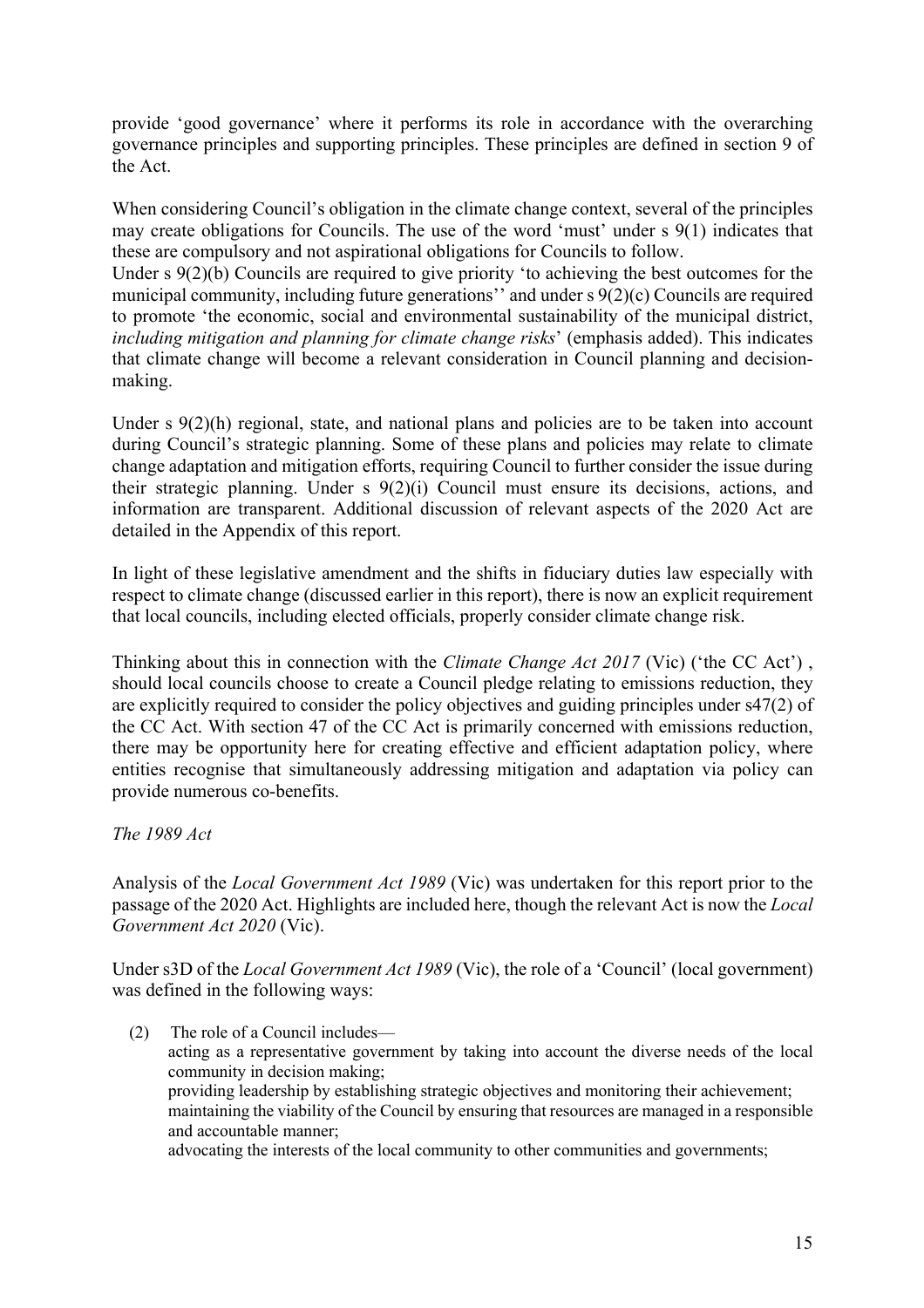acting as a responsible partner in government by taking into account the needs of other communities;

fostering community cohesion and encouraging active participation in civic life.

The objectives for local government, as defined in the Act, are relevant to a broader consideration of climate change. For example, s3C(1) specifies that local government must "endeavour to achieve" best outcomes for local community, and subsection (2) states councils must have regard to, *inter alia* the need to (a) promote the social, economic and environmental viability and sustainability of the municipal district and encourage (g) transparency and accountability in decision making. Key here is the word 'must', and given what is now so widely known about climate change risk, climate change certainly influences 'viability and sustainability' trajectories.

# **2.3 Wrongs and Other Acts (Law of Negligence) Act 2003 (Vic)**

The *Wrongs and Other Acts (Law of Negligence) Act 2003* (Vic) ('the Wrongs Act') is the primary legislative vehicle by which negligence claims against government (and others) are governed. Its enactment followed a process of extensive law reform across Australia in 2001- 2002. It outlines the scope of the duty of care owned by government, what happens when this is breached, and what the damages might be.

Under the Wrongs Act, local government is a 'public authority', as per s79(d). Part XII of the Wrongs Act sets out the liability of public authorities, and some of the relevant sections are worth setting out in full.

Section 83 may be relevant where, for example, data is relied upon for decision-making:

83. Principles concerning resources, responsibilities etc. of public authorities In determining whether a public authority has a duty of care or has breached a duty of care, a court is to consider the following principles (amongst other relevant things)—

(a) the functions required to be exercised by the authority are limited by the financial and other resources that are reasonably available to the authority for the purpose of exercising those functions;

(b) the functions required to be exercised by the authority are to be determined by reference to the broad range of its activities (and not merely by reference to the matter to which the proceeding relates);

(c) the authority may rely on evidence of its compliance with the general procedures and applicable standards for the exercise of its functions as evidence of the proper exercise of its functions in the matter to which the proceeding relates.

There is no specific waiver of liability where decisions are made in 'good faith' by local government, as is the case in New South Wales under s733 *Local Government Act 1993*  (NSW). However, the Wrongs Act does provide some relief for public authorities by limiting the scope of statutory duties that apply to them. For example, s84(2) sets out the 'Wednesbury unreasonableness' test – a very high bar to prove in litigation – where a decision must be found to be so unreasonable that no reasonable person would have made [that decision]: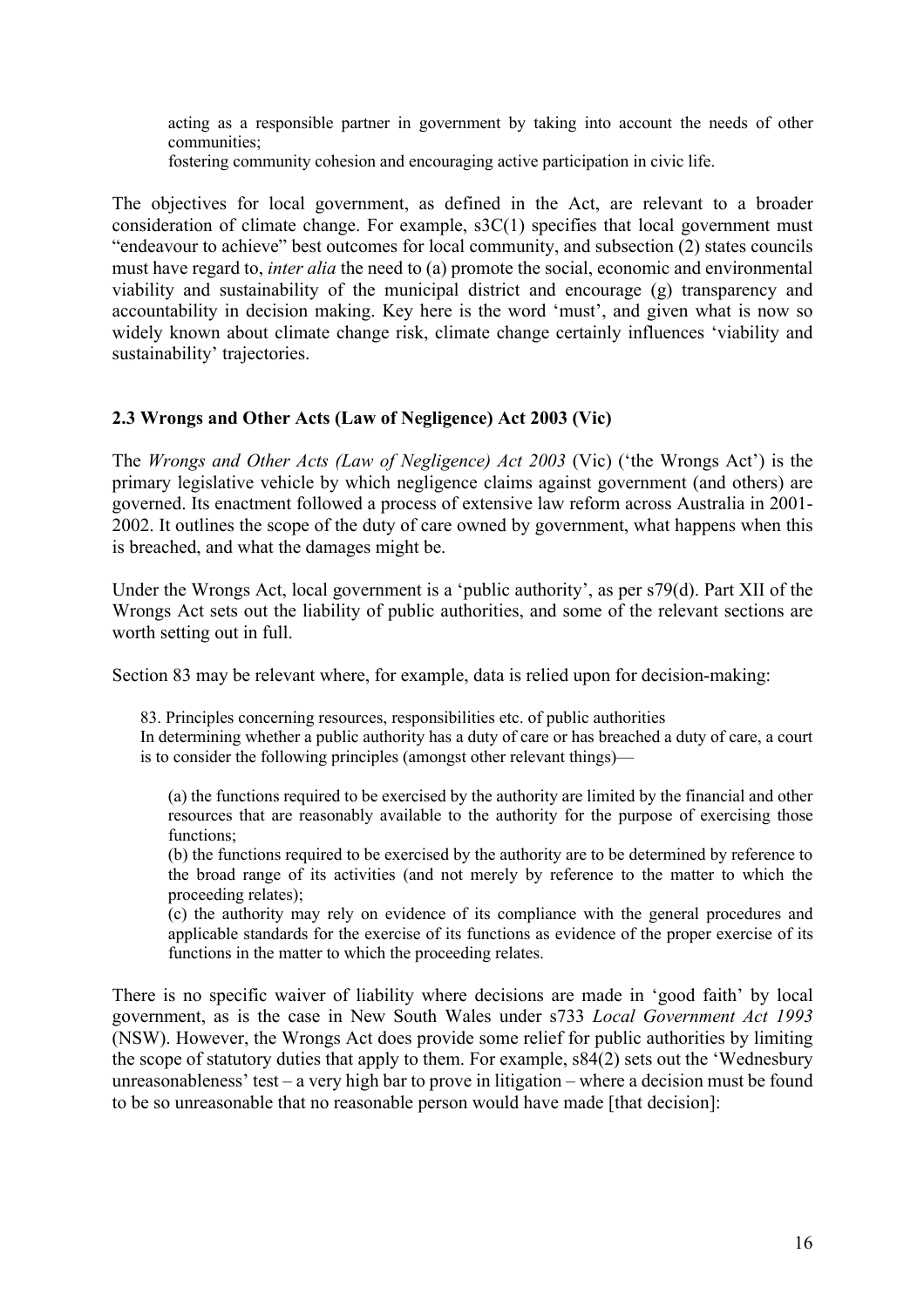84. Wrongful exercise of or failure to exercise function

(1) This section applies to a proceeding for damages for an alleged breach of statutory duty by a public authority in connection with the exercise of or a failure to exercise a function of the authority.

(2) For the purpose of the proceeding, an act or omission of the public authority relating to a function conferred on the public authority specifically in its capacity as a public authority does not constitute a breach of statutory duty unless the act or omission was in the circumstances so unreasonable that no public authority having the functions of the authority in question could properly consider the act or omission to be a reasonable exercise of its functions.

(3) For the purpose of the proceeding the public authority is not liable for damages caused by the wrongful exercise of or failure to exercise a function of the authority unless the provisions and policy of the enactment in which the duty to exercise the function is created are compatible with the existence of that liability.

(4) Despite sub-section (1), sub-section (2) does not apply to a statutory duty that is imposed as an absolute duty on the public authority to do or not to do a particular thing.

Finally, s85 of the Wrongs Act specifies that local government can make decisions, and doing so will not automatically accrue a duty if one did not exist previously:

85. Exercise of function or decision to exercise does not create duty

In a proceeding, the fact that a public authority exercises or decides to exercise a function does not of itself indicate that the authority is under a duty to exercise the function or that the function should be exercised circumstances or in a particular way.

#### **2.4 The Planning and Environment Act 1987 (Vic) and Related Case Law**

The *Planning and Environment Act 1987* (Vic) ('the PE Act') comprises some 558 pages and sets out the framework for decision-making on land use planning and associated strategies, development, and infrastructure, insofar as the use of land underpins these activities. It includes processes to prepare *Planning Schemes* at the state and local levels and procedures to manage application and management of *Planning Permits*. It has linkages with transport, hazard management, and emergency management responses. The *Planning and Environment Act 1987*  (Vic) is not included in Schedule 1 of the *Climate Change Act* 2017 (Vic), but given its direct applicability to land use decisions, which under case law increasingly demand consideration of climate change where possible, it is a central statute for local government decision-makers.

The Minister for Planning is the 'planning authority' for the whole of Victoria and has the powers to create and amend *Planning Schemes* at state and local levels (s8). Local governments are planning authorities for their own municipal area and may be authorised to act as a planning authority in adjoining areas (ss8, 8A-B, 9). Duties for local government are set out in s12.

The planning system established under the Act is interlinked with other legislation via the *Victoria Planning Provisions* (DELWP 2019) (the standard template for all Planning Schemes), or by specific provisions within the *Planning and Environment Act 1987* (Vic) (for example, s55 which facilitates referral to other authorities, which in practice includes coastal matters).

A sequence of decision-making structures and policies informs planning decisions beyond the Act, including those developed and deployed under the PE Act. Relevant considerations for planning decisions made within the planning systems may include: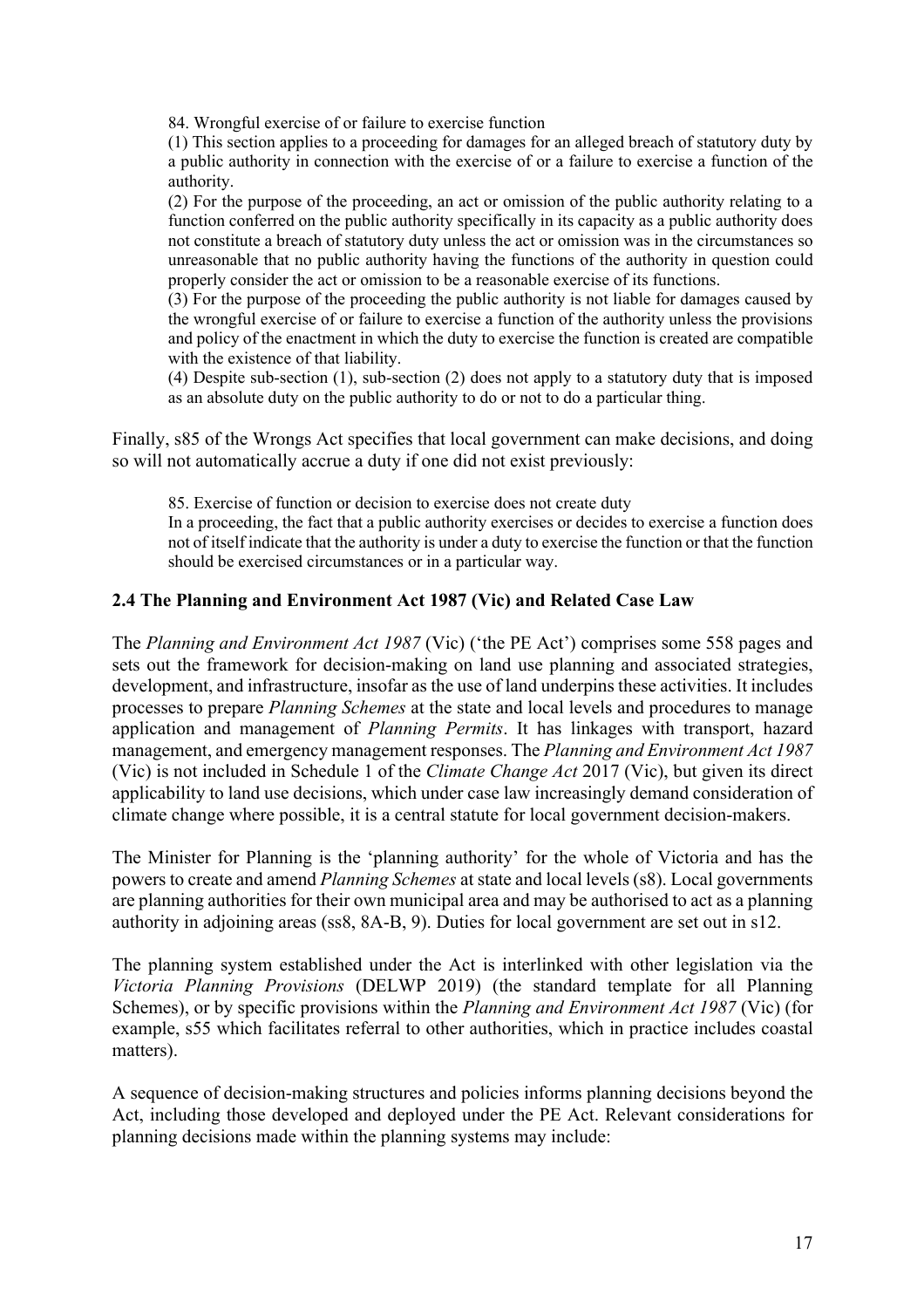- *The Planning and Environment Act 1987* (Vic)
- Planning and Environment Regulations
- Ministerial Directions
- *Victoria Planning Provisions* (DELWP 2019), including the *State Planning Policy Framework*, and other strategic policy (which include land zoning specifications)
- Local government strategies and policies, where incorporated into planning schemes, including in the *Local Planning Policy Framework*

Section 60 of the PE Act sits within Part 4 (Permits), the part of the Act that is concerned with decision-making processes as applicable to land use. Legal judgments have determined that s60 contains within it a 'public interest test' (refer to the case law section below for a full explanation of this term), that relates to 'any significant effects which the responsible authority considers the use or development many have on the environment or which the responsible authority considers the environment may have on the use or development'. Subsection 60(e) enables a full consideration of issues that may be under Ministerial consideration, even if not yet formally part of the planning scheme. It is not read in isolation of the remaining section: s60(1) of the PE Act states that a responsible authority must consider *all* the subsections before deciding on an application (emphasis added).

Reading  $s60(1)$  against  $s60(2)$  is important, as  $s60(1)$  sets out a list of things that a responsible authority 'may' consider. The difference between *may* and *must* is important – must means it is required, may means it is not required but can be considered. For example, a planning decision *may* consider 'any other strategic plan, policy statement, code or guideline which has been adopted by a Minister, government department, public authority, or municipal council'  $(60(1A)(g).$ 

It is theoretically possible that 'any other strategic plan…etc' could encompass climate change considerations, thereby bringing climate risk into a 'reasonable person' decision-making frame. This possibility is well supported by recent developments in broader legal categories around climate risk generally as elucidated above. The use of the word 'may' sets a different standard than the more specific requirement under section 17 of the *Climate Change Act 2017 (Vic)* which requires that the decision-maker 'must' consider climate change. Regardless, as the case law discussion throughout this report details, there are now ample enough grounds to require land use planning decisions to have appropriate regard to climate change risk, depending on the individual circumstances surrounding the particular decision.

The *Planning and Environment Act 1987* (Vic) requires the preparation of planning schemes that 'may make any provision which relates to the use, development, protection or conservation of any land in the area' (s6(1)(b)). The form and content of planning schemes are specified by the *Victoria Planning Provisions* (s4A DELWP 2019). These provisions include state policies that are to be considered in all planning decisions, and these state policies include explicit references to climate change. Examples of this include: Clause 13.01 of the *Victoria Planning Provisions* which includes natural hazard and coastal erosion considerations in planning decisions; Clause 11.03 which requires proposals for, and the planning of, urban growth areas to respond to climate change; Clause 14.01 which seeks to support agricultural adaptation to climate change; and Clause 19.3 which requires consideration of climate change in integrated water management.

There are also some local municipal policy examples which identify climate change adaptation as a priority. These are contained either within a specific *Local Planning Policy Framework* or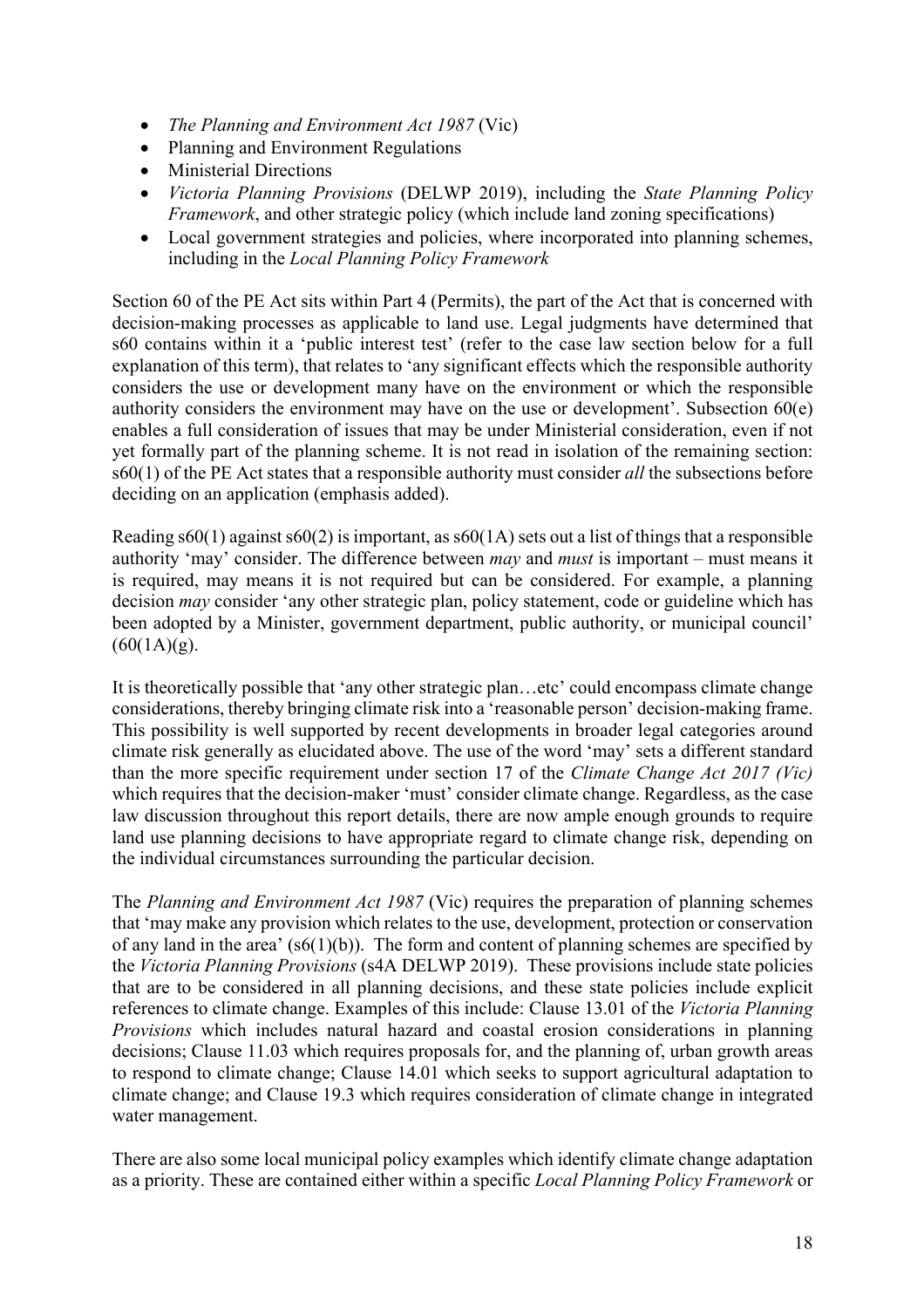in the specific application of planning controls designed to respond to climate change adaptation need. For example, Clause 21.03 of the *Port Phillip Planning Scheme* recognises the need to design buildings and infrastructure for a changing climate (DELWP 2019), and Bass Coast Amendment C082, approved in 2016, includes amendments to local policy as well as the application of the *Land Subject to Inundation Overlay* to areas of identified sea level rise risk.

# **2.5 Responsibilities under the Climate Change Act 2017**

The *Climate Change Act 2017* (Vic) ('the CC Act') has been heralded as a leading subnational government example of an integrated approach to the challenges posed by climate change. The CC Act addresses both mitigation and adaptation, and following a review, amended provisions to include feedback from the 2015 *Independent Review of the Climate Change Act 2010* (Wilder, Skarbek and Lyster 2015). Most duties relevant to climate change adaptation as identified in each of the Acts listed in Schedule 1 of the CC Act have the Minister as the relevant decision-maker, with minimal explicit responsibilities for local governments. In this regard the consideration of climate change under the CC Act is made explicit by the words of section 17, which states: 'decision-makers must have regard to climate change'.

Subsections of the CC Act detail the range and type of decision-maker and explain relevant considerations for a decisionmaker. Specific decisions and actions in other Acts which require consideration of climate change are listed in Schedule 1. The project team was specifically asked by DELWP to exclude the review of emergency management and other hazard legislation in this project. These emergency management frameworks have a direct bearing on climate change adaptation and responses to risk, and ought to be considered in combination with the below legislation, if the intent is to ensure a holistic decision-making process.

Many of the Acts listed in Schedule 1 of the *Climate Change Act 2017* (Vic) also outline requirements for public institutions (for example, the Regional Catchment and Land Protection Board under the scheduled s13 *Catchment and Land Protection Act 1994* (Vic)). These Boards may also be subject to further rules as to climate change risk disclosure. Notably, the *Planning and Environment Act 1978* (Vic) is not included in Schedule 1 of the *Climate Change Act 2017*  (Vic) even though it has a direct bearing on local government roles and responsibilities.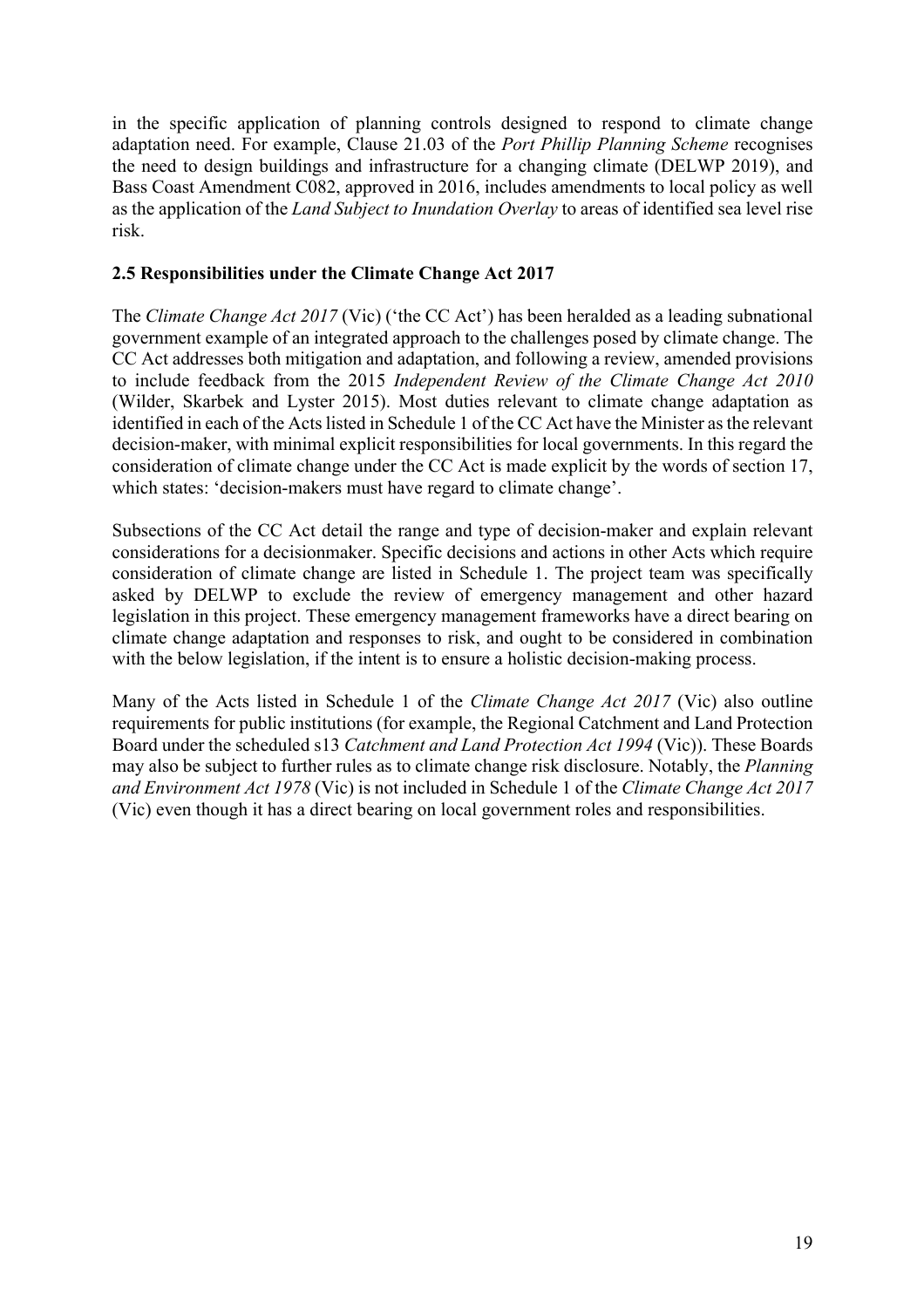*Figure 1: Climate Change Act (2017) and Schedule 1 Acts*



Part 4 of the CC Act makes clear that state government responsibilities to make the inclusion of 'policy objectives' (see s22 below) and 'guiding principles' (see ss23-28 below) are a routine consideration in government decision and policy-making throughout Victoria. Section 20 of the CC Act specifies that: 'The Government of Victoria will endeavour to ensure that any decision made by the Government and any policy, program or process developed or implemented by the Government appropriately takes account of climate change if it is relevant by having regard to the policy objectives and the guiding principles.' This is important to note, because local government policy needs to be consistent with the state, in line with case law as discussed earlier this report.

Section 22 lists what the 'policy objectives' to be considered are, which include mitigation and adaptation considerations. These are considered as a whole, as indicated by the word 'and' after each objective:

- (a) to reduce the State's greenhouse gas emissions consistently with the long-term emissions reduction target and interim emissions reduction targets; and
- (b) to build the resilience of the State's infrastructure, built environment and communities through effective adaptation and disaster preparedness action; and
- (c) to manage the State's natural resources, ecosystems and biodiversity to promote their resilience; and
- (d) to promote and support the State's regions, industries and communities to adjust to the changes involved in the transition to a net zero greenhouse gas emissions economy, including capturing new opportunities and addressing any impacts arising from the need to reduce greenhouse gas emissions across the economy; and
- (e) to support vulnerable communities and promote social justice and intergenerational equity.

Sections 23-28 of the CC Act list the guiding principles, summarised in Table 1.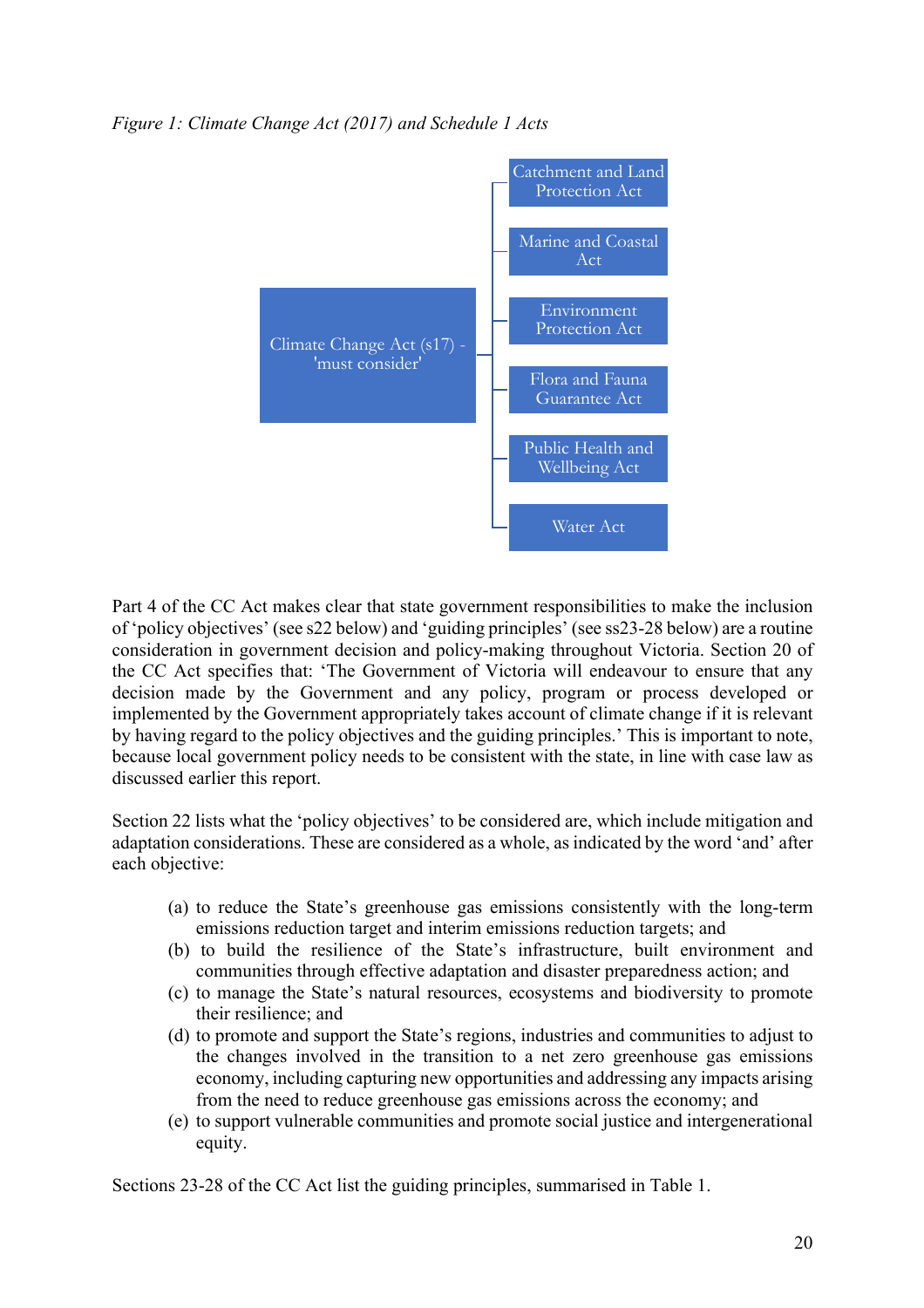Table 1: Summary of guiding principles under Part 4 of the *Climate Change Act 2017* (Vic)

| Principle<br>of<br><b>Informed</b><br>Decision-<br>Making | Under $s23(a)$ , a decision-maker (whether in local government, state government or a public<br>authority) must consider the 'best practicably available information about the potential<br>impacts of climate change'. Section 23(b) of the Act also requires the decision-maker to<br>consider how the relevant decision will contribute to the State's greenhouse gas emissions. |
|-----------------------------------------------------------|-------------------------------------------------------------------------------------------------------------------------------------------------------------------------------------------------------------------------------------------------------------------------------------------------------------------------------------------------------------------------------------|
| Principle                                                 | Under s24, the decision-maker must also 'integrate' 'long-term, medium-term and short-term                                                                                                                                                                                                                                                                                          |
| $\sigma f$                                                | environmental, economic, health and other social considerations relating to climate change'                                                                                                                                                                                                                                                                                         |
| Integrated                                                | into their decision. This is to ensure that all relevant issues (outlined under $s24(a)$ ; 24(b) of                                                                                                                                                                                                                                                                                 |
| Decision-                                                 | the Act) are considered, so as to achieve 'cost effective' and 'proportionate' solutions to such                                                                                                                                                                                                                                                                                    |
| Making                                                    | competing demands (as per $s24(c)$ of the Act).                                                                                                                                                                                                                                                                                                                                     |
| Principle                                                 | The decision-maker should try to 'avoid, wherever practicable, serious or irreversible damage                                                                                                                                                                                                                                                                                       |
| $\sigma f$                                                | resulting from climate change' (s25(a)); should carefully weigh the consequences of each                                                                                                                                                                                                                                                                                            |
| Risk                                                      | option $(s25(b))$ ; and should endeavour to pursue 'best practice' when managing and                                                                                                                                                                                                                                                                                                |
| Management                                                | allocating risks $(s25(c))$ .                                                                                                                                                                                                                                                                                                                                                       |
| Principle<br>$\sigma f$<br>Equity                         | The decision-maker should consider the needs of the future generations $(s26(2), (c), (d))$ ,<br>especially those most vulnerable to the potential impacts of climate change (s26(b)).                                                                                                                                                                                              |
| Principle                                                 | The decision-maker should involve the community - especially 'vulnerable or marginalised'                                                                                                                                                                                                                                                                                           |
| of                                                        | communities – in the decision-making process by providing them with 'appropriate                                                                                                                                                                                                                                                                                                    |
| Community                                                 | information', $(s27(a))$ opportunities to be involved $(s27(b))$ and adequate consultation                                                                                                                                                                                                                                                                                          |
| Engagement                                                | (s27(c)).                                                                                                                                                                                                                                                                                                                                                                           |
| Principle                                                 | The decision-maker should consider the need for coherency and cohesion with other policies,                                                                                                                                                                                                                                                                                         |
| of                                                        | programs, initiatives, standards, and/or commitments throughout the States, Territories,                                                                                                                                                                                                                                                                                            |
| Compatibility                                             | Commonwealth, and other relevant countries or international bodies and organisations (s28).                                                                                                                                                                                                                                                                                         |

While in most instances under the Acts in Schedule 1 of the CC Act the primary decisionmaker is a Minister, considerations for local government remain. The need for consistency with state policy and the potential for the State Government to rely on local government documents is also to be noted. In such circumstances, local councils, stepping into the shoes of a 'reasonable person' can assist them to prepare robust and consistent climate change adaptation policies and processes.

In addition to these state government responsibilities, local government may be working in areas that connect with the Acts noted in Schedule 1 of the CC Act. Consideration of these may inform documents or other materials relied on by State Government or the Minister. This is provided for general illustrative purposes only, and questions regarding individual legal obligations would benefit from specific legal advice for those question(s).

The only Act in Schedule 1 of the CC Act that explicitly details a local government responsibility is the *Public Health and Wellbeing Act 1988* (Vic), which requires local government to have regard to climate change in line with s17 of the CC Act when preparing municipal health and wellbeing plans.

There are other considerations for local government to be aware of in the context of climate change adaptation and under the Acts in Schedule 1 of the CC Act. Under the *Marine and Coastal Act 2018* (Vic), local government are involved in the development of regional and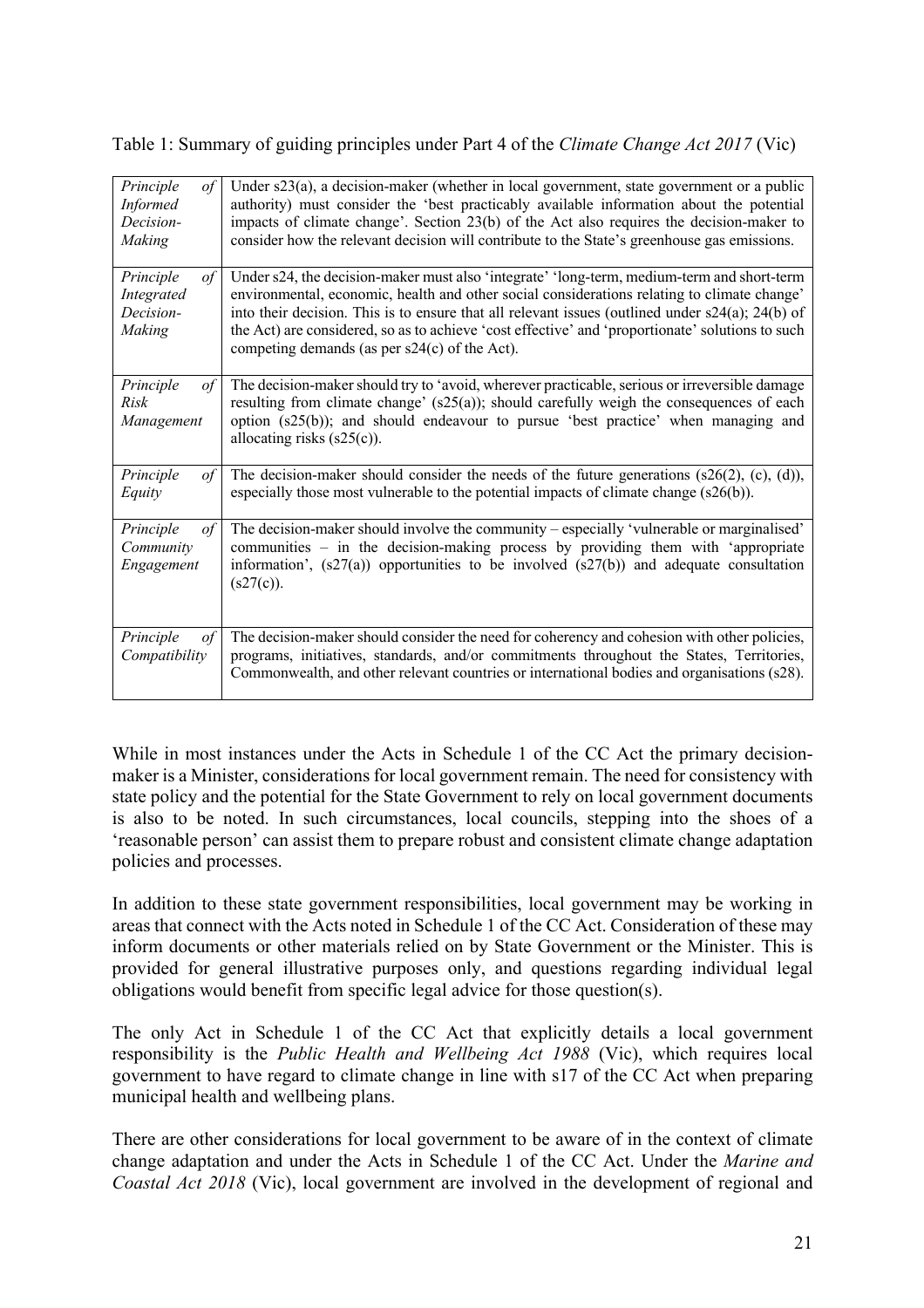strategic partnerships. These partnerships must be consistent with the *Catchment and Land Protection Act 1994* (Vic). Local government may also have responsibilities relating to the management of Crown land, which in turn could by relied on by a decision-maker, while under the *Water Act 1989* (Vic), councils have a number of responsibilities. In the context of adaptation, this might include responsibility for the planning of appropriate drainage and flow of water.

Part 5 of the CC Act outlines the steps necessary to create and publish a '*Climate Change Strategy*', required every 5 years under s29(2). This strategy is comprised of: a statement of priorities, an adaptation component, and an emissions reduction component (s30(1)).

There are several matters that the Minister must consider when preparing the *Climate Change Strategy*, (s31) as well as consultation (s32) and publication (s33) requirements. Where nominated, a Minister(s) must prepare '*Adaptation Action Plan(s)'* and '*Emissions Reduction Pledge(s)*, as per the specifications in Division 2 and 3 of the CC Act.

Local government plays a clear role in the development of Adaptation Action Plans, and is likely to be directed by the 'statement of the roles and responsibilities of the Government of Victoria and other government'  $(s35(1)(a))$ . The content of the Climate Change Strategy – informed by the Adaptation Action Plans and Emissions Reduction Pledges – will be important to local councils for several reasons, detailed in Table 2.

| Importance<br>of<br>Climate Change             | The Climate Change Strategy emphasises climate change as an important factor in future<br>decision and policymaking. By setting out the medium and long term objectives and<br>strategic priorities for climate adaptation across Victoria, the Strategy can provide<br>justification and motivation for local governments to include these considerations in their<br>decision-making processes.                                                                                                                                                                                                                         |
|------------------------------------------------|---------------------------------------------------------------------------------------------------------------------------------------------------------------------------------------------------------------------------------------------------------------------------------------------------------------------------------------------------------------------------------------------------------------------------------------------------------------------------------------------------------------------------------------------------------------------------------------------------------------------------|
| Relevant<br>Information                        | The Climate Change Strategy will likely contain guidance from the state government that<br>will influence local government policy. It will also contain relevant information that,<br>under the policy objectives (outlined in s22 above) and guiding principles (outlined in ss<br>23-28 above), should be included in decision and policy-making process. For example,<br>s30(3)(a) of the Act requires the 'adaptation' component of the Climate Change Strategy<br>to contain 'a summary of the most recent climate science report,' and an annual<br>greenhouse gas emissions report.                                |
|                                                | Such information may be relevant to local government where they are preparing an<br>emissions reductions pledge, in using the 'best practicably available information about<br>the potential impacts of climate change' under the principle of informed decision-making<br>(outlined above, under $s23(a)$ ).                                                                                                                                                                                                                                                                                                             |
| Community<br>Involvement<br>and<br>Publication | Both the adaptation and the emissions reduction components of the Climate Change<br>Strategy have certain consultation requirements that must invite comment from the public<br>(s32, 37) and must contain 'information about any other proposals from the business<br>sector or wider community attempting to reduce greenhouse gas emissions' $(s30(4)(f);$<br>$s35(2)(b)$ ). This is relevant to local government who work with communities on the<br>frontline of the potential impacts of climate change and could be instrumental in guiding<br>community complaints, feedback, and the like into such submissions. |

Table 2: Relevance of the *Climate Change Strategy* for local government and climate change adaptation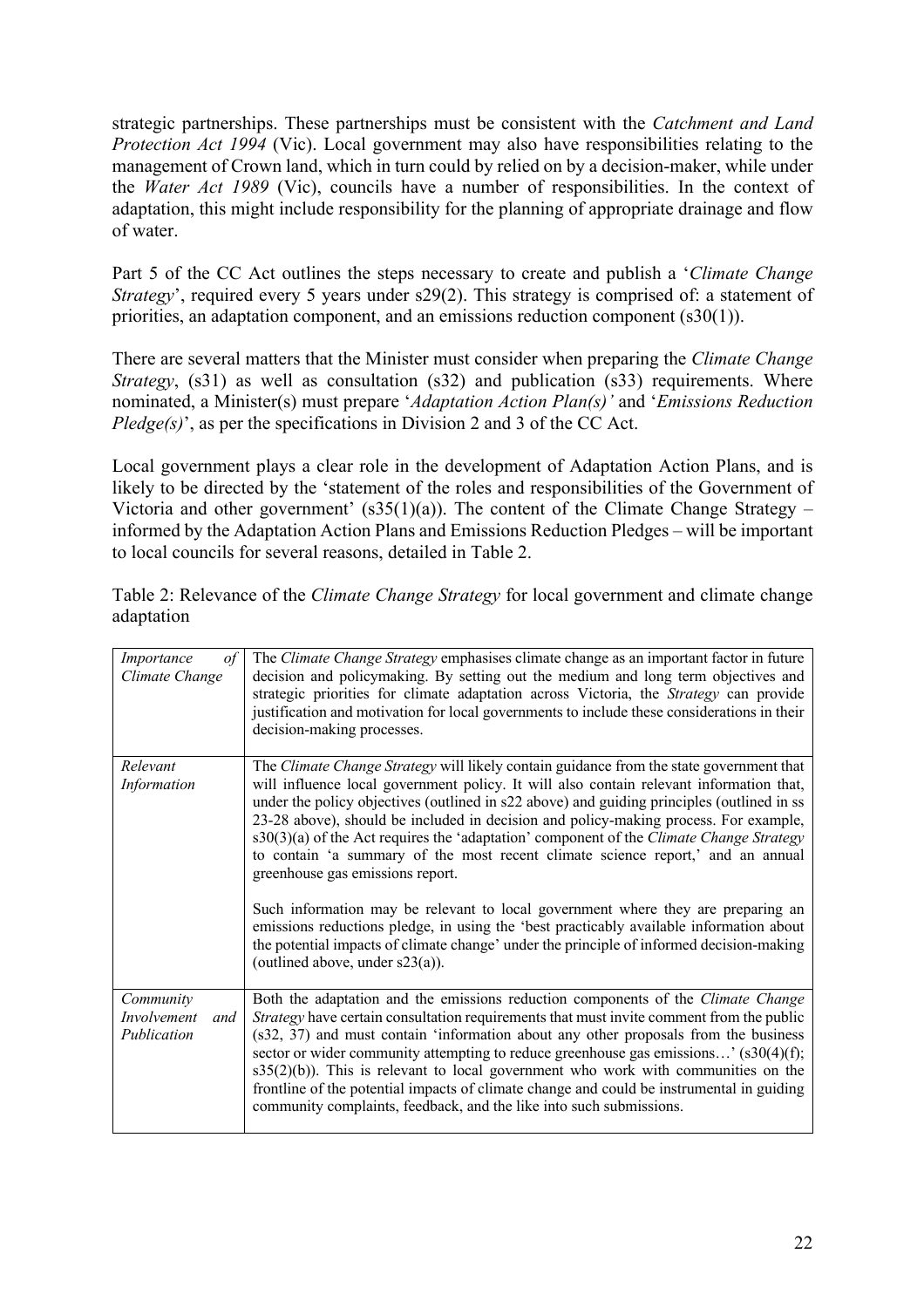# **3. Local Government Consultation Process and Findings**

# **3.1 Engagement Method and Purpose**

In the context of the detailed legislative analysis provided above, the Project Team developed a series of workshops for local government decision-makers, which took place across Victoria in 2019. There was a concerted effort to reduce the more technical legal language into a format that would enable shared learning and effective community consultation.

The community consultation process comprised four workshops with local government participants from a varied range of professional roles. Workshops were located across Victoria in order to enable the participation of as many local councils as possible. The consultation workshops enabled direct engagement with 78 local government staff and representatives from other organisations such as the Municipal Association of Victoria and the Victorian Local Government Association. We had two priorities: first to assess key challenges in decisionmaking for climate change adaptation, and second to enable user input to designing information and guidance for local government decision-makers. These priorities were set against our broader aim, which was to analyse the legal frameworks and explore with local governments how decision making could properly consider climate change risk.

The four workshop locations spanned coastal and inland regions as well as irrigation farming and metropolitan growth areas. Each was chosen to gather clusters of local government with a range of experiences in climate change adaptation and varied resources to support decisionmaking. These differences allowed an understanding of the range of challenges and capabilities present in local government, which vary widely in size and resources across Victoria.

# *Warrnambool Workshop*

The Warrnambool workshop, held on 12 March 2019, included eight staff from the local governments of Warrnambool City Council, Glenelg Shire, and Corangamite Shire. Staff roles included engineering, planning, and corporate services. Each of these municipalities includes coastal, urban, and rural areas. In the Warrnambool area, several recent and historical decisions about urban development, coastal subdivision, coastal protection infrastructure, and other similar matters have received considerable local attention, and as such, local government are familiar with the associated risks and hazards.

# *Melton Workshop*

The Melton workshop, held on 13 March 2019, included 15 local government staff from Melton, Brimbank, Hume, and Wyndham City Councils. Staff roles included legal services, planning, environmental management, engineering, and land use planning. Each of these municipalities have experienced rapid population growth and urban expansion into greenfield development sites. They each have significant relationships with other urban development agencies and work together in delivering this urban growth, often responding to decisions made by state government and other agencies. These urban development agencies include the Victorian Planning Authority (VPA), water authorities, and VicRoads. The workshop discussions included a focus on the issues related to urban growth, especially in relation to land use planning, infrastructure development, and the provision of Council assets in growing communities.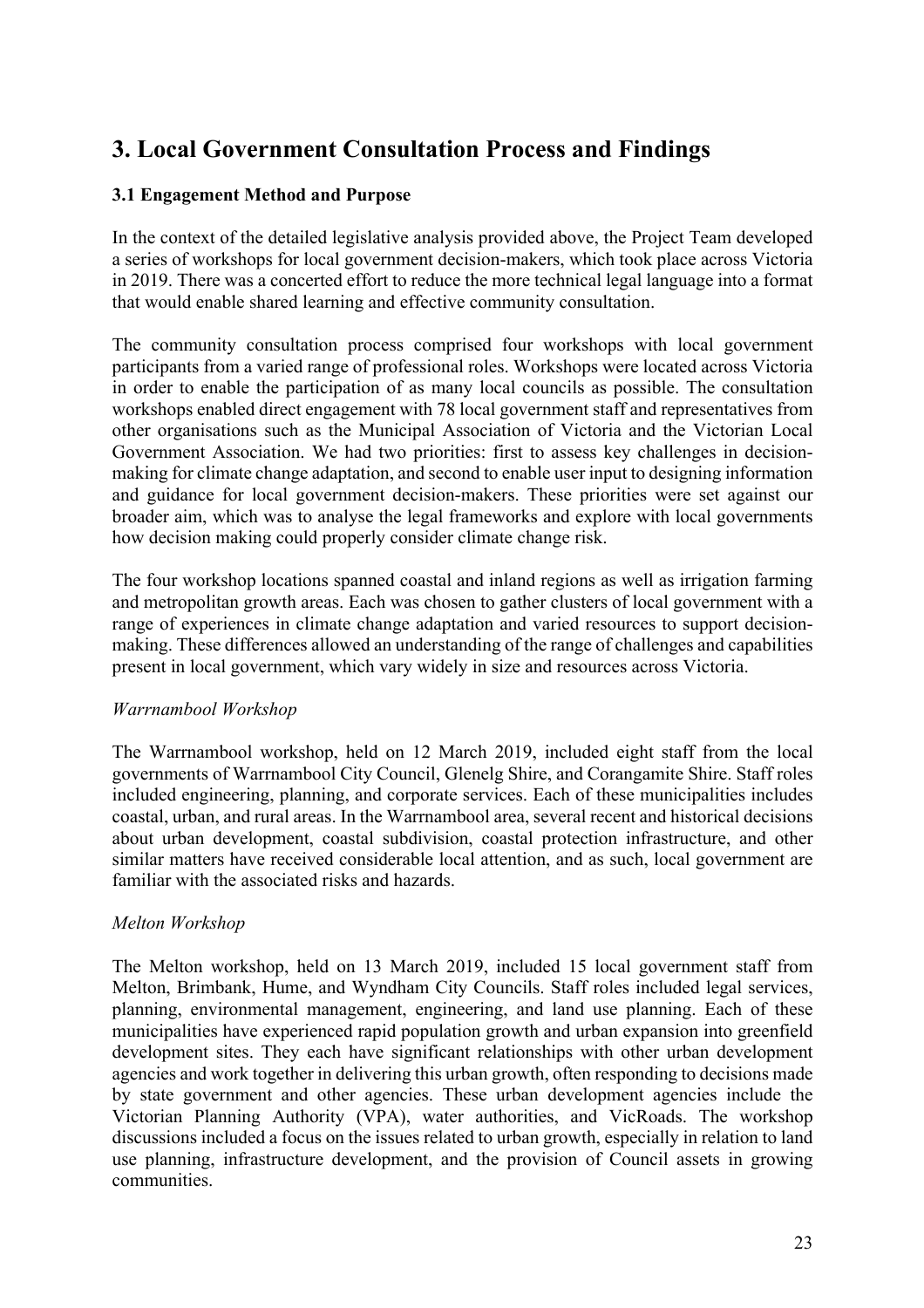# *Echuca Workshop*

The Echuca workshop was held on 14 March 2019. It included 25 participants from Campaspe, Gannawarra, and Moira Shires, and the Rural Cities of Wodonga and Shepparton. Staff roles included engineering, corporate risk, environmental management, and land use planning. While the discussions were wide ranging, some key themes emerged in relation to urban and rural flooding, relationships with other agencies (such as rural water authorities), and decisionmaking for resource-constrained local government.

# *Melbourne (Central and South East Suburbs) Workshop*

The Melbourne workshop was help on 15 March 2019 and had the widest range and greatest number of participants (30). Participants included staff from 10 inner, middle, and outer suburban municipalities, as well as representatives from local government associations and alliances. Participants' roles included land use planning, environmental management, legal and risk management, engineering, and community service provision. The issues raised were wide ranging and focussed strongly on internal procedure, risk management, and knowledge development, rather than any specific climate adaptation issue, although examples such as sealevel rise and urban heat were mentioned frequently in discussions.

Each workshop was conducted over three hours and involved three stages:

- 1. An introduction to the project aims and objectives. This involved an outline of the *Climate Change Act 2017* (Vic) and its relationships with other key legislative and decision-making responsibilities for local government.
- 2. Discussions and the scribing of participant perspectives on key challenges and opportunities for local government under climate change adaptation.
- 3. A discussion and the scribing of approaches to mechanisms for assisting in decisionmaking. In small groups, participants worked together to provide pathways to decisionmaking and identify further areas of local government guidance. The results of these discussions have been incorporated into this project's guidance brief.

# **3.2 Findings**

The workshops coalesced around a series of key themes relating to key challenges and opportunities for local government under climate change adaptation, as well as the design of guidance materials. These are outlined below.

# *Challenges and Opportunities*

The workshop session asked participants, firstly in groups and then collectively, to identify and articulate the challenges and opportunities presented by the *Climate Change Adaptation Plan* (2017-2020) and legislation across the range of areas of local government decision-making. The identified challenges and opportunities include:

1. Concern at the lack of clarity in some legislative frameworks and relevant legislation for local government decision-making for climate change adaptation. This included the need for clear understandings of the responsibilities of state and local government and other agencies, as well as the relationships between them.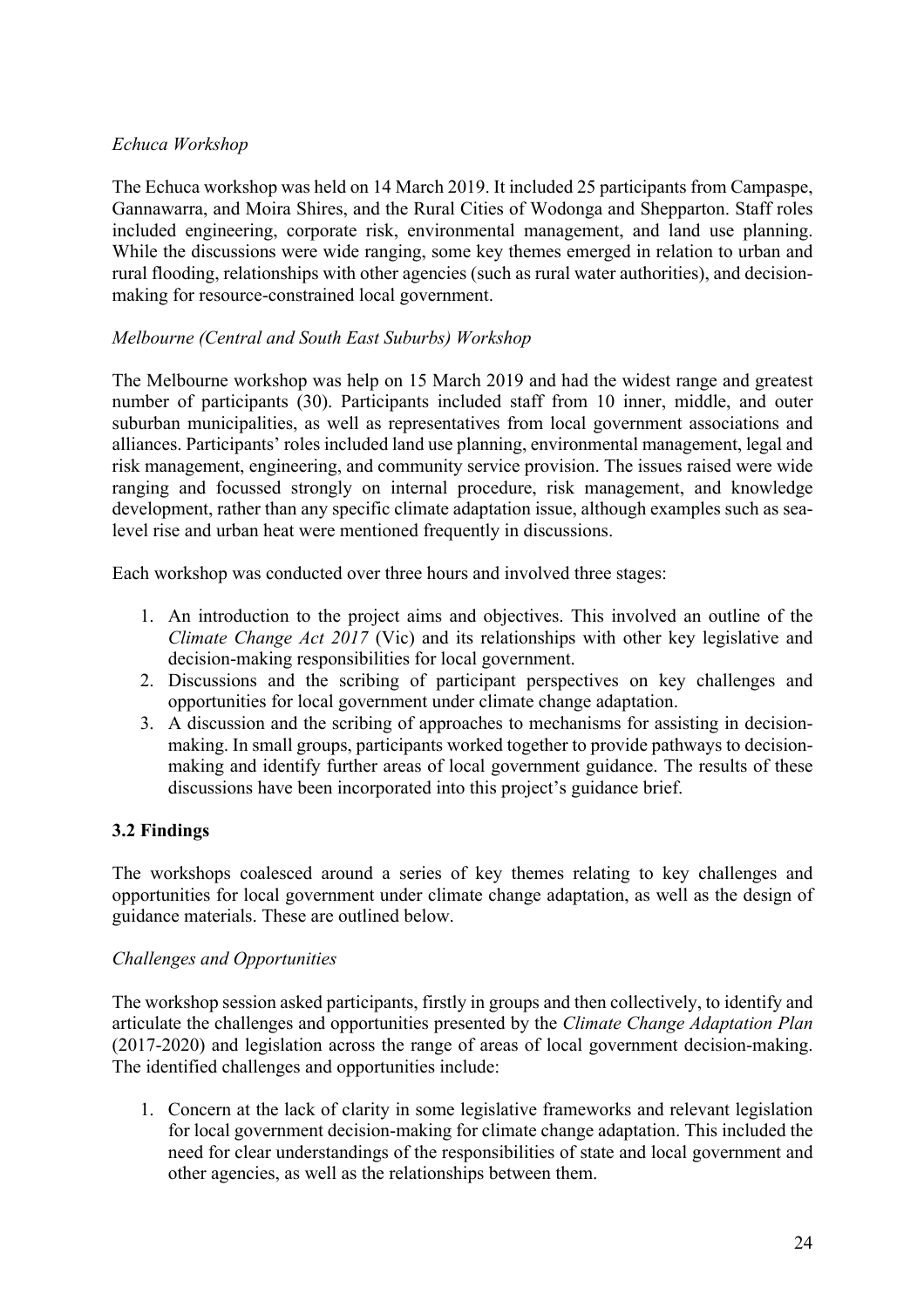- 2. A need for clear and useable data to assist with specific and required decision-making tasks.
- 3. A need for clear approaches to recording and reporting decisions (potentially as a form of 'risk register') and the opportunities that legislation can offer for creating certainty in including climate change risk as a decision-making issue.
- 4. A need for clear methods and approaches to communication within local government and with the public about these issues and the increasingly significant role that the public plays in decision-making within the organisation of local government and as a regulatory agency.
- 5. Managing resources and capacity at an institutional level to include new considerations emerging from climate change adaptation responsibilities and the inequities this presents for smaller, under resourced (particularly rural) local government.
- 6. The need for further legislative reform, such as including an explicit climate change adaptation agenda in the *Planning and Environment Act 1987* (Vic).

# *Design of Guidance Materials*

In each workshop, the participants were asked to work in small teams to develop mechanisms for delivering responses to the opportunities and challenges summarised above. These were often well-developed and presented as both highly procedural pathways for decision-making and frameworks for obtaining, sharing, and using information to allow better decisions for climate change adaptation. The key need identified were:

- 1. Policy and decision-making templates, checklists, or flow-charts to support decisionmaking under various scenarios and for different roles in local government.
- 2. Guidance on the prioritisation of responses to various risks and hazards in decision-making.
- 3. Guidance on making reasonable decisions under information and resource constraints and varied community expectations.
- 4. Guidance on data quality and dependability in various decision-making regimes.
- 5. Approaches to recording and reporting climate change adaptive responses in infrastructure provision, financial management, and regulatory decision-making responsibilities.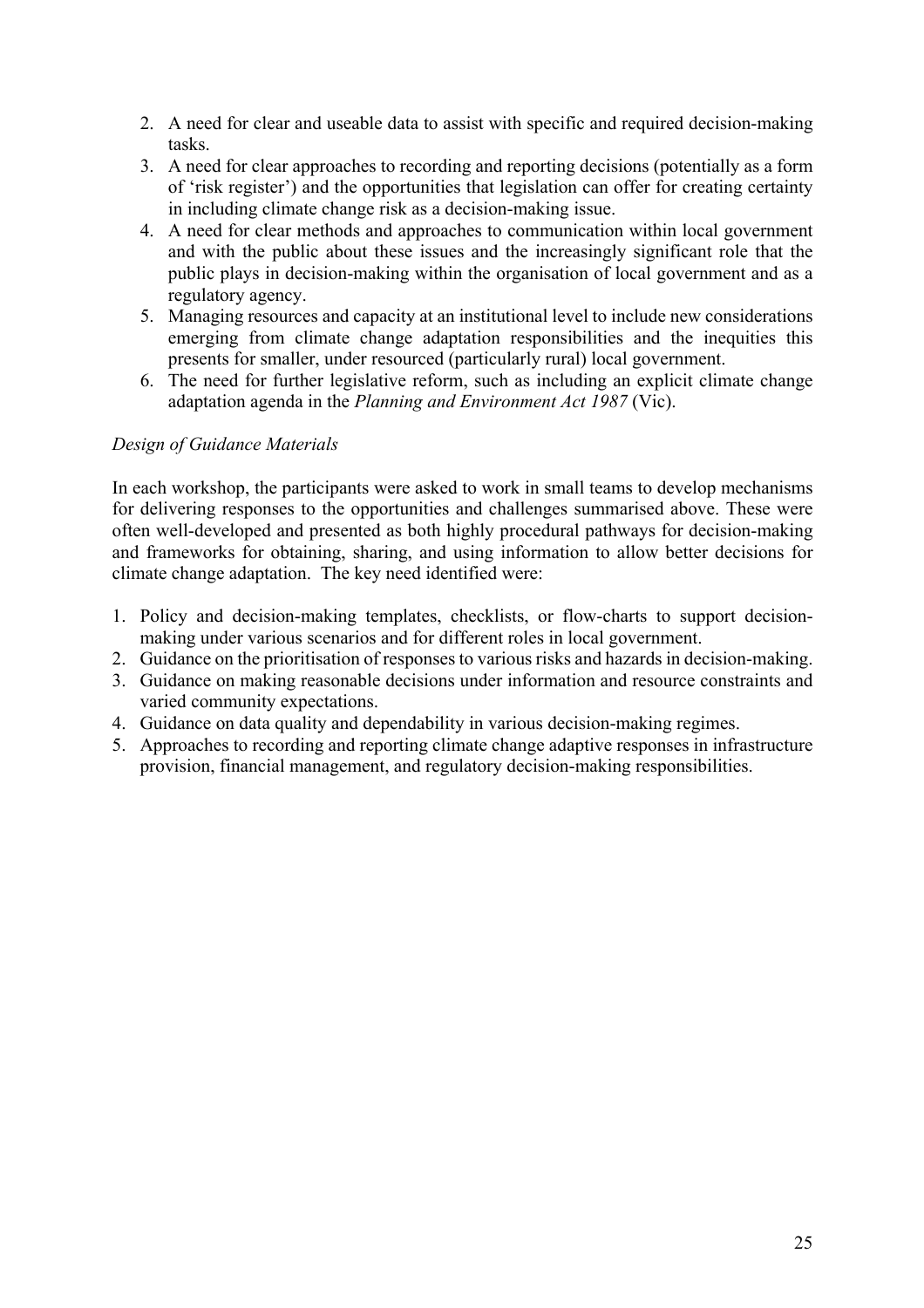# **4. Guidance for Local Government Climate Adaptation Policy**

This section provides a synthesis of the concepts and ideas shared in the workshops for how to develop and frame guidance in local government climate adaptation policy. Participants brainstormed contextual and operational concepts relating to specific issues in decision-making and management.

#### **4.1 Policy and Decision-Making Templates**

Participants expressed a need for:

- Basic criteria for adaptive decision-making, informed by standardised and consistent data.
- Clarity around how responsibilities are allocated across different tiers of government and other agencies.
- A framework outlining how to develop an adaptation plan and how to incorporate climate change in asset planning.
- Support to develop decision-making pathways or process-flows to guide decisionmaking against various possible scenarios.
- Clarity on the role of legislation in decision-making processes.

Suggestions around the design and type of supports and tools needed to enable decision-making highlighted the value of templates or 'decision pathways' to guide adaptive decisions and investments in differing scenarios. In this regard, participants cited as a useful example the Cultural Heritage Management Planning system developed by the Victorian state government to guide local authorities. In this system, guidelines for cultural heritage planning are provided, as well as checklists and templates to inform local government of methods for planning and the appropriate processes and actions. Similarly, participants suggested that 'process-flows' in common decision-making activities might be useful, particularly when key decision-making points are identified and different thresholds for consideration apply.

These examples also emphasised the need to offer clear advice on legislation that reflected the links and boundaries between the multiple roles that local government can play.

# **4.2 Prioritisation of Responses to Specific Risks and Hazards**

Participants expressed a need for:

- The development of models for determining and weighting priorities, risks, and impacts.
- Local government struggles to understand climate risk and reasonable decision-making in their day-to-day processes.

Workshop participants sought approaches to understanding and weighting relative risks and priorities, with a particular focus on how to gauge future liabilities and change local government plans accordingly. The participants suggested approaches should allow risk and impact considerations to be understood and communicated within and beyond local government (i.e. to their communities and stakeholders), especially where this would result in changing 'business-as-usual' approaches to decision-making. This highlighted the need to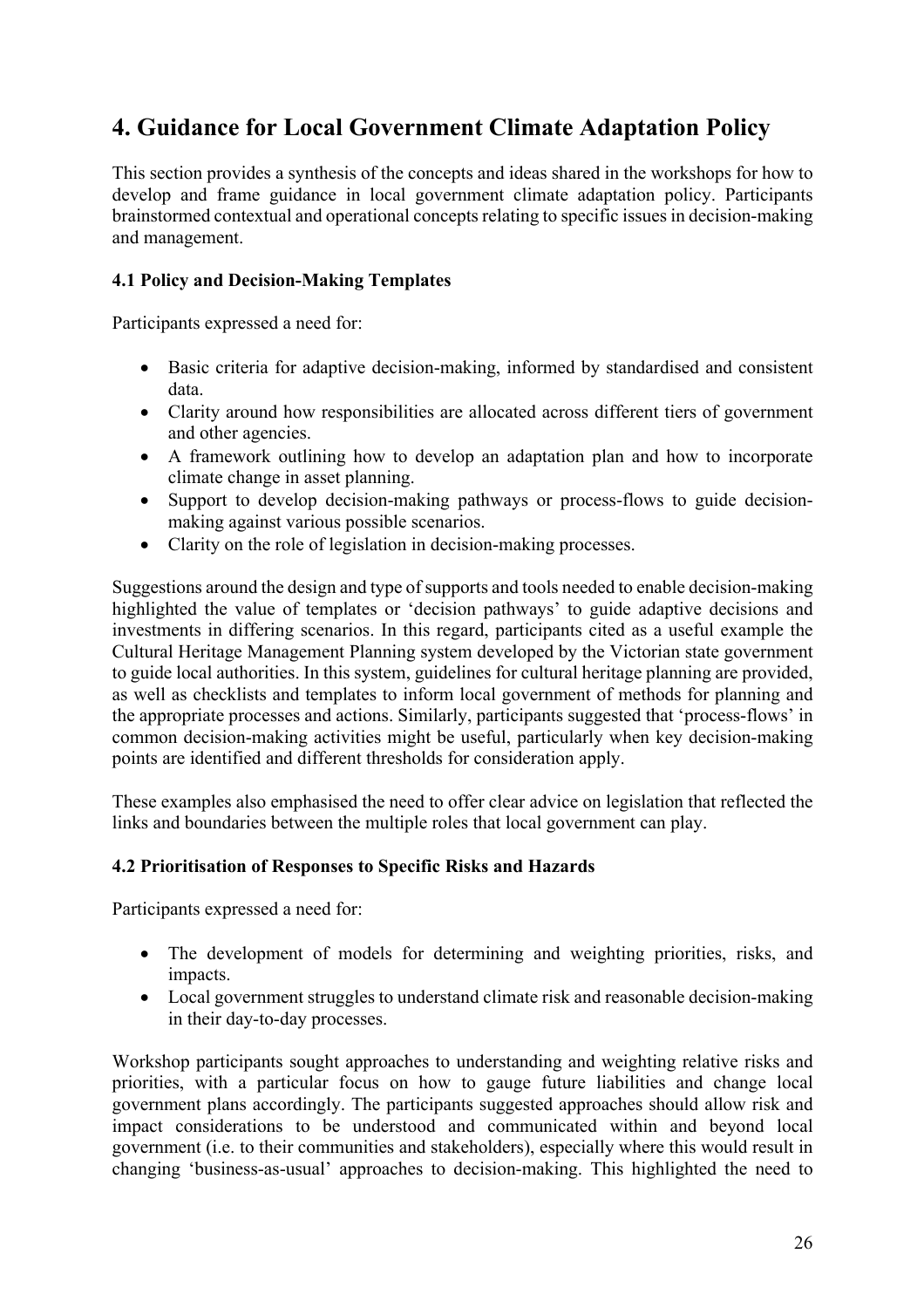ensure support and buy-in from communities and stakeholders as local government plans for and manages climate risks.

# **4.3 Making Reasonable Decisions Under Varied Information and Resource Contexts**

Participants expressed a need for:

- Authority and capacity of local government managers and officers to document good decision-making processes.
- An evidence-based risk profile.

Several participants spoke to a need for guidance on how to apply the concept of a 'reasonable person' in decision-making. The idea of acting reasonably, and being able to articulate that stance, was a core issue for participants who were aware that their own decision-making was shaped by their current levels of knowledge and the varied capacity and resources of different local governments. Discussion aimed to build awareness that actions and decisions should be documented with adequate evidence to prove they were made on the basis of informed and reasonable decision-making that was relevant at the time given the information available.

# **4.4 Guidance on Data Quality and Use**

Participants expressed a need for:

- Up to date data and analysis of current and ongoing changes in regionally specific climate science data and mapping of risks against future scenarios to better support local government decision making.
- Support for local governments to interpret, communicate, and use relevant and valid data sources, standards, and methodologies to guide decision-making.

The need for guidance on appropriate data for decision-making was a common theme across all workshops. Many participants desired guidance on which data to use and how confident users should be in its use. Central to this conversation was the notion that data (particularly in planning) has two roles: as evidence for decision-making, and as a trigger for assessment. In both instances, local government requested guidance from state government to assess the reliability and timeliness of climate change data, including spatial data such as flood records. Similarly, local government requested assistance in developing approaches to decision-making when data is not timely, reliable, or available.

# **4.5 Approaches to Recording and Reporting Decisions**

Participants expressed a need for:

- Accountability in reporting within local governments and where appropriate to state government and other relevant authorities (i.e. how well has local government covered off on its requirements).
- Support in managing issues of disclosure of data, for example where there are third party owners of data.
- An introduction of annual reporting on climate change adaptation as mandated for local government and state government. This would need to be well supported and streamlined.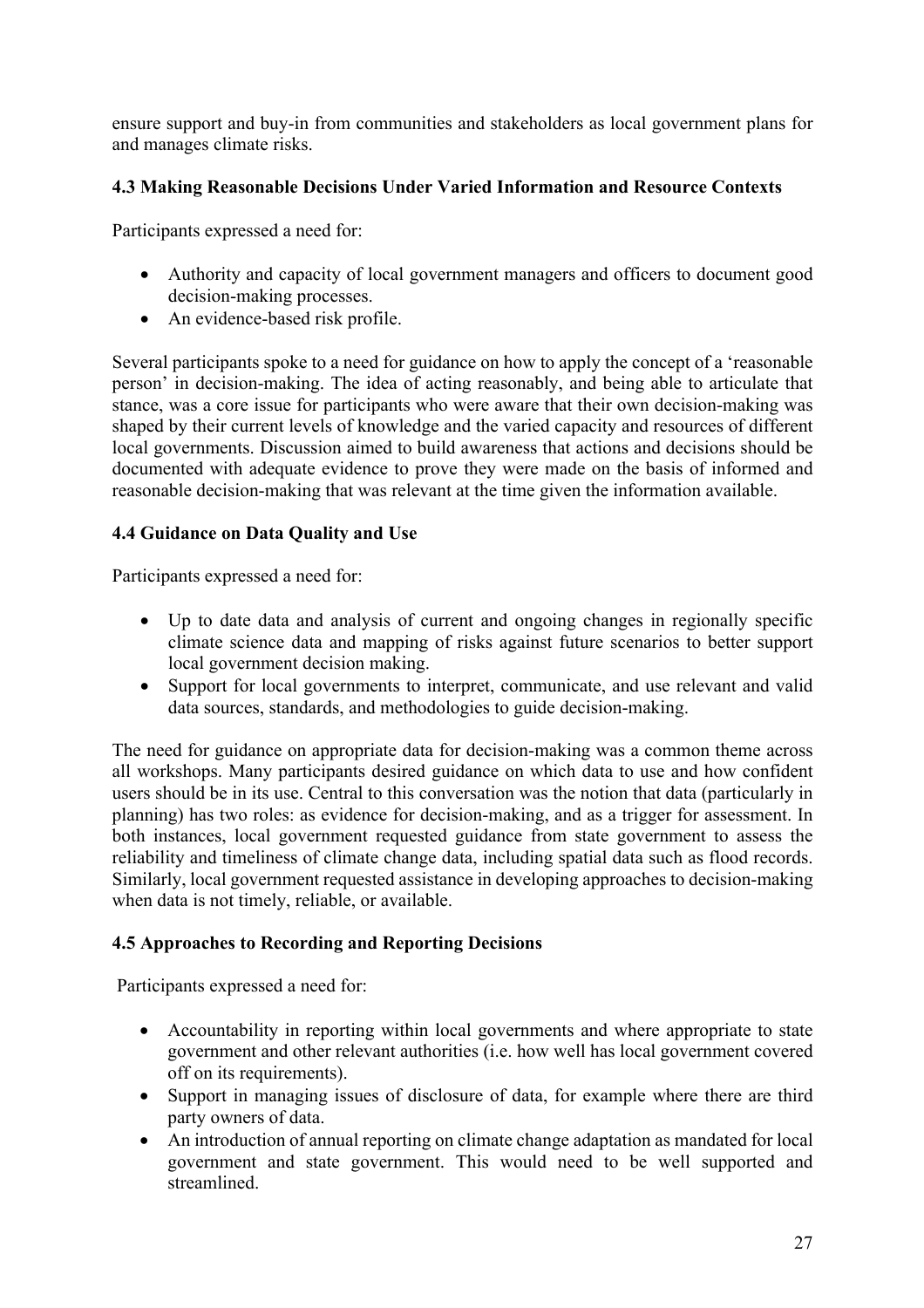Participants sought guidance on how local government could record and report decisions and actions. Furthermore, guidance was sought on approaches to designing and managing a 'risk register' for decisions made with climate change adaptation intent, both to record the considerations and evidence used and to consider the suitability of decisions over time with changing awareness of risk profiles. It was recognised that this risk register could comprise a newly designed recording system, or including new information into existing record-keeping (including evidence in documents such as planning permits and delegates reports). This could occur at state or at local government levels.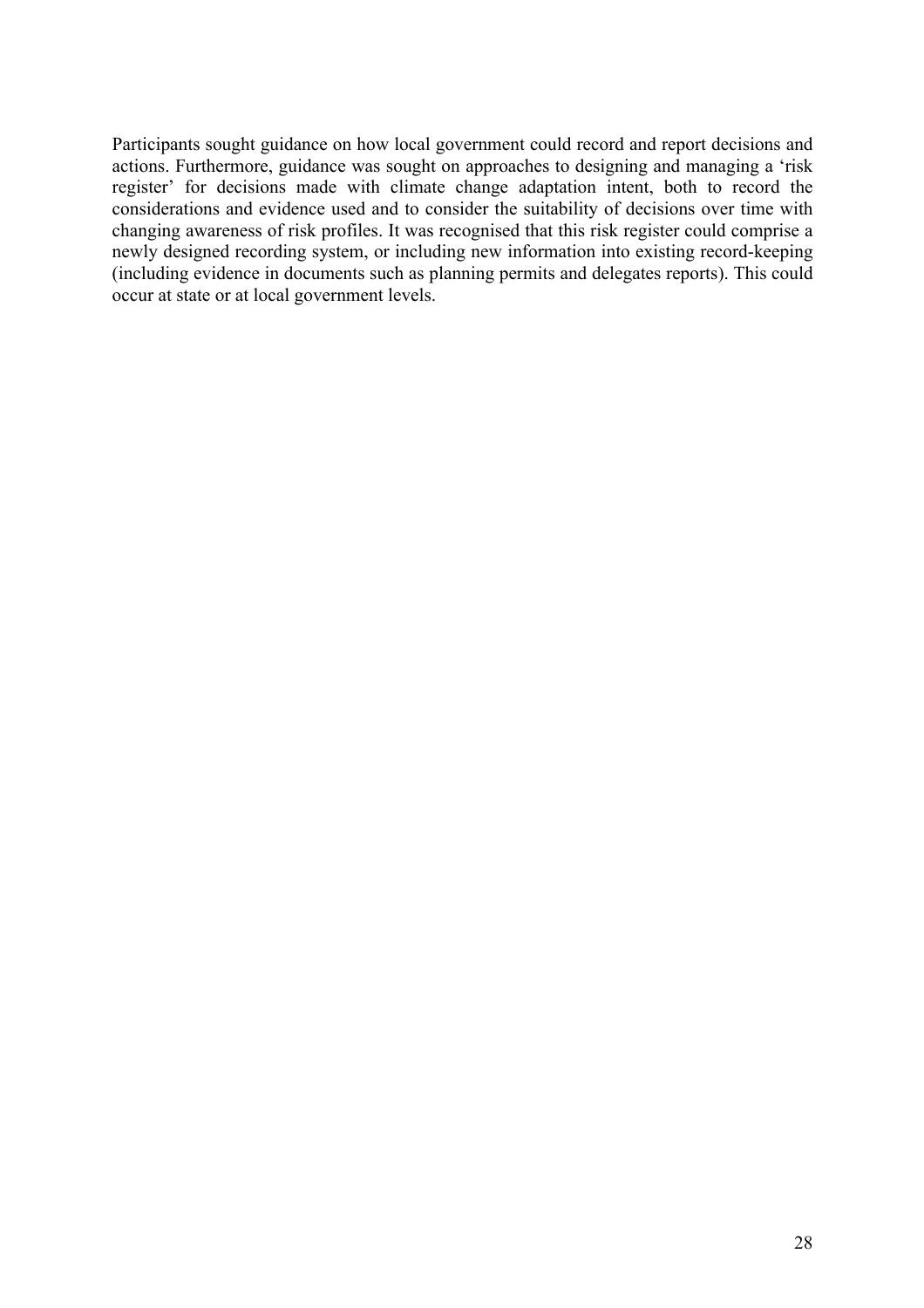# **5. Conclusion**

# **5.1 Key Findings from the Legislative Review**

There is no mention of 'climate' or 'climate change' in the *Planning and Environment Act 1987* (Vic), nor is the PE Act listed in Schedule 1 under the *Climate Change Act 2017* (Vic)*.*  This raises potential inconsistencies with respect to land use decision-making, and the intention of the *Climate Change Act 2017* (Vic), as well as the operation of its scheduled Acts, where land use and climate change adaptation factors intersect. The reviewed legislative framework (when including the *Planning and Environment Act 1987* (Vic)) shows some discrepancies as to when climate change *must* be considered, as opposed to *may* be considered, causing uncertainty about appropriate responses from relevant decision-makers. This is somewhat alleviated by the inclusion of section 9 *Local Government Act 2020* (Vic).

# **5.2 Key Findings from Consultation with Local Government**

The key challenges and opportunities identified across the four local government workshops are as follows:

- 1. Concern at the **lack of clarity** in some legislative frameworks and relevant legislation for local government decision-making for climate change adaptation. This included the need for clear understandings of the responsibilities of state and local government and other agencies, as well as the relationships between them.
- 2. A **need for clear and useable data** to assist with specific and required decision-making tasks.
- 3. A need for clear **approaches to recording and reporting** decisions (potentially as a form of 'risk register') and the opportunities that legislation can offer for creating certainty in including climate change risk as a decision-making issue.
- 4. A need for clear methods and approaches to **communication within local government and with the public** about these issues and the increasingly significant role that the public plays in decision-making within the organisation of local government and as a regulatory agency.
- 5. **Managing resources and capacity** at an institutional level to include new considerations emerging from climate change adaptation responsibilities and the inequities this presents for smaller, under resourced (particularly rural) local government.
- 6. The need for **further legislative reform**, such as including an explicit climate change adaptation agenda in the *Planning and Environment Act 1987* (Vic).

# **5.3 Considerations in Designing Guidance Materials**

The workshops also sought contributions from participants on the direction and design of guidance materials for climate change adaptation decision-making, accounting for the various roles and responsibilities of local government under legislation. The following themes and concepts emerged to help inform the development of guidance materials:

1. The concept of **policy and decision-making templates**, checklists, or flow-charts to support decision-making under various scenarios and for different roles in local government.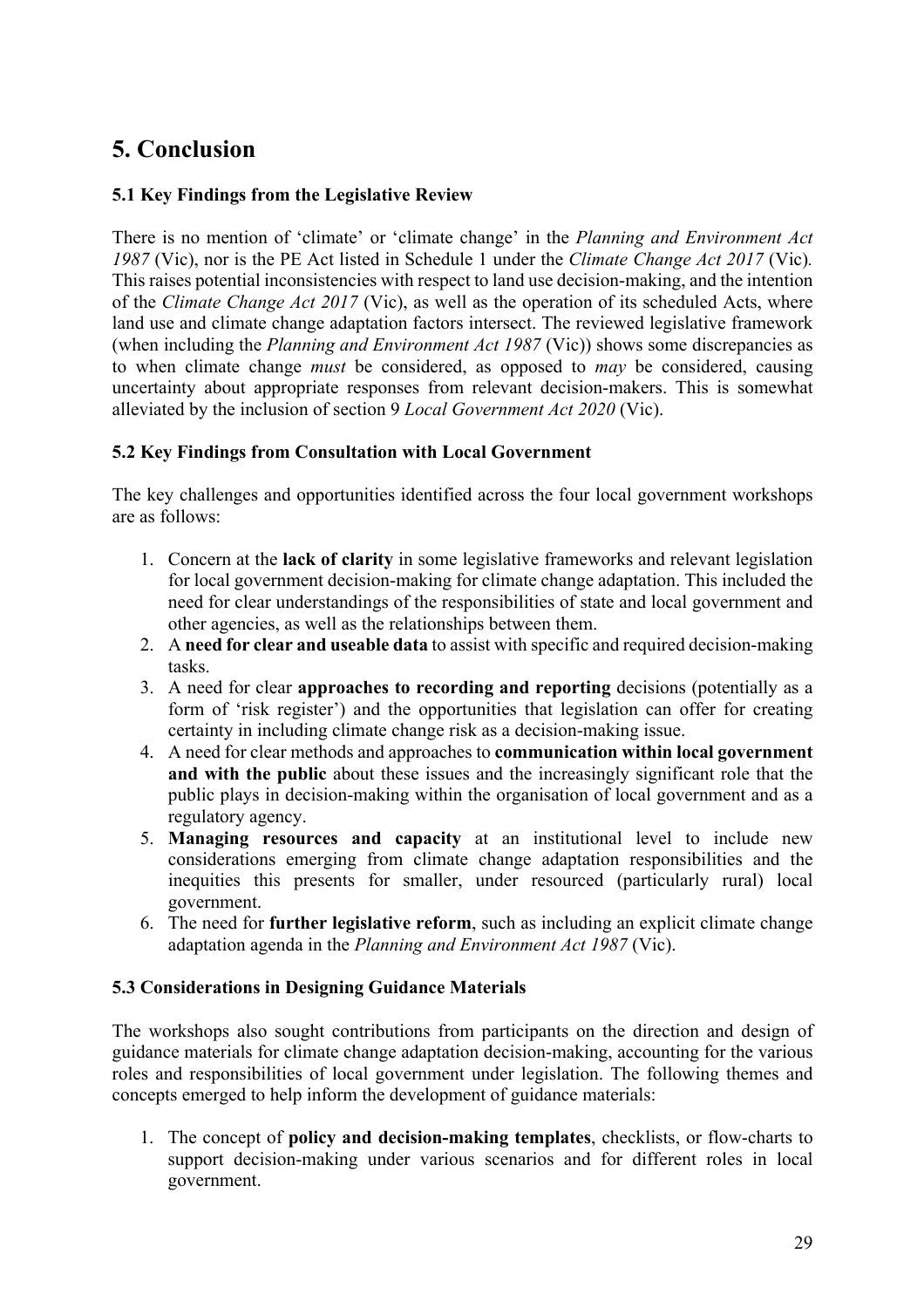- 2. Guidance on the **prioritisation of responses** to various risks and hazards in decisionmaking.
- 3. Guidance on **making reasonable decisions** under information and resource constraints and varied community expectations.
- 4. Guidance on **data quality and dependability** in various decision-making regimes.
- 5. Approaches to **recording and reporting** climate change adaptive responses in infrastructure provision, financial management, and regulatory decision-making responsibilities.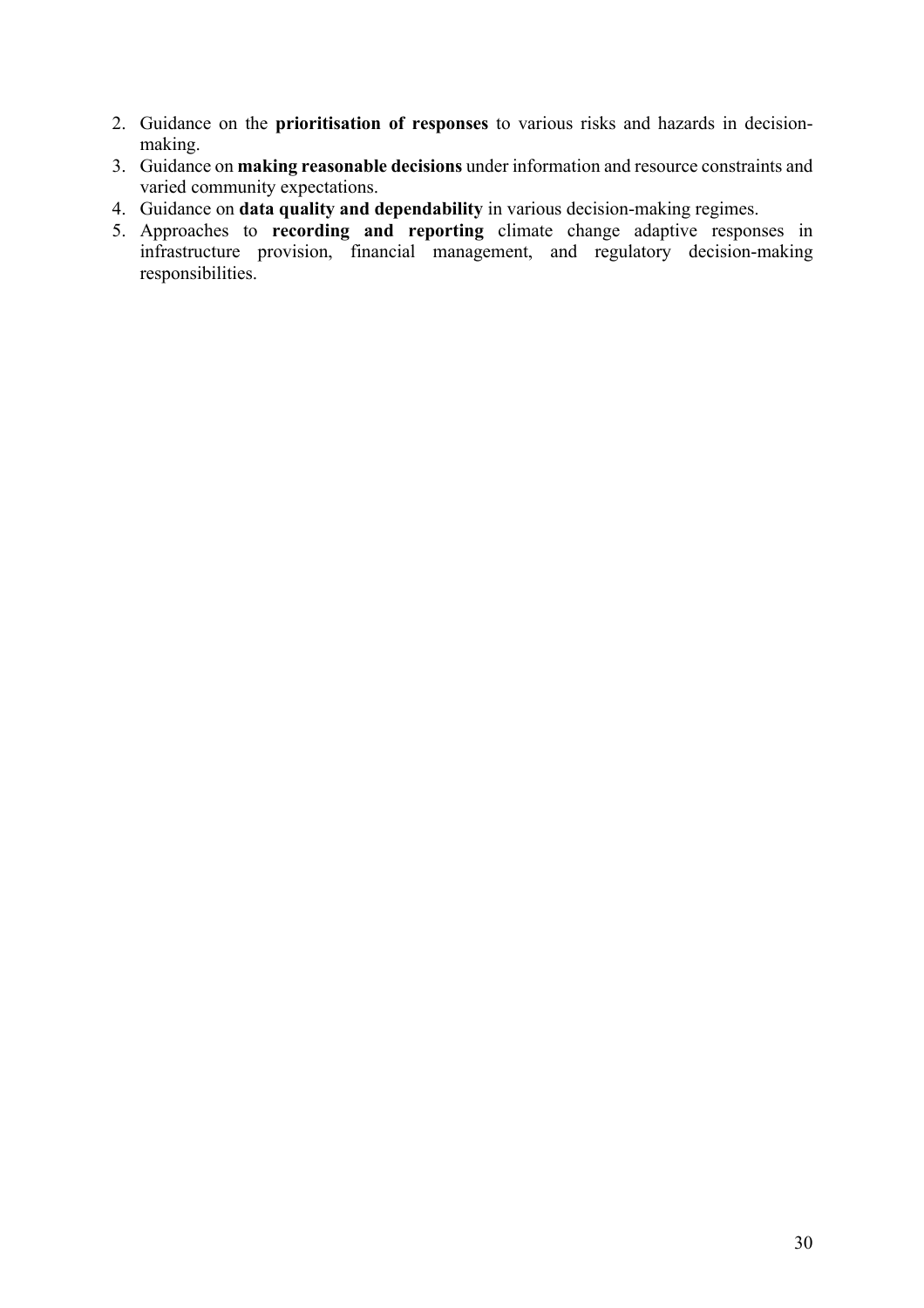# **6. References**

#### **Articles / Books / Reports**

Barker, S. and Winter, K. 2017, 'Temperatures rise in the boardroom: climate litigation in the commercial arena', *Australian Environmental Review,* vol. 32, no. 3.

Bell, J. 2014, *Climate Change and Coastal Development Law in Australia*. The Federation Press.

Debelle, G. 2019, 'Climate change and the economy', RBA, available at: https://www.bis.org/review/r190313d.pdf

Dibley, A., Hurley, S. and Sheppard, J. 2019, 'Public authority directors' duties and climate change: discussion paper', Centre for Policy Development, Australia.

Godden et al. 2013, 'Legal tools and measures for adaptation and managing climate risk in Victoria', Victorian Centre for Climate Change Adaptation Research, Melbourne, available at: http://www.vcccar.org.au/sites/default/files/publications/Legal%20tools%20and%20measure s%20for%20adaptation%20and%20managing%20climate%20risk%20in%20Victoria.pdf.

Hutley, N. and Davis, S.H. 2016, '*Climate change and directors' duties'*: *Supplementary Memorandum of Opinion*, The Centre for Policy Development, available at: https://cpd.org.au/wp-content/uploads/2019/03/Noel-Hutley-SC-and-Sebastian-Hartford-Davis-Opinion-2019-and-2016 pdf.pdf.

Hurlimann, A. C. and March, A.P. 2012, 'The role of spatial planning in adapting to climate change', *WIREs Climate Change*, vol. 3, no. 5, pp. 477 – 488.

IPCC, 2018, 'Summary for Policymakers', In: *Global warming of 1.5°C. An IPCC Special Report on the impacts of global warming of 1.5°C above pre-industrial levels and related global greenhouse gas emission pathways, in the context of strengthening the global response to the threat of climate change, sustainable development, and efforts to eradicate poverty,* V. Masson-Delmotte, P. Zhai, H. O. Pörtner, D. Roberts, J. Skea, P. R. Shukla, A. Pirani, W. Moufouma-Okia, C. Péan, R. Pidcock, S. Connors, J. B. R. Matthews, Y. Chen, X. Zhou, M. I. Gomis, E. Lonnoy, T. Maycock, M. Tignor, T. Waterfield Eds., World Meteorological Organization, Geneva, Switzerland.

Marjanac, S. and Patton, L. 2018, 'Extreme weather event attribution science in climate change litigation: an essential step in the causal chain?', *Journal of Energy and Natural Resources Law*, vol. 36, no. 3, pp. 265–298.

Marjanac, S., Patton, L. and Thornton, J. 2017, 'Acts of God, human influence and litigation', *Nature Geoscience,* vol. 10, no. 9, pp. 616–619.

Measham, T.G., Preston, B.L., Smith, T.F. Brooke, C., Gorddard, R., Withycombe, G., and Morrison, C. 2011, 'Adapting to climate change through local municipal planning: barriers and challenges', *Mitigation and Adaptation Strategies for Global Change*, vol. 16, pp. 889–909.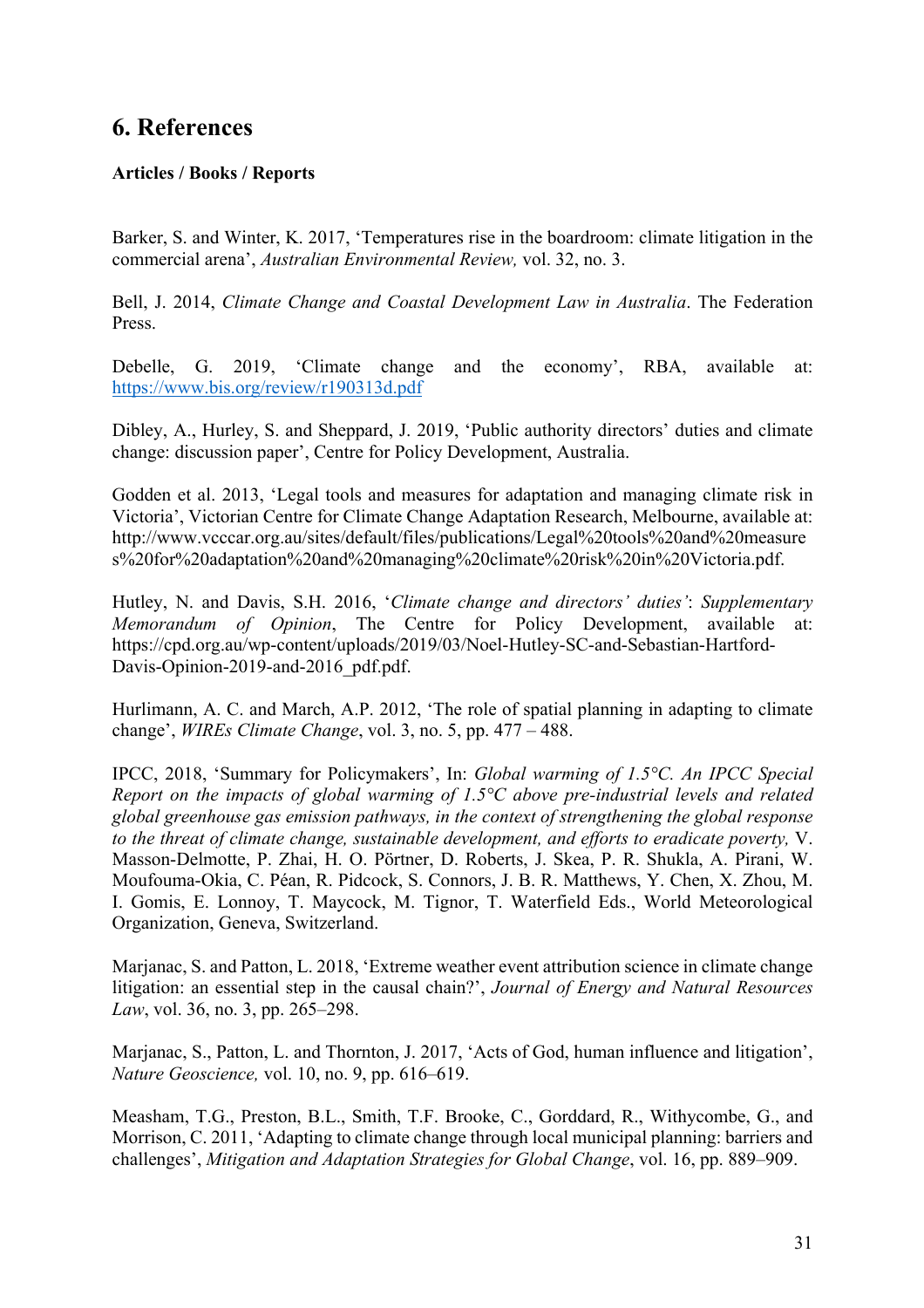O'Donnell, T., Smith, T.F. and Connor, S. 2019, 'Property rights and land use planning on the Australian east coast', In *Research Handbook for Climate Change Adaptation Policy,* C. Keskitalo and B. Preston Eds, Edward Elgar: Cheltenham, UK.

Peel, J., Osofsky, H. and Foerster, A. 2017, 'Shaping the 'next generation' of climate change litigation in Australia', *Melbourne University Law Review,* vol. 41, no. 2, pp. 793–844.

Productivity Commission Report 2012, 'Barriers to climate change adaptation', Final Inquiry Report, Australian Government Productivity Commission, available at: https://www.pc.gov.au/inquiries/completed/climate-change-adaptation/report/climate-changeadaptation.pdf.

Summerhayes, G. 2017, 'Australia's new horizon: climate change challenges and prudential risk', APRA, available at: https://www.apra.gov.au/media-centre/speeches/australias-newhorizon-climate-change-challenges-and-prudential-risk

Wise, R.M., Fazey, I., Stafford Smith, M., Park, S.E., Eakin, H.C., Archer van Garderen, E.R.M., and Campbell, B. 2014, 'Reconceptualising adaptation to climate change as part of pathways of change and response', *Global Environment Change,* vol. 28, pp. 325 – 336.

#### **Cases**

*Aldous v Greater Taree City Council & Anor* (2009) 167 LGERA.

*Aldous v Greater Taree City Council* [2009] NSWLEC 17.

*Barrington–Gloucester–Stroud Preservation Alliance v Minister for Planning and Infrastructure* (2012) NSWLEC 197.

*D'Abate v East Gippsland Shire Council* [2010] VCAT 1320.

*Gippsland Coastal Board v South Gippsland Shire Council (No 2)* [2008] VCAT 1545.

*Gippsland Coastal Board v South Gippsland Shire Council* [2008] VCAT 1545.

*Gloucester Resources Limited v Minister for Planning (2019) NSWLEC 7.* 

*Hancock Coal Pty Ltd v Kelly & Ors and Department of Environment and Heritage Protection (No. 4)* [2004] 35 QLCR 56.

*Hancock Coal Pty Ltd v Kelly And Department of Environment and Heritage Protection (No 4)* (2014) QLC 12*.*

*Lakeside Numurkah Developments Pty Ltd v Moira SC* [2013] VCAT 1355.

*L Shaddock & Associates Pty Ltd v Parramatta City Council* (1981) 150 CLR 225.

*Minister for Planning v Walker* (2007) 157 LGERA 124.

*Northscape Properties Pty Ltd v District Council of Yorke Peninsula* [2008] SASC 57.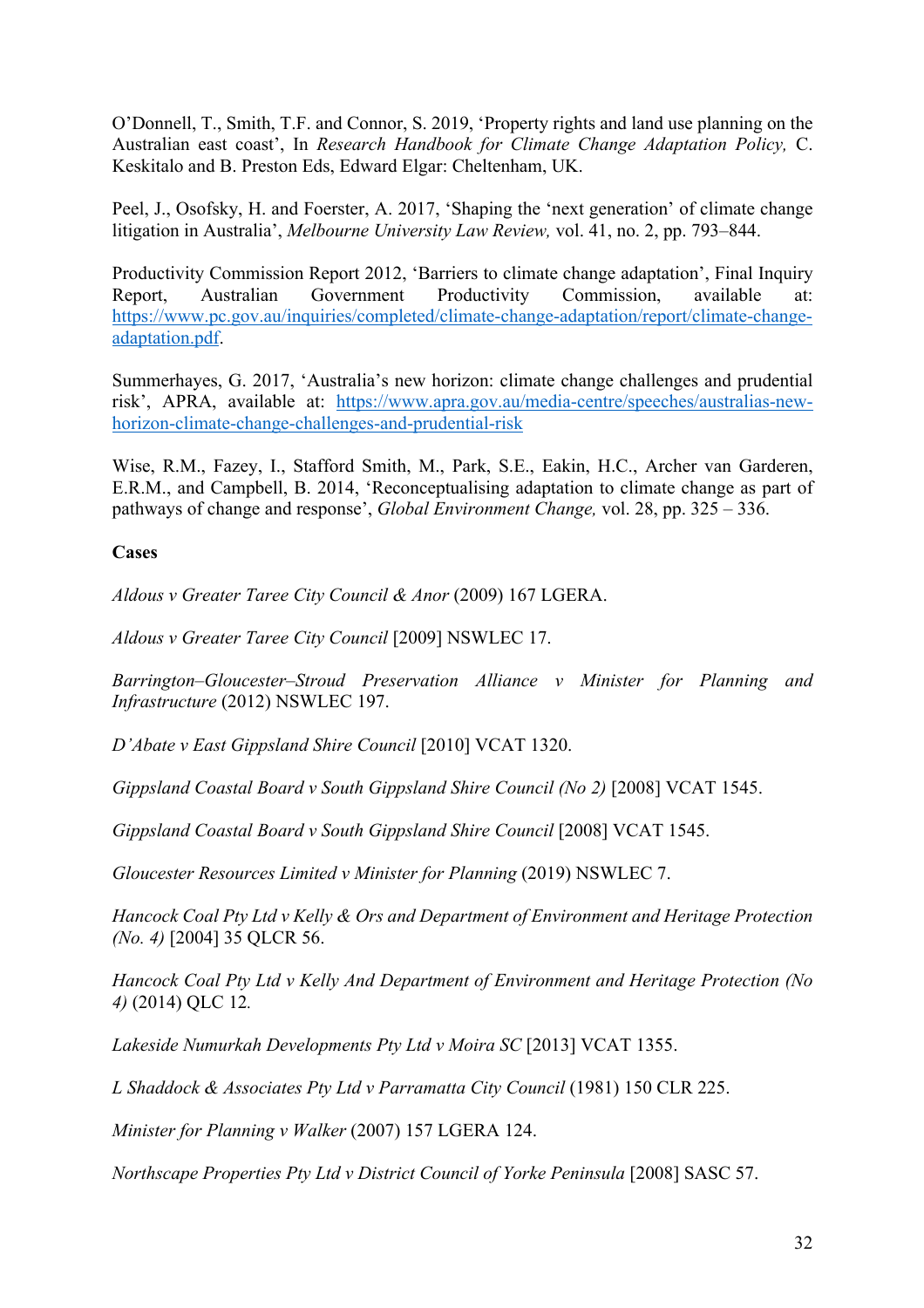*Pyrenees Shire Council v Day* (1998) 192 CLR 330.

*Rainbow Shores Pty Ltd v Gympie Regional Council* (2013) QPEC 26.

*Rozen v Macedon Ranges* [2009) VCAT 2746.

*Eccleston and Department of Family Services and Aboriginal and Islander Affairs* (1993) 1 QAR 60.

*South East Water Ltd v Transpacific Cleanaway Pty Ltd* [2010] VSC 46.

*Stewart and Honan v Moyne Shire Council* [2014] VCAT 360.

*Taip v East Gippsland SC* [2010] VCAT 1222.

*Timbarra Protection Coalition Inc v Ross Mining NL* (1999) 46 NSWLR 55.

*Waite v General Manager; Hornsby Shire Council* [2004] NSWADT 93.

*Walker v Minister for Planning* [2008] NSWCA 224.

*Walker v Minister for Planning* (2008) 161 LGERA 423.

#### **Legislation**

*Catchment and Land Protection Act 1994* (Vic)

*Climate Change Act 2017* (Vic)

*Conservation, Forests and Lands Act 1987* (Vic)

*Corporations Act 2001* (Cth)

*Environment Protection Act 1970* (Vic)

*Environmental Protection and Biodiversity Conservation Act 1993* (Cth)

*Flora and Fauna Guarantee Act 1988* (Vic)

*Flora and Fauna Guarantee Amendment Act 2019* (Vic)

*Insurance Contracts Amendments Act* 2012 (Cth)

*Interpretation of Legislation Act 1984* (Vic)

*Local Government Act 1989* (Vic)

*Local Government Act 1993* (NSW)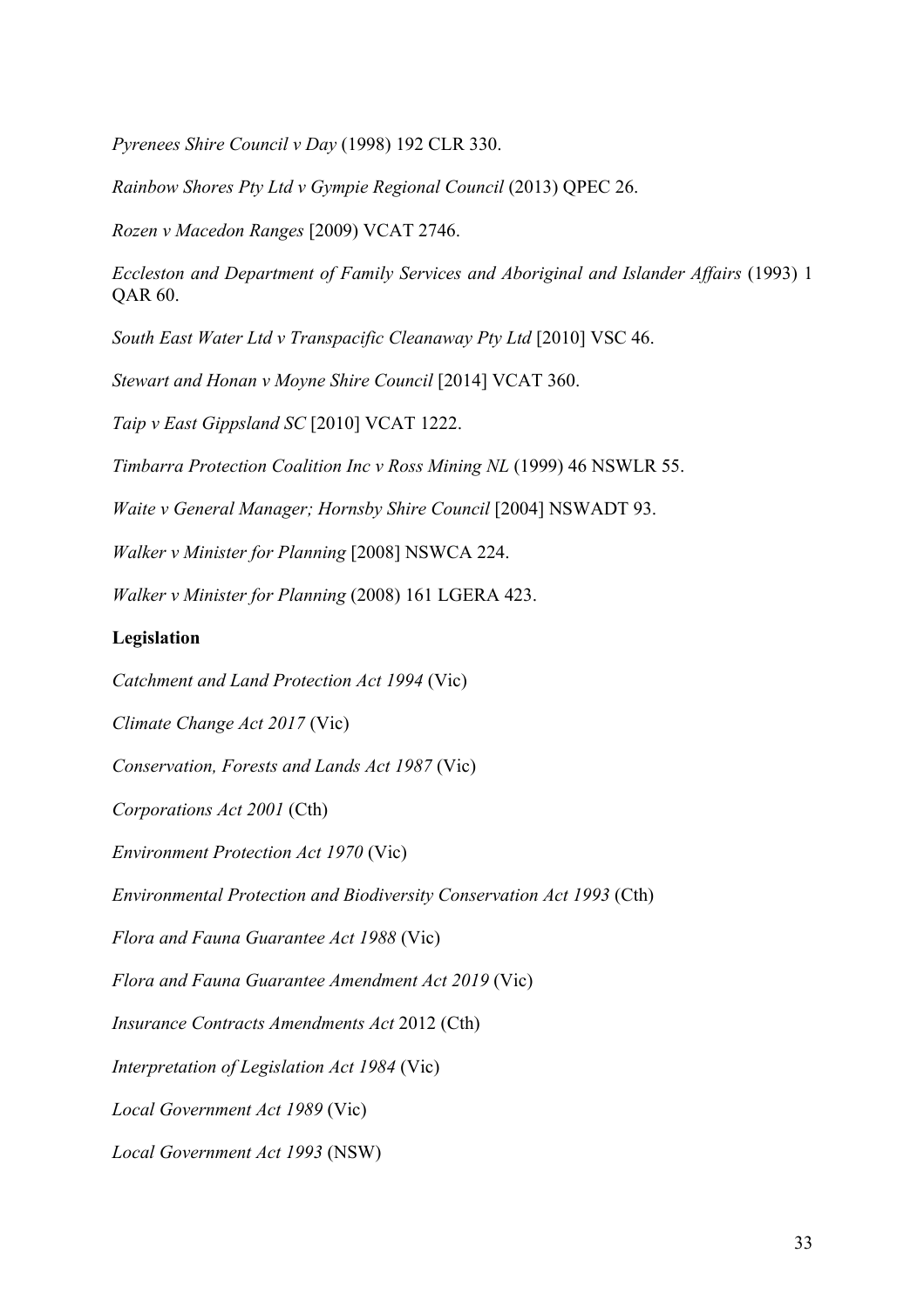*Local Government Act 2020* (Vic)

Local Government Bill (2019) (Vic)

*Marine and Coastal Act 2018* (Vic)

*Monetary Units Act 2004* (Vic)

*Planning and Environment Act 1987* (Vic)

*Public Administration Act 2004* (Vic)

*Public Health and Wellbeing Act 2008* (Vic)

*Transfer of Land Act 1958* (Vic)

*Water Act 1989* (Vic)

*Wrongs Act 1958* (Vic)

*Wrongs and Other Acts (Law of Negligence) Act 2003* (Vic)

# **Treaties**

United Nations Framework Convention on Climate Change ('Paris Agreement') 12 December 2015 (United Nations), viewed 28 April 2019, https://treaties.un.org/doc/Publication/CN/2016/CN.735.2016-Eng.pdf.

# **Other**

Bass Coast Shire Council 2016, *Bass Coast Planning Scheme: Amendment C82*, Wonthaggi, viewed on 28 April 2019, https://www.planning.vic.gov.au/schemes-andamendments/browse-amendments?start\_rank=1581#Amendments--C082.

Department of Environment and Primary Industries 2013, *Crown land in Victoria*, DEPI, viewed 28 April 2019,

https://www.parliament.vic.gov.au/images/stories/committees/enrc/Invasive\_Animals\_on\_Cr own\_land/210A. 2016.09.13\_Attachment\_1\_-\_Victorian\_Crown\_Land\_Area\_Statement.pdf.

DELWP (Department of Environment, Land, Water & Planning) 2016, *Victorian Government Response to the Independent Review of the Climate Change Act 2010*, Victorian Government, viewed 26 April 2019,

https://www.climatechange.vic.gov.au/\_\_data/assets/pdf\_file/0015/80043/VictorianGovernm entResponse\_IndependentReviewofClimateChangeAct2010.pdf.

DELWP (Department of Environment, Land, Water & Planning) 2019, *Victoria Planning Provisions,* DELWP, Melbourne, viewed 28 April 2019, http://planningschemes.dpcd.vic.gov.au/\_\_data/assets/pdf\_file/0007/481723/VPPs\_All\_Claus es.pdf.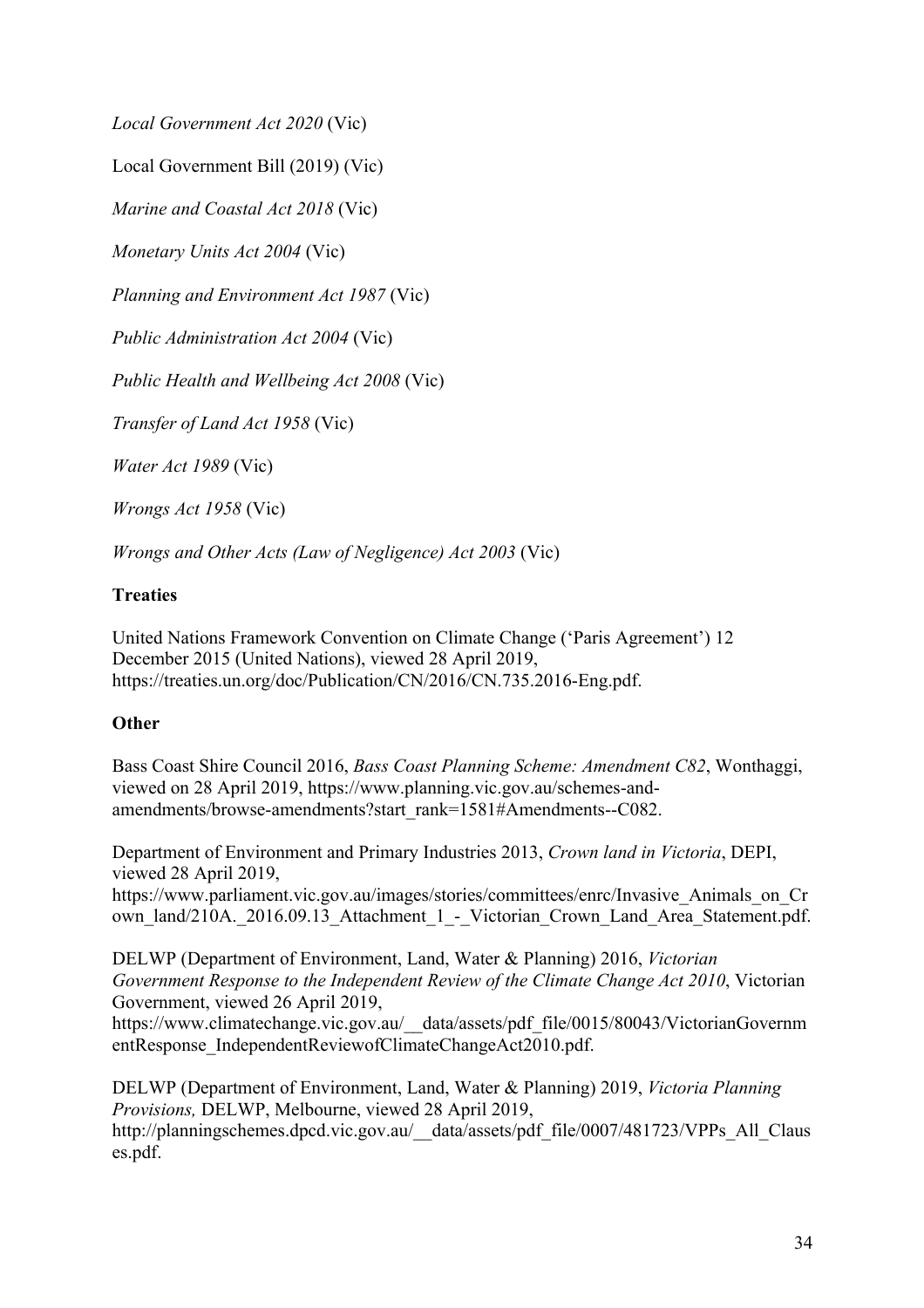DELWP (Department of Environment, Land, Water & Planning) 2016, *Victoria's Climate Change Adaptation Plan 2017 – 2020*, DELWP, Melbourne, viewed 28 April 2019, https://www.climatechange.vic.gov.au/\_\_data/assets/pdf\_file/0024/60729/Victorias-Climate-Change-Adaptation-Plan-2017-2020.pdf.

DELWP (Department of Environment, Land, Water & Planning) 2019, *Port Phillip Planning Scheme*, DELWP, Melbourne, viewed 28 April 2019, http://planningschemes.delwp.vic.gov.au/ data/assets/pdf file/0005/463982/PortPhillip PS Ordinance.pdf

DELWP (Department of Environment, Land, Water & Planning) 2016, *Carbon sequestration a first*, DELWP, Melbourne, viewed 28 April 2019, https://www.climatechange.vic.gov.au/media-releases/carbon-sequestration-a-first.

DELWP (Department of Environment, Land, Water & Planning) 2018, *Victoria's Marine and Coastal Reforms,* DELWP, Melbourne, viewed 28 April 2019, https://www.coastsandmarine.vic.gov.au/\_\_data/assets/pdf\_file/0021/330519/Final-Transition-Plan\_August-2018.pdf.

Department of Sustainability and Environment 2011, *Customer Information Bulletin,* Land Victoria, viewed 28 April 2019,

https://www.propertyandlandtitles.vic.gov.au/\_\_data/assets/pdf\_file/0024/44934/CIBedition130-2011.pdf.

Re David Miles Connolly v Department of Finance No. A94/121 Freedom of Information D344 AAT No. 9796.

Victorian Auditor-General's Office 2018, *Protecting Victoria's Coastal Assets,* VAGO, viewed 28 April 2019, https://www.audit.vic.gov.au/sites/default/files/2018-03/20180329- Coastal-Assets.pdf.

Wilder, M., Skarbek, A. and Lyster, R. 2015, *Independent Review of the Climate Change Act*, Victorian Government, viewed 26 April 2019, https://www.climatechange.vic.gov.au/\_\_data/assets/pdf\_file/0019/55306/Independent-Review-of-the-Climate-Change-Act-2010.pdf.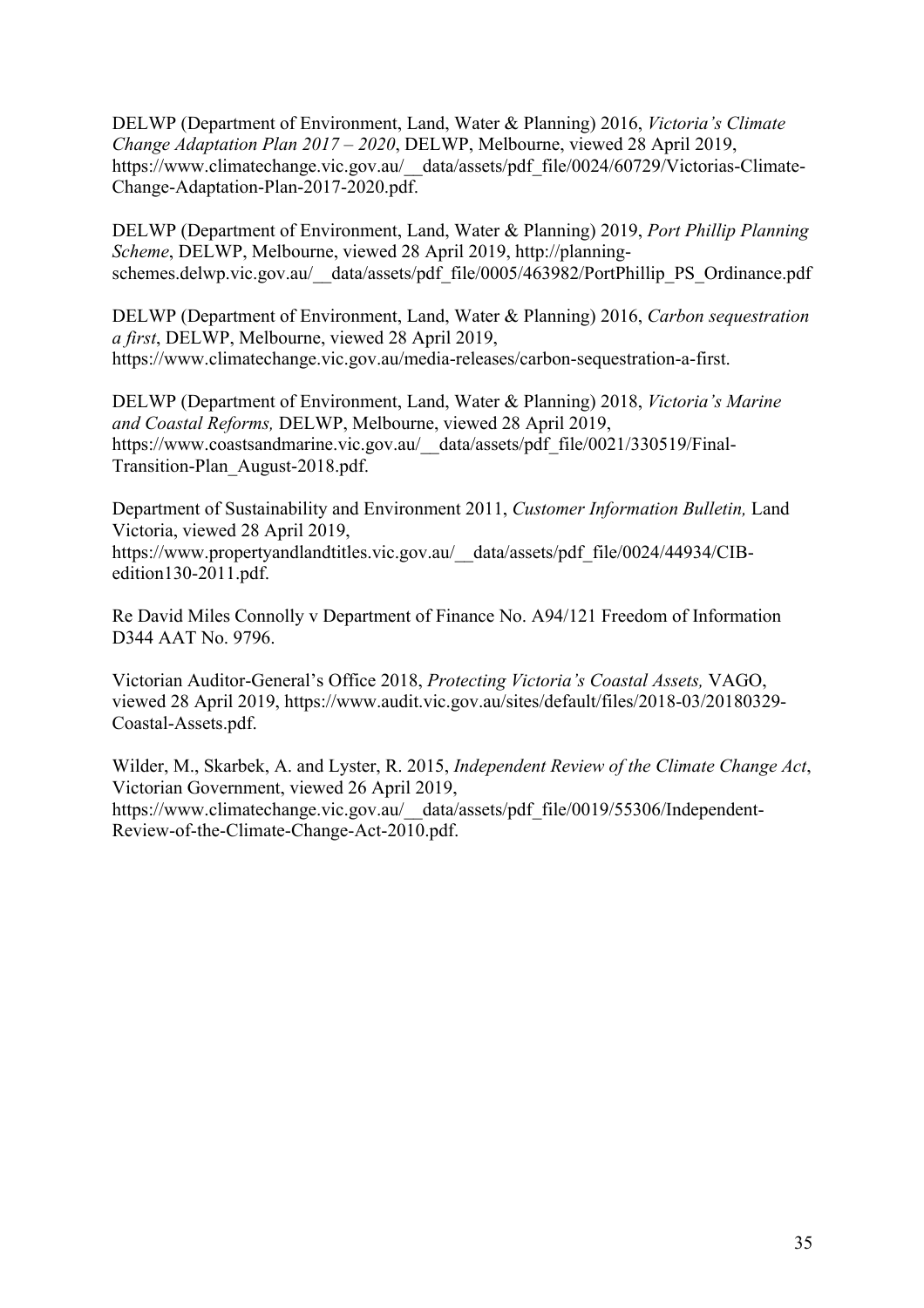# **7. Appendicies**

# **Appendix 1: Consultation Workshops High Level Summaries**

The following provides a synthesis of the challenges and opportunities identified during the workshop series. It includes highlighted issues and an explanation of how these were raised and interpreted by participants in discussions.

# **Clarity in Legislative Frameworks for Local Government Decision-Making**

Highlights:

- There are inconsistencies around 'must', 'may' and 'should' categories across legislation which is complicating decision-making. For example, s17 of the *Climate Change Act 2017 (Vic)* states that decision-makers 'must' consider climate change while other legislation has less emphatic language.
- There is a need for clear standards and best practice from State Government to guide consistent decision-making.
- There is a need for clarity on how governance and delivery work across and between agencies, departments and local government, and how this can reflect a whole-ofgovernment approach at both tiers.
- There needs to be transparency in resources and budgets, and funds must be linked to actions (eg. SV funds make governance and purpose explicit).
- There is a need for state support for collaborative action with resources. There is an absence of a central/shared research hub, such as the National Climate Change Adaptation Research Facility (NCCARF) or Victorian Centre for Climate Change Adaptation Research (VCCCAR).

Across all workshops there was broad agreement that the state government needed to provide clear policy directions for local government. While some policy direction was provided through planning schemes and other similar documents it was considered that there was little actual guidance on decision-making. While the federal government has been largely absent from taking responsibility in leadership on climate change, the state government has a stronger role to play. Issues like sea-level rise were highlighted as needing 'concrete' direction. For example, directing local government to 'plan for X rise by 2050 and by 2060 and so on'. Even if these standards need to change to reflect the changes in the science itself there was a call for a clear and consistent decision-making framework to direct local government in planning decisions. Mandating standards across the state was identified as an important step in reducing inconsistencies and responsibility for individual local government assessments.

Local government also raised the issue of how the lens of a reasonable person would work for permit applications in flood zones if, for example, it was not possible to define what the geographical extent of future flooding will be. The example presented was of an application that sits just outside the flood overlay. That application would not be able to be refused if local government cannot produce proof of a high-risk location at the time of the application. Where a permit is not triggered in the first place, in a residential zone with no overlay but in an area that is subject to flooding there is little that local government can do.

Other areas where there was a lack of clarity around legislation and the responsibilities of local government was in the relationship between the *Climate Change Act 2017* (Vic) and the *Public*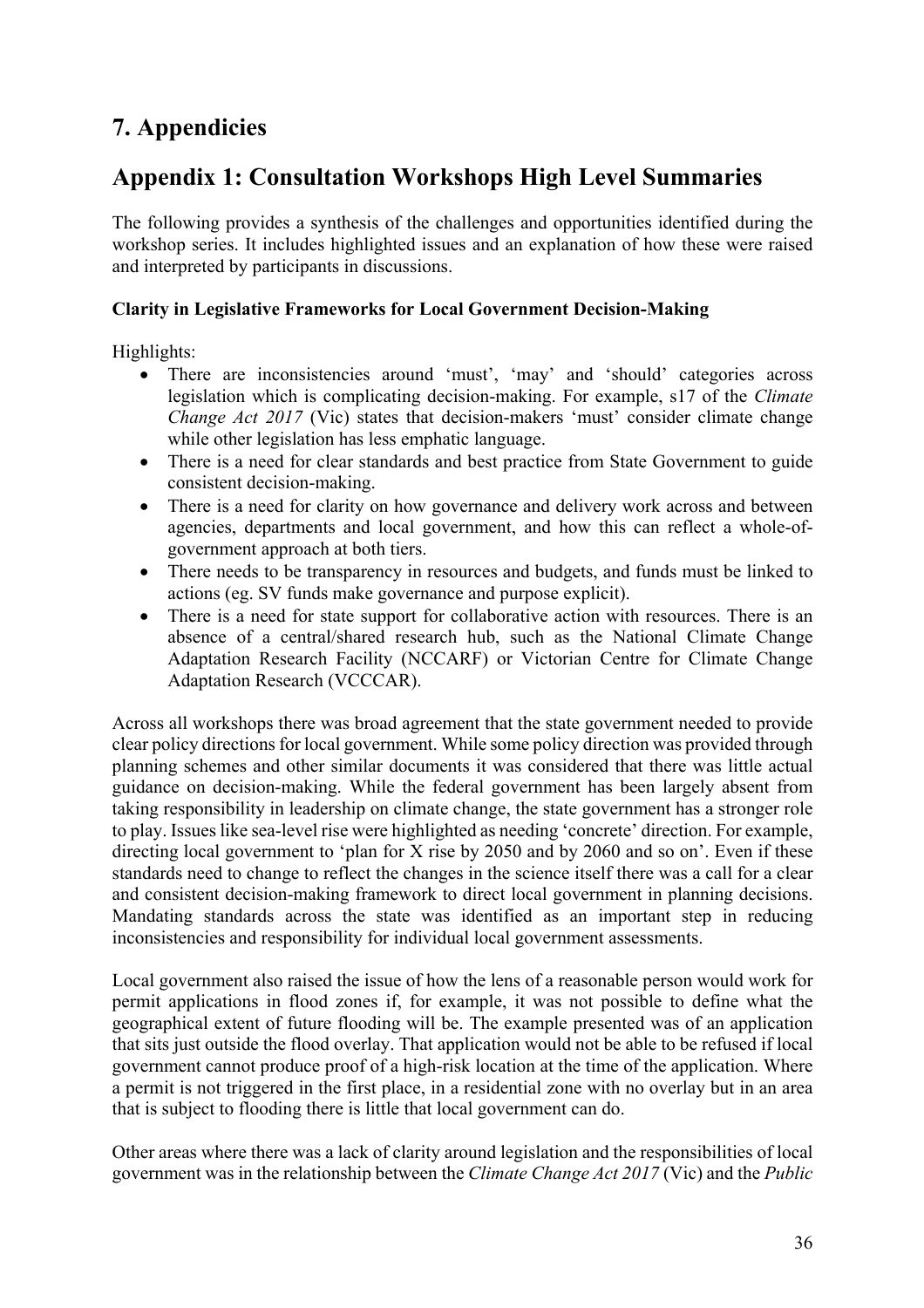*Health and Well-Being Act 2008* (Vic). The latter Act requires local government to prepare a municipal plan where they share responsibility with other public health providers in the area.

Participants discussed the difficulties of dealing with time lags, as decision-makers struggle to keep up with developing risk assessments and tracking up to date information and maintaining the 'balancing acts' between the myriad of competing priorities. This was a concern when discussing health and well-being planning, where local government are developing their own policies and plans prior to the release of state policies. There was concern that as the state released its own policy local governments would need to remodel their plans in response, despite having invested significant time and money in ensuring that local government had crafted a proactive policy response to the issues. This point highlighted the need for better collaboration between local and state government, particularly around the timing of policies, rather than the current system which requires reactive approaches and does not reward proactive local government.

# **Clarity in Decision-Making Tasks and the Need for Clear and Useable Data**

Highlights:

- Land use planning must be as a mechanism for outlining clear guidance, clear standards and clear objectives responding to climate change risk.
- The need to create consistent standards that all local government must adhere to. For example, a standard response to the mapping of sea-level rise and flood level data).
- Adjusting language might be a useful means of encouraging acceptance and avoiding politicisation of climate change among the wider community.
- Local government needs access to, and clarity around the use of, reliable datasets and how to manage changing data over time.
- Local government needs to build its capacity to use and interpret data through access to expertise and resources, building internal capacity, and developing stronger relationships with other agencies – often the data owners.
- Create a centralised shared source of data and how to use it in decision-making.

All workshops identified the need for stronger legislative and procedural links between the *Climate Change Act 2017* (Vic) and the *Planning and Environment Act 1987* (Vic) as being a top priority, together with the need for leadership by state government in developing best practice standards, guidelines and policy templates. Currently, there are inconsistencies between the two statutes: the *Climate Change Act 2017* (Vic) states that climate change 'must' be considered. This is causing confusion for local government. Several workshop participants regarded the *Planning and Environment Act 1987* (Vic) as 'outdated' in its ability to respond to climate change risks and hazards.

Including the *Planning and Environment Act 1987* (Vic) as one of the scheduled Acts within the in the *Climate Change Act 2017* (Vic) was considered by participants to be important. Doing so would reinforce the need to address climate change in planning decisions, which is recognised as a critical area when considering climate change risk. Many participants highlighted that local government have advocated for the *Planning and Environment Act 1987*  (Vic) to be included as a Scheduled Act under the *Climate Change Act 2017* (Vic) since the beginning. In order for local government to act 'reasonably' they need the legislative framework to enable better decision-making. For example, the Precinct Structure Planning process (for new urban fringe housing) was raised as not adequately consider climate change, making it very difficult for local government to improve design standards or impose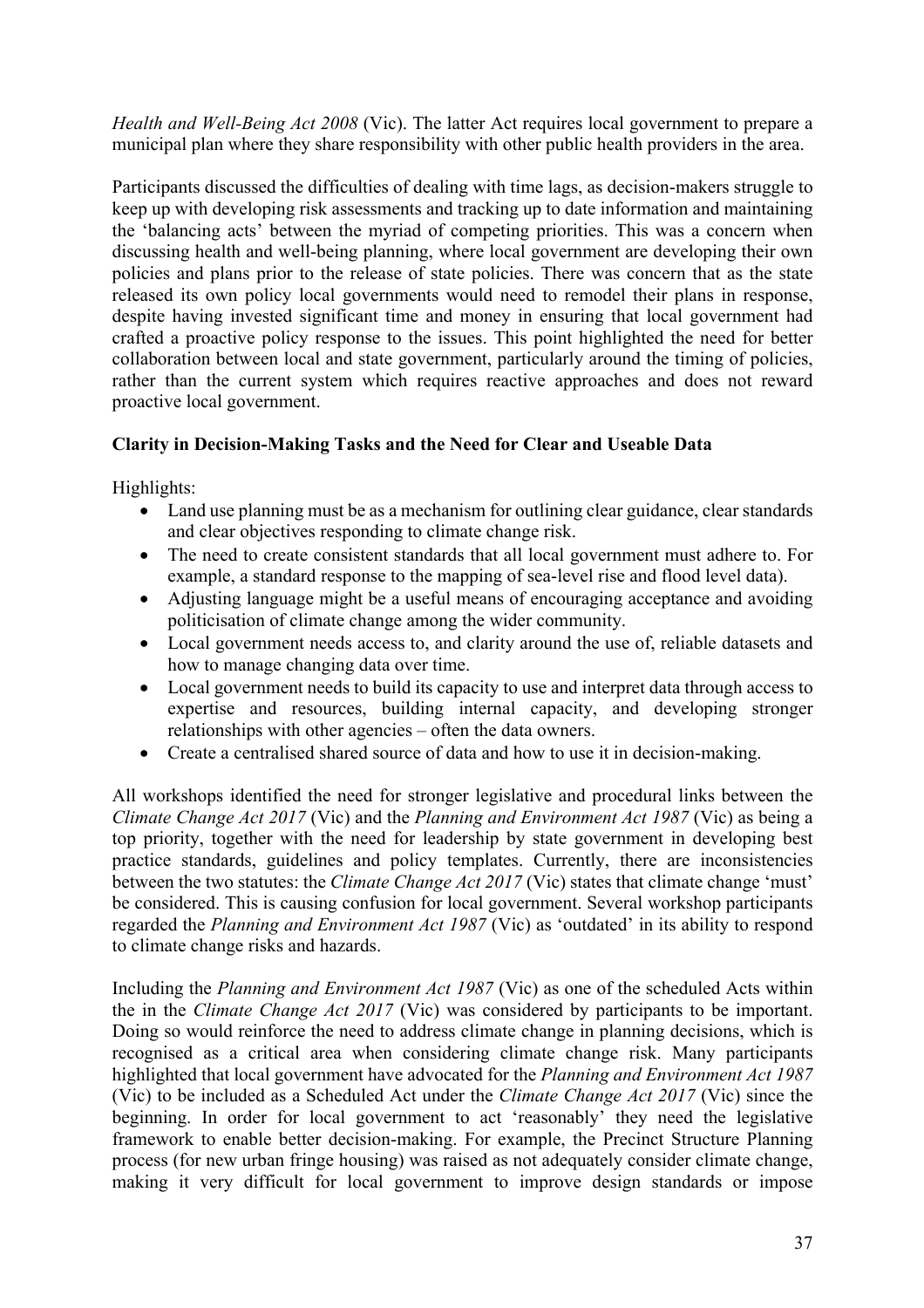development conditions without the legislative backing to do so. This issue highlights the need for better collaboration between the Victorian Planning Authority and local government, as well as the need for a whole of government approach to planning for climate change.

The need for reliable and usable data was identified as a key issue in making good decisions and was highlighted across all workshops. While accessing data was considered one of the challenges, having the expertise and capacity to interpret the data was considered beyond the role of many local governments. This led to calls for greater support from those 'data owners' to participate in the decision-making process and provide guidelines on how to use data in decision-making. An example was Melbourne Water data, whose inundation modelling has been used in development decisions. The agency, in this case Melbourne Water, could present at a panel to explain how particular water levels were chosen over others. Needing reliable localised data was also highlighted as a key issue for local government. A regional approach to sharing data was identified as a useful means to building capacity and expertise across the region.

Making data usable and understandable to a wide range of decision-makers was highlighted as important, particularly if responsibility for climate change decision-making is to be shared across local government and departments. Making data understandable to Councillors was highlighted. Some local governments needed to undertake their own modelling in the absence of reliable state-based data – for example, coastal modelling and high-risk areas. This is a resource -intensive exercise that not all local government is capable of investing in.

The need for a central register of data was highlighted across all workshops. Creating a shared research and data sharing resource hub was highlighted as a positive step (particularly in the absence of NCCARF and VCCCAR) where best practice could be shared, and reliable data stored. The state government was seen as the critical actor whose participation was needed to address this gap, as local government are currently needing ''to do their own thing'' creating inefficiencies, inconsistencies, and inequities where they lack the resources to invest in data gathering exercises.

# **Need for Clarity on Reporting**

Highlights:

- State-wide priorities for risk reporting are needed.
- Clarification of how, and who, should manage competing risks and priorities within risk management frameworks (For example Including climate resilience into guidelines for Growth Areas Precinct Structure Planning).
- A clear understanding or consistent approach to risk reporting and related training is needed.
- The state should look at building on mandatory reporting processes, what can be built into existing processes and what are new requirements.
- Potential mandatory (perhaps annual) reporting on climate change adaptation actions should be required from local and state government and other agencies.

Local government identified the need for state-wide guidance on risk reporting and prioritisation of risks. This would enable local government to elevate climate change risk priorities in their Councils and address challenges around reporting on risks within particular time-frames. For example, a participant explained how over several years they had identified 17 climate change risks in their Corporate Risk Register. While each risk was addressed and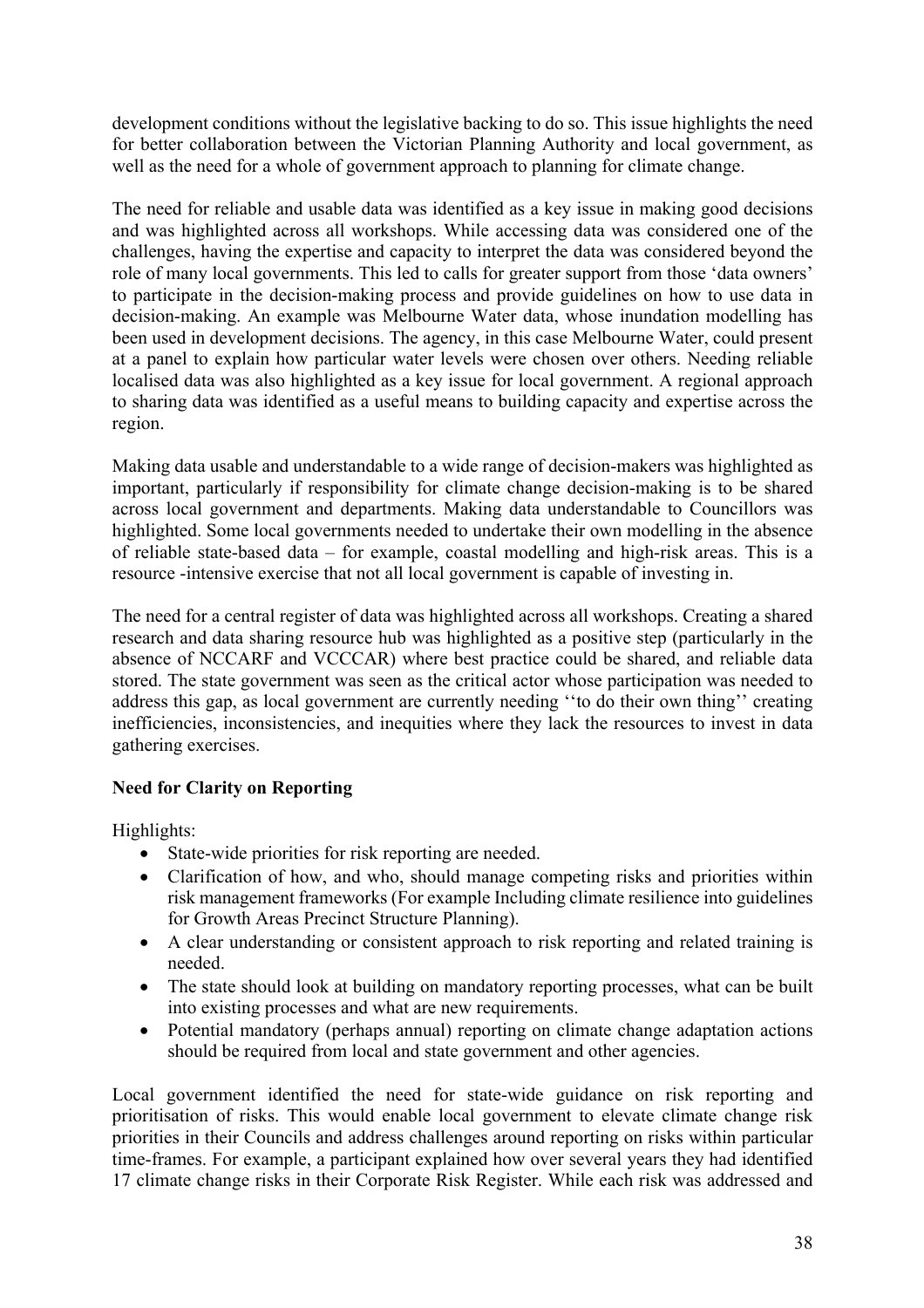allocated to particular people across local government (these people are the 'risk owners'), there was an issue around the long-term nature of climate change risks which makes it difficult to report on 6 monthly actions. At the time their risk manager looked at risks through the lens of 'if this likely to happen during x period' or 'is this going to cost the Council x amounts of money' and if the risks did not meet those thresholds they were not considered. This meant that many climate change risks were not considered.

This example highlights a point that came up across workshop discussions around the need to review and change the risk management framework. While responsibility for managing and responding to climate change risks and hazards is seen to be increasingly falling on local government, improving risk management is a priority. Clear directions from state government are considered necessary in order to identify and distribute the ownership of climate change risks across different agencies and local government departments. It is important that responsibility does not remain almost entirely with environment portfolios, rather the responsibility to plan for and manage risks associated with climate change must be a whole of government approach (at both state and local government levels) as indicated by the concerns raised at the project workshops about bringing these issues into all portfolio areas and ensuring support at all tiers of government.

The need for a risk register was identified as well as state guidance on risk reporting and training. One approach was to look at existing reporting frameworks in the first instance and how to modify or add to them and then assess the need for new reporting requirements. The call for a potential mandatory reporting approach to climate change adaptation was identified.

# **Communication and Narratives within Local Government and for the Public**

Highlights:

- Support needed to develop effective narratives, communication tools and evidence for different audiences (i.e. Councillors, different parts of local council).
- A need to build the capacity of local government officers through awareness risk-based decision-making training, to equip staff with the ability to articulate decisions in various situations.
- A need for training in scenario development and description.
- A need for training local government staff to work with different audiences.
- An opportunity to improve the use of good infographics, spatial and visual concepts to better communicate impact on different areas of local government and what can be done to address risks.

Several workshop participants recognised that climate change adaptive decisions would require different decision-making logics in a number of areas, and that these needed to be communicated within local government, to elected Councillors, the community and other stakeholders with care and clarity. The capacity for communication of ideas, strategies for visualising outcomes, and techniques for making climate adaptive decisions were all raised as issues.

The development of training and capacity-building for elected Councillors, staff and community stakeholders was also identified as an important step for improving the efficacy of climate adaptive decisions. Within this, techniques to visualise futures, including scenario development, graphic and spatial communications, and other ways to present evidence in decision-making were highlighted as potentially useful tools.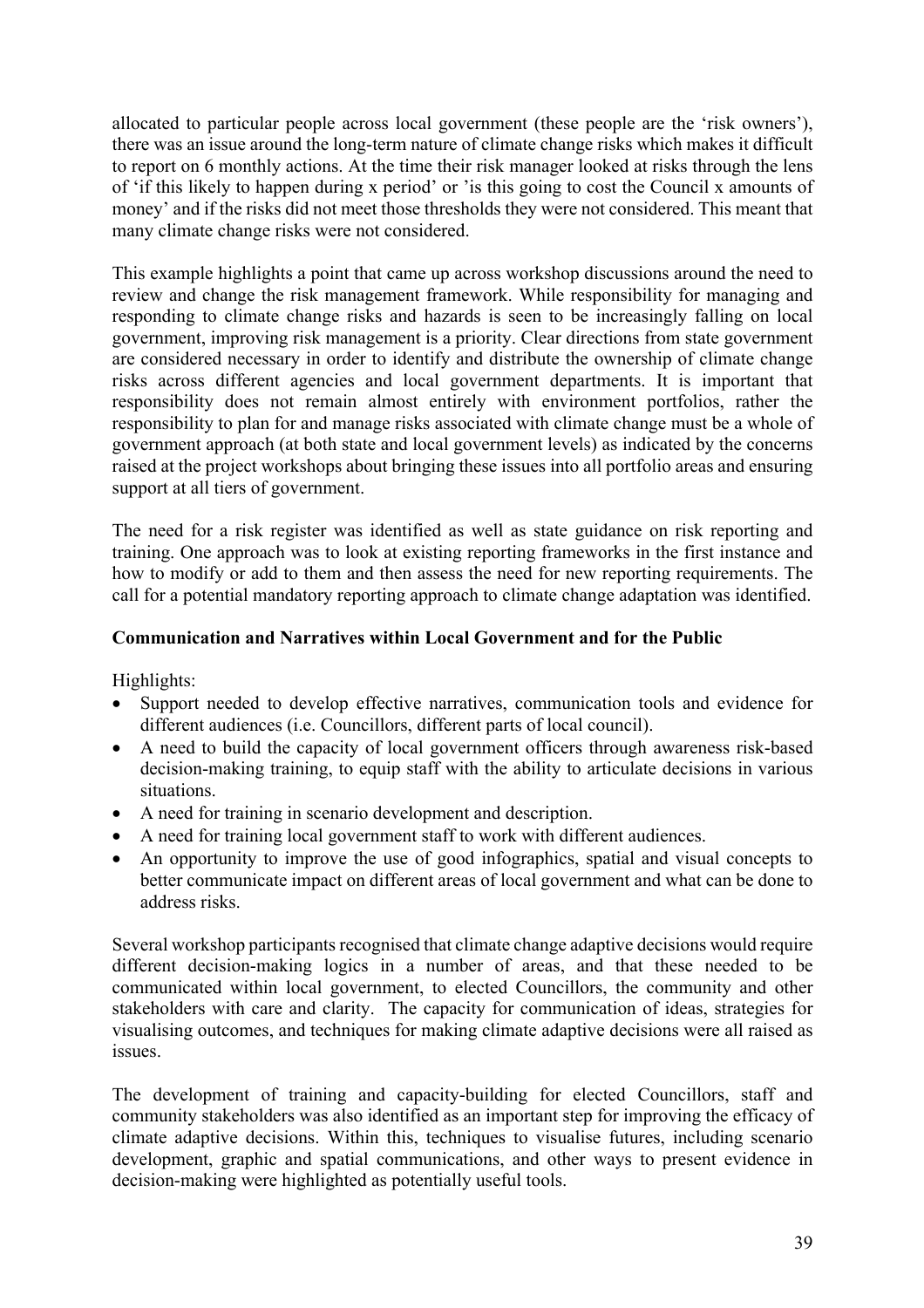# **Resourcing and Capacity Inequities**

Highlights:

- The distribution of responsibilities overburdens local government, given the lack of resources local government has to deliver on those responsibilities.
- There are inequities around the distribution of resources, particularly between metro and rural councils.
- There is a need to develop baseline resources and funding to support local government in responding to climate change, instead of the current system of short-term grants with shifting priorities.

Participants in all workshops identified the need to build capacity in local government for expertise in climate change adaptation, and the need to allocate resources to meet the implications of new decision-making responsibilities. This was identified as particularly challenging in small rural councils, some of which have considerable, and disproportionate, exposure to issues including flood and sea level rise. This included calls for funding to be directed to support capacity building in these locations. For example, according to a workshop participant, rural coastal councils receive '20% of the coastal funding but they manage 90% of the coasts'.

Discussions included the way in which resources, capacity and knowledge held by the state government and various specialist agencies should be used and shared in local government decision-making. In particular, support should be provided to ensure these data and skills are available in strategy design and in decision-making situations.

# **Law Reform**

Highlights:

- Local government should focus on moving away from 'fear-based' decision-making to a framework for incentivising effective decision-making.
- Inclusion of the additional, important legislation, such as the *Planning and Environment Act 1987* (Vic) in the *Climate Change Act 2017* (Vic), as well as updating the former to better account for climate change considerations
- Consideration of climate change adaptation within the new Local Government Bill 2019 (if passed, this Act will be the new Local Government Act).

The notion of making decisions through the lens of 'fear', or more broadly without confidence in decision-making frameworks, was raised at each workshop. The participants sought clarity on how the legislative environment allows them to make decisions that they deemed adaptive, supported by certainty in legislation. The ambiguity between the requirements to act differently under various legislative schemes (see above) was also discussed.

At all workshops there was a strong preference to integrate climate change adaptation into planning processes, supported by all legislation and regulatory mechanisms. Participants emphasised the inclusion of the *Planning and Environment Act 1987* (Vic) in Schedule 1 to the *Climate Change Act 2017* (Vic).

There was also some discussion on changes (currently being considered) to the *Local Government Act 1989* (Vic) (through the current Local Government Bill 2019) and how these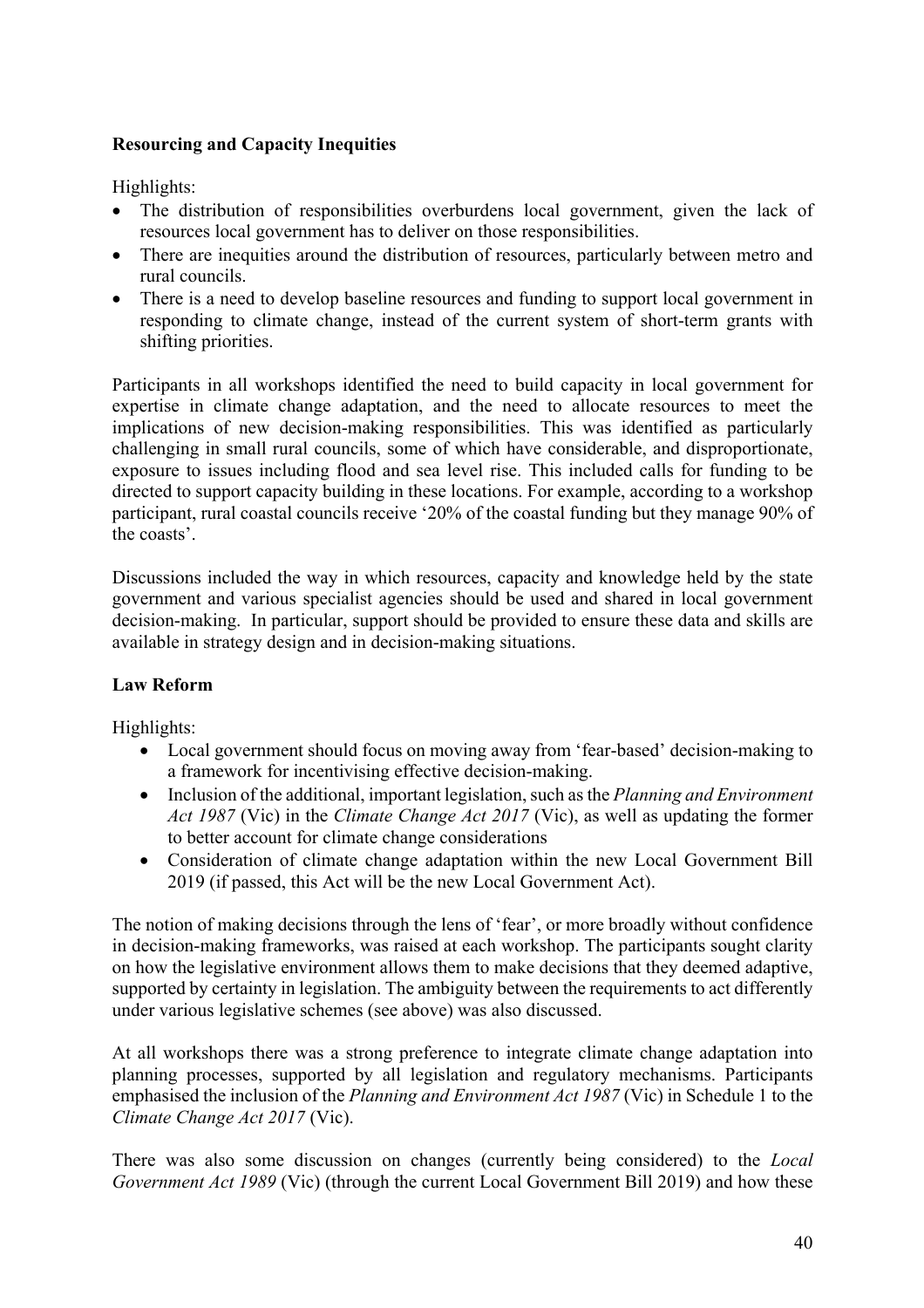changes may include explicit obligations for local government to make climate change adaptive decisions and develop strategies.

# **Appendix 2: Additional Legislative Analysis**

(Including the Local Government Act 2020 and Acts listed in Schedule 1 of the Climate Change Act 2017)

# **Local Government Act 2020 (Vic)**

Additional considerations for local government are tabularised as follows:

| 8         | <b>Role of the Council</b>                                                                    |
|-----------|-----------------------------------------------------------------------------------------------|
|           |                                                                                               |
|           | Clause 8 'describes the role of a Council, which is to provide good governance for the        |
|           | benefit and wellbeing of the municipal community. The purpose of this clause is to            |
|           | ensure that Councils use their powers and abilities for the public benefit of their           |
|           | communities and in a manner consistent with good governance.                                  |
|           |                                                                                               |
|           | Good governance is defined by subclause (2) and is achieved when a Council applies            |
|           | the overarching governance principles described in clause 9. The provision of good            |
|           | governance, through the application of the overarching governance principles                  |
|           | is a core concept in the Bill. It defines a standard to which Councils will be held           |
|           | accountable and a failure to provide good governance may result in Ministerial                |
|           | intervention under Part 7                                                                     |
| 9         | Overarching governance principles                                                             |
|           | (which Council decision-making must be in accordance with)                                    |
|           | In particular, $s \theta(b)$ and (c)                                                          |
| $10 - 11$ | General power ( $s10$ ) and power of delegation $(s11)$ – probably not relevant, unless there |
|           | can be some link to abdicating the performance of your duties (e.g. ADJR grounds).            |
| 14        | Council is body corporate (and therefore, liable to all the things a body corporate would     |
|           | be).                                                                                          |
| $28(1)$ - | One of a Councillor's roles is to represent the interests of the municipal community in       |
| (2)       | council decision-making, considering the 'diversity of interests and needs of the             |
|           | municipal community' (perhaps these needs could include climate change) and                   |
|           | complying with the standard of conduct.                                                       |
| 55        | The Council must develop a Community Engagement Policy (in accordance with the                |
|           | principles under s56) which they use to develop their strategic policies.                     |
|           |                                                                                               |
|           | The focus on giving the community relevant and timely information to inform their             |
|           | participation could be relevant where major works that might affect climate change            |
|           | adaptation / mitigation are being considered.                                                 |
|           |                                                                                               |
|           |                                                                                               |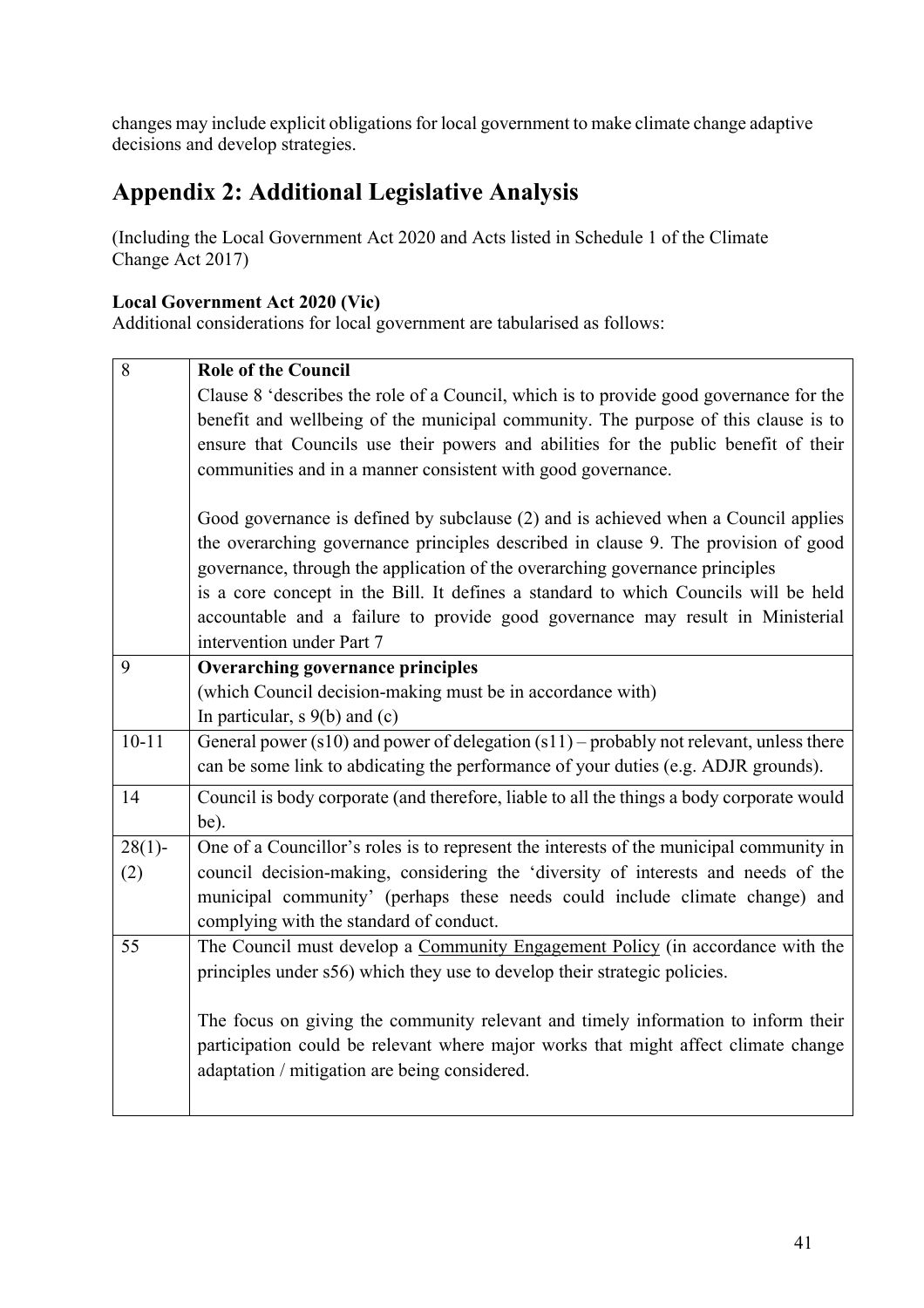| 57     | The Council must have a policy of public transparency where (in accordance with the      |
|--------|------------------------------------------------------------------------------------------|
|        | principles under s58) withholding information is only justified where it can be proven   |
|        | that releasing the information would be against the interests of the public or where the |
|        | information is classified as confidential under legislation.                             |
|        |                                                                                          |
|        | This could be relevant for the purposes of releasing flood reports, coastal management   |
|        | plans, catchment management plans and other studies etc. that might pertain to climate   |
|        | change (whether development related or not).                                             |
| 106(1) | 'A Council must plan and deliver services to the municipal community in accordance       |
|        | with the service performance principles.'                                                |
|        |                                                                                          |
|        | $s106(2)(a)$ : 'services should be provided in an equitable manner and be responsive to  |
|        | the diverse needs of the municipal community' – could climate change be argued to        |
|        | be a 'need'?                                                                             |
| 328(1) | The Local Government Bill 2019 repeals, to the extent of any inconsistency $(s358(2))$ , |
|        | the Local Government Act 1989. However, under (s358) the LGA 1989 is to be read as       |
|        | a part of the LGB 2019.                                                                  |

# **Catchment and Land Protection Act 1994 (Vic)**

The *Catchment and Land Protection Act 1994* (Vic) (CLPA) (for the purposes of this section of the report, this will be sometimes be referred to as 'the Act') establishes a system of regional and state-wide Catchment Management Authorities to establish integrated catchment management, including land and water management and the regulation of invasive plants and pest animals.

The primary obligation local government has under this Act is in their capacity as landowners who are required to take reasonable steps to eradicate noxious weeds and animal pests (both categories are identified under the Act) and to prevent their growth or proliferation.

#### *Part 2 of the Catchment and Land Protection Act 1994 (Vic)*

Part 2 of the Act establishes the Catchment Management Council (s6), its membership (s7), procedure (s7) and functions and reporting obligations (s9). It also establishes the regional Catchment Management Authorities (formerly Catchment and Land Protection Boards) (s10).

Each of the ten Catchment Management Authorities are responsible for drafting and implementing a *Regional Catchment Strategy*, to prepare 'special area plans' where appropriate and to engage with stakeholders during this process (s12(1)). Such *Regional Catchment Strategies* will include priorities and objectives for private and public land management, and a framework for funding priorities, including for voluntary groups such as Landcare. The *Regional Catchment Strategies* are also reference documents within *Municipal Planning Schemes* prepared under the *Planning and Environment Act 1987* (Vic).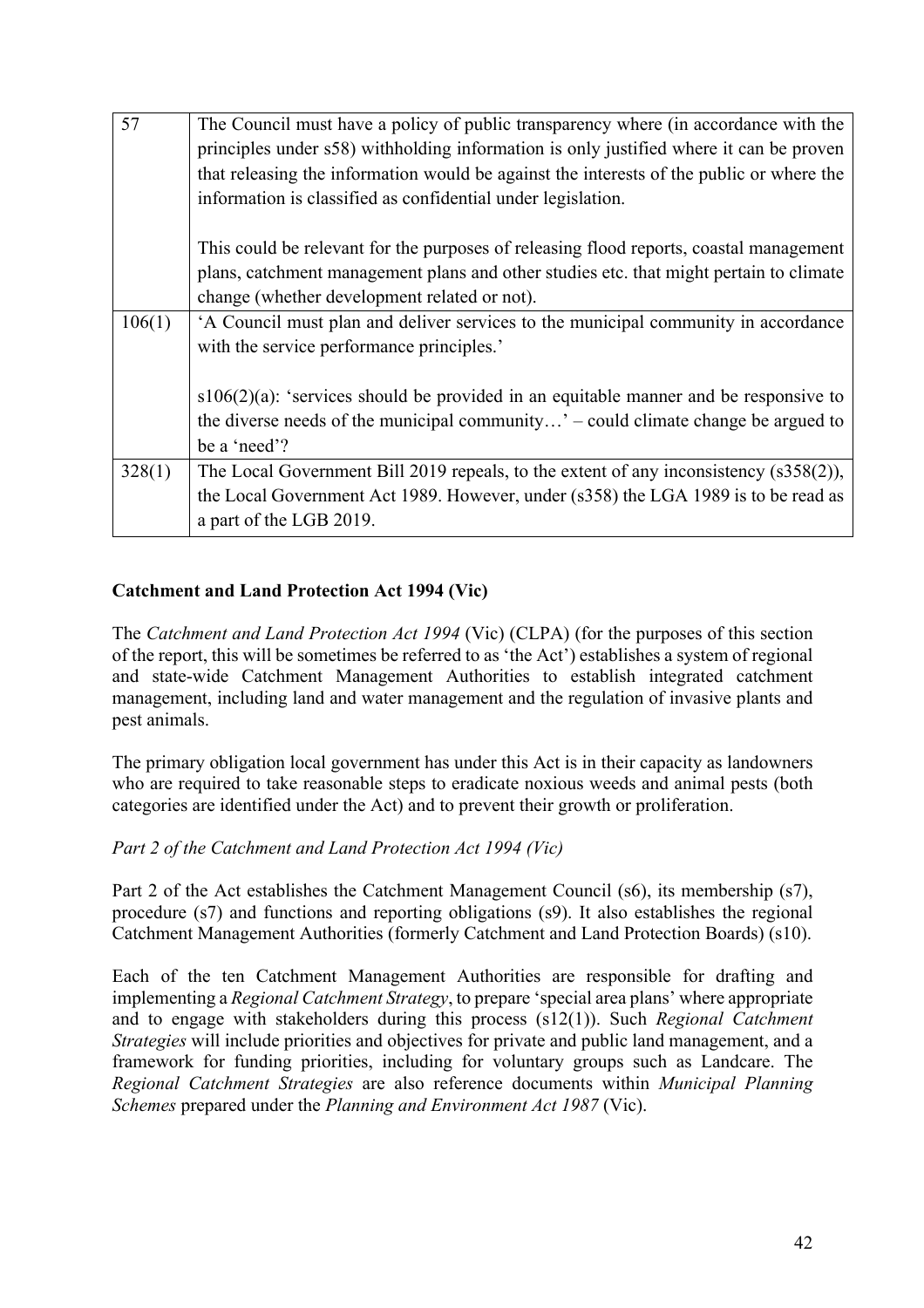# *Part 3 of the Catchment and Land Protection Act 1994 (Vic)*

Part 3 of the Act outlines the general duties of landowners, including Crown land managers (which often includes local government). Under s20(1) of the Act, a landowner must take all reasonable steps to:

- avoid causing or contributing to land degradation which causes or may cause damage to land of another landowner;
- conserve soil:
- protect water resources;
- eradicate regionally prohibited weeds:
- prevent the growth and spread of regionally controlled weeds; and
- prevent the spread of, and as far as possible eradicate, established pest animals.

Part 3, at s21, specifies the duties and responsibilities of the Secretary (the head of the relevant department, as defined by s3 of the *Conservation, Forests and Lands Act 1987* (Vic)).

Under s22A(1), the Minister has the power to declare that a municipal district is a district for which a 'roadside weed and pest animal management plan' must be prepared. Sections 22A(2)- (6) outline the procedural requirements the Minister must follow to do so.

Sections 22C-22Q outline the processes local government must follow in order to fulfil their obligation outlined in 22B that they 'prepare, submit for approval and publish' such a plan upon receiving a Ministerial directive. The sections and what obligation they touch on are briefly summarised below in Figure 3.

| s22C | Contents of a roadside weed and pest animal management plan                   |
|------|-------------------------------------------------------------------------------|
| s22D | Preparation of plan                                                           |
| s22E | Time for preparing a roadside weed and pest animal management plan            |
| s22F | Procedure for making a roadside weed and pest animal management plan          |
| s22G | Minister may approve a roadside weed and pest animal management plan          |
| s22H | Operation of roadside weed and pest animal management plan                    |
| s22I | Publication of roadside weed and pest animal management plan                  |
| s22J | Municipal council must implement plan                                         |
| s22K | Variation of an approved roadside weed and pest animal management plan        |
| s22L | Minister may request that plan be varied                                      |
| s22M | Municipal council must publish varied plan                                    |
| s22N | Suspension of approval of a roadside weed and pest animal management plan     |
| s22O | Revocation of the approval of a roadside weed and pest animal management plan |
| s22P | Municipal council must provide information and documents to Minister          |
| s22Q | Reporting                                                                     |

*Figure 3: Summary of Plan Preparation Process*

# *Part 4 of the Catchment and Land Protection Act 1994 (Vic)*

Part 4 outlines the process for creating and implementing regional catchment strategies. This process is relevant to local government because, in addition to its relevance to the planning system, as land managers local government are required to take the strategy into account when carrying out a function on behalf of the Crown  $(s26(1)(a))$ . The exception is where that strategy is inconsistent with a provision of an Act (other than the CPLA itself) (s26(3)).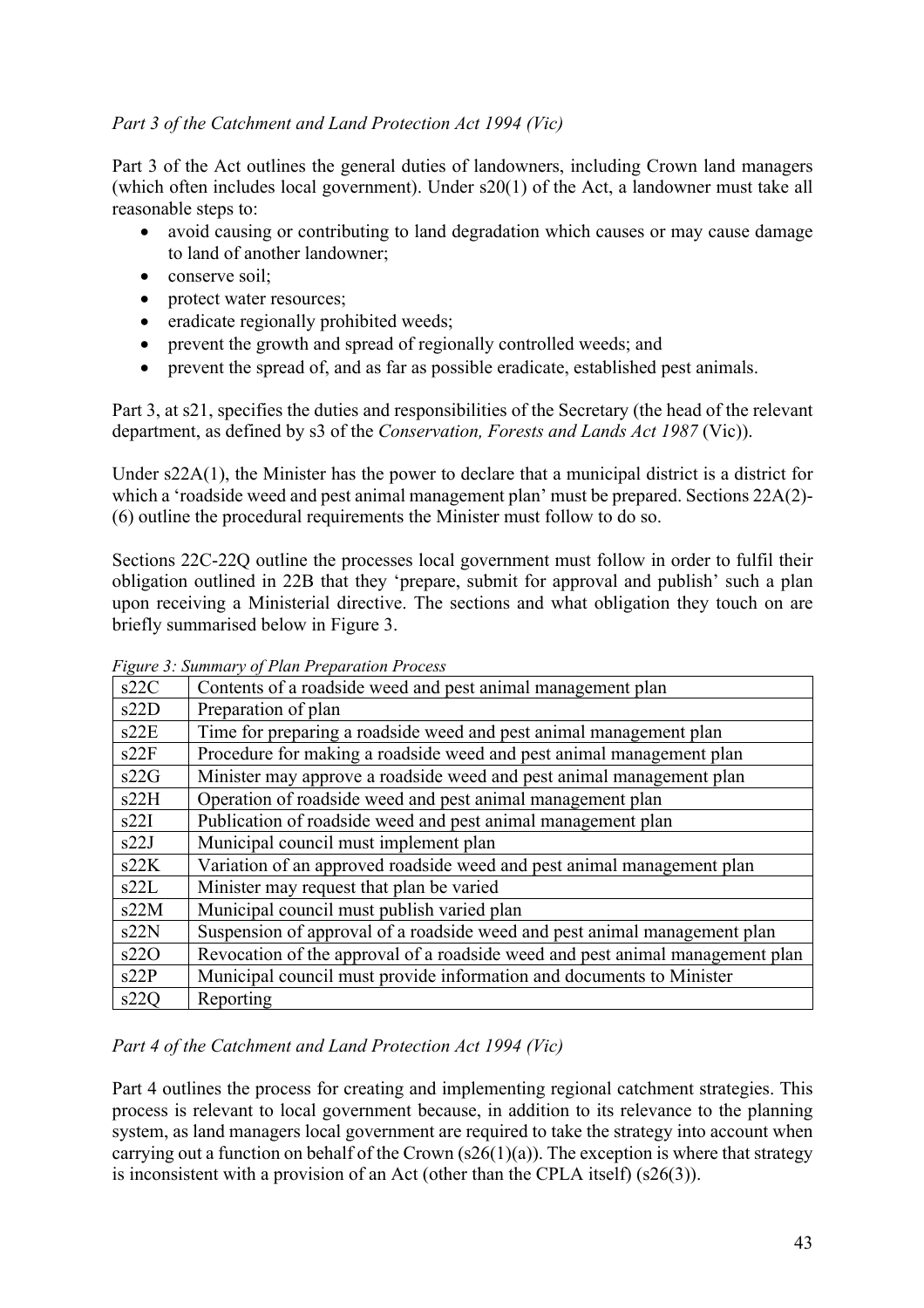Part 4 also allows the Minister to declare a land as a 'special area' (s27(1)). A 'special area' declaration aims to provide solutions to unique issues that affect particular areas. Under s32, land managers are required to take such declarations into account when carrying out a function on behalf of the Crown  $(s32(1)(a))$ , unless that strategy is inconsistent with a provision of an Act (other than the CPLA itself) (s32(3)). Under s33, the Secretary can also serve a landowner with a series of land use conditions for a special area, which the owner must comply with (s35).

#### *Part 5 of the Catchment and Land Protection Act 1994 (Vic)*

Part 5 of the Act handles Land Management Notices. Where a Secretary has issued either a 'priority area notice' (establishing that area as a priority for the purposes of direction action against the relevant noxious weeds or pest animals) or a 'directions notice' (giving direction to the landowner about how to address the noxious weeds or pest animals on their land), and the landowner has failed to comply with that notice, the Secretary may instead serve a land management notice (s37). A landowner (potentially including local government as an owner or land manager) must comply with the notice and the directions within it or is liable for up to 240 penalty units for violating the offence (s41).

#### Under s41(3), the only exception to this is:

A municipal council does not commit an offence under subsection (1) if, at the time the land management notice was served, there was a declaration under section 22A in effect in respect of the municipal district of the municipal council and a roadside weed and pest animal management plan was being prepared by the municipal council.

Sections 38-40 and ss41-45 outline the procedures the Secretary must follow in creating this notice, while s46 outlines the reporting obligations the landowner has to the Secretary to prove compliance.

Section 47A of the Act empowers the Minister to give a notice of declaration of a priority area (s47A), while ss47B and 47C outline the procedures the Minister must follow. If the landowner fails to take on or more of the measures specified in such a notice, or fails to do so within the specified time period, it is an offence which is punishable by up to 20 penalty units (s47D).

The exception to this is if the priority area is a roadside under local government control and there is an approved roadside weed and pest animal management plan already in operation  $(s47D(3))$ .

#### *Part 6 of the Catchment and Land Protection Act 1994 (Vic)*

If local government wishes to apply for a review of the notice of a land use condition or land management notice, they can apply to VCAT under s48.

# *Part 7 of the Catchment and Land Protection Act 1994 (Vic)*

Part 7 outlines under what circumstances landowners or managers can carry out 'extractive activities', defined in s49 as:

the extraction for sale or removal of soil, sand, gravel or stone or other similar material to a depth of up to 2 metres below the natural surface, if the total of the areas of the surface broken up by the extraction or removal is more than 2000 square metres.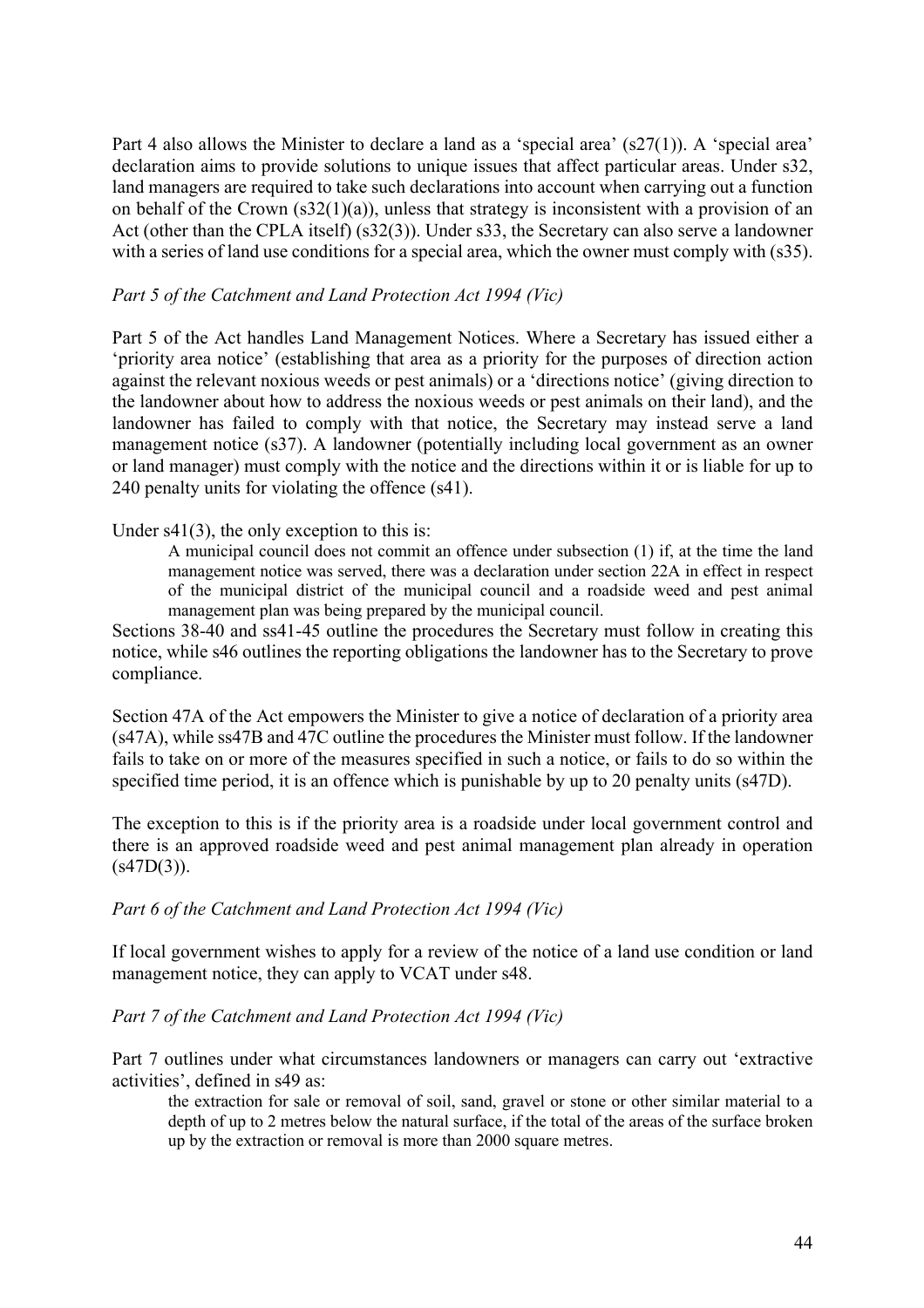This is largely irrelevant to local government, unless they require the Secretary's approval to undertake such extraction for construction or other similar purposes. Sections 52-56 outline how local government is able to obtain such approval, or else fall afoul of the offence outlined in s 51.

# *Part 8 of the Catchment and Land Protection Act 1994 (Vic)*

Part 8 is relevant to local government because it defines and gives examples of 'noxious weeds' and 'pest animals.' This classification is done by the Minister (s58). Sections 58-69A outline the procedural requirements for making such a classification.

Sections 70-72 outline the power the Secretary has to give directions as to the management of weeds and pests (which local government is obligated to comply with), while ss74-75A specify three offences in relation to pest animals. It is an offence to take pest animals in areas affected by chemicals; an offence to import, keep or sell pest animals; and an offence to release pest animals.

# *Part 9 of the Catchment and Land Protection Act 1994 (Vic)*

Part 9 is only relevant to local government inasmuch as it expounds upon the powers of 'authorised officers.' Under the definition of an 'authorised officer', provided in Part 9 of the *Conservation, Forests and Lands Act 1987* (Vic), it is possible (but not specifically contemplated within the purpose of the provision) that a local government employee could be appointed as an authorised officer by the Secretary. If this is the case, said officer will have the power(s) to enter land, search it and seize certain items for the purposes of implementing the Act (ss80-85).

# **Marine and Coastal Act 2018 (Vic)**

The *Marine and Coastal Act 2018* (Vic) (for the purposes of this section of the report, this will be sometimes be referred to as 'the Act') partially repeals and replaces the *Costal Management Act 1995*. It is an effort by the state government to provide legislation that focuses more on marine management, reforms and streamlines coordination mechanisms and implements a number of recommendations from the Victorian Auditor-General's Office report (2018), *Protecting Victoria's Coastal Assets*, which criticised the lacklustre protection mechanisms in place at the time. While much of the policy framework that will implement the Act is still being created – such as *Victoria's Marine and Coastal Reforms Transition Plan* (DELWP 2018) – the Act is likely to have several ramifications for local government.

# *Part 1—Preliminary*

The purposes of the Act are as follows:

| Section    | Purpose of the Act                                                                  |
|------------|-------------------------------------------------------------------------------------|
| of the Act |                                                                                     |
| sl(a)      | to establish an integrated and co-ordinated whole-of-government approach to protect |
|            | and manage Victoria's marine and coastal environment; and                           |
| sl(b)      | to provide for integrated and co-ordinated policy, planning, management, decision-  |
|            | making and reporting across catchment, coastal and marine areas; and                |
| sl(c)      | to repeal and partially re-enact the Coastal Management Act 1995; and               |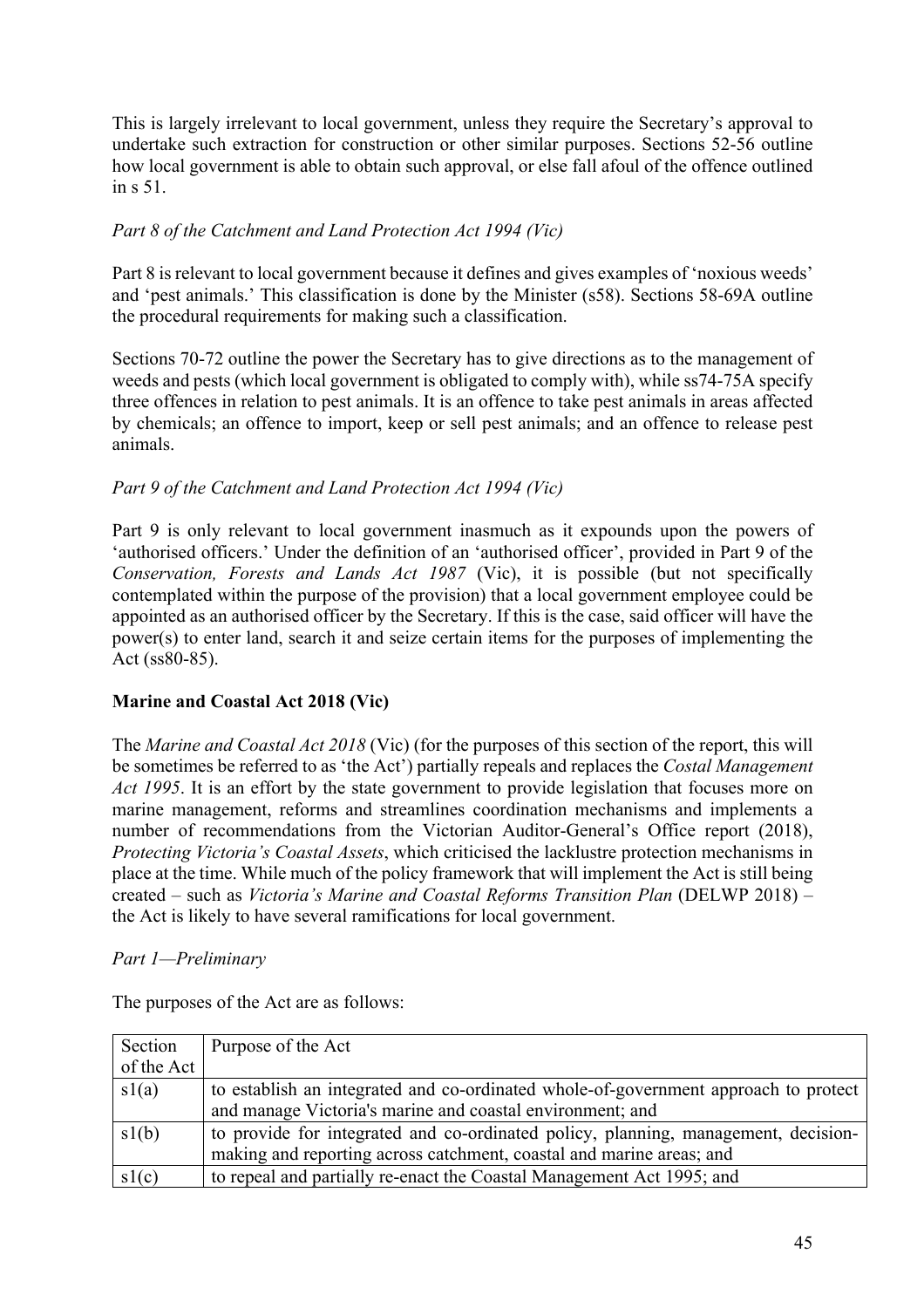| sl(d) | to establish objectives and guiding principles for ecologically sustainable planning,   |
|-------|-----------------------------------------------------------------------------------------|
|       | management and decision-making under this Act; and                                      |
| sl(e) | to replace the Victorian Coastal Council with the Marine and Coastal Council; and       |
| sl(f) | to abolish the Regional Coastal Boards; and                                             |
| sl(g) | to provide for the preparation of a Marine and Coastal Policy, a Marine and Coastal     |
|       | Strategy, and a State of the Marine and Coastal Environment Report; and                 |
| sl(h) | to provide for the formation of regional and strategic partnerships to address regional |
|       | and issue-based and integrated marine and coastal planning; and                         |
| sl(i) | to provide for other planning mechanisms in the form of environmental management        |
|       | plans and coastal and marine management plans; and                                      |
| s1(j) | to provide for the giving of consents to use or develop, or undertake works on, marine  |
|       | and coastal Crown land and establish an application process; and                        |
| s1(k) | to allow coastal Catchment Management Authorities and the Melbourne Water               |
|       | Corporation to provide advice on matters relating to and affecting coastal erosion; and |
| s1(l) | to allow the Secretary to prepare and make guidelines to assist with the implementation |
|       | of this Act; and                                                                        |
| sl(m) | to create offences and other enforcement mechanisms relating to the unauthorised use    |
|       | or development of, or works on, marine and coastal Crown land; and                      |
| sl(n) | to amend various other Acts to provide for integrated and co-ordinated management of    |
|       | the marine and coastal environment of Victoria; and                                     |
| sl(o) | to provide for effective community engagement and education in planning and             |
|       | management.                                                                             |

# *Part 2—Objectives and Guiding Principles*

Part 2 of the Act sets out a series of 'objectives' and 'guiding principles' that decision-makers should have regard to when making and implementing decisions and/or policy under this Act. However, unlike other legislation (such as the *Climate Change Act 2017* (Vic)), the Act does not specify who should have regard to them, when they should be included or whether these are compulsory considerations. (It is only the Marine and Coastal Council (see below for an explanation of who this body is and what role they play) which is explicitly required to regard to them under s16(2) of the Act). Given the lack of specificity, it is presumed that these are broad guideposts for decision-makers to follow on the path to achieving the Act's goals.

For ease, the objectives and guiding principles have been extracted and summarised below. The difference between objectives and guiding principles is that the former expresses the goals of the Act in broad terms, while the latter offers a checklist that decision-makers should follow in developing their reasoning for decisions and/or policy.

| s8(1) | Integrated coastal zone management                                          |
|-------|-----------------------------------------------------------------------------|
|       |                                                                             |
|       | Planning and management of the marine and coastal environment should be co- |
|       | ordinated across:                                                           |
|       | The marine and coastal environment and associated catchments<br>$\bullet$   |
|       | • The water cycle                                                           |
|       | Industry sectors and users of these areas and their resources<br>$\bullet$  |
|       | Land tenure, where it affects these areas and their resources<br>$\bullet$  |
| s8(2) | Integrated coastal zone management                                          |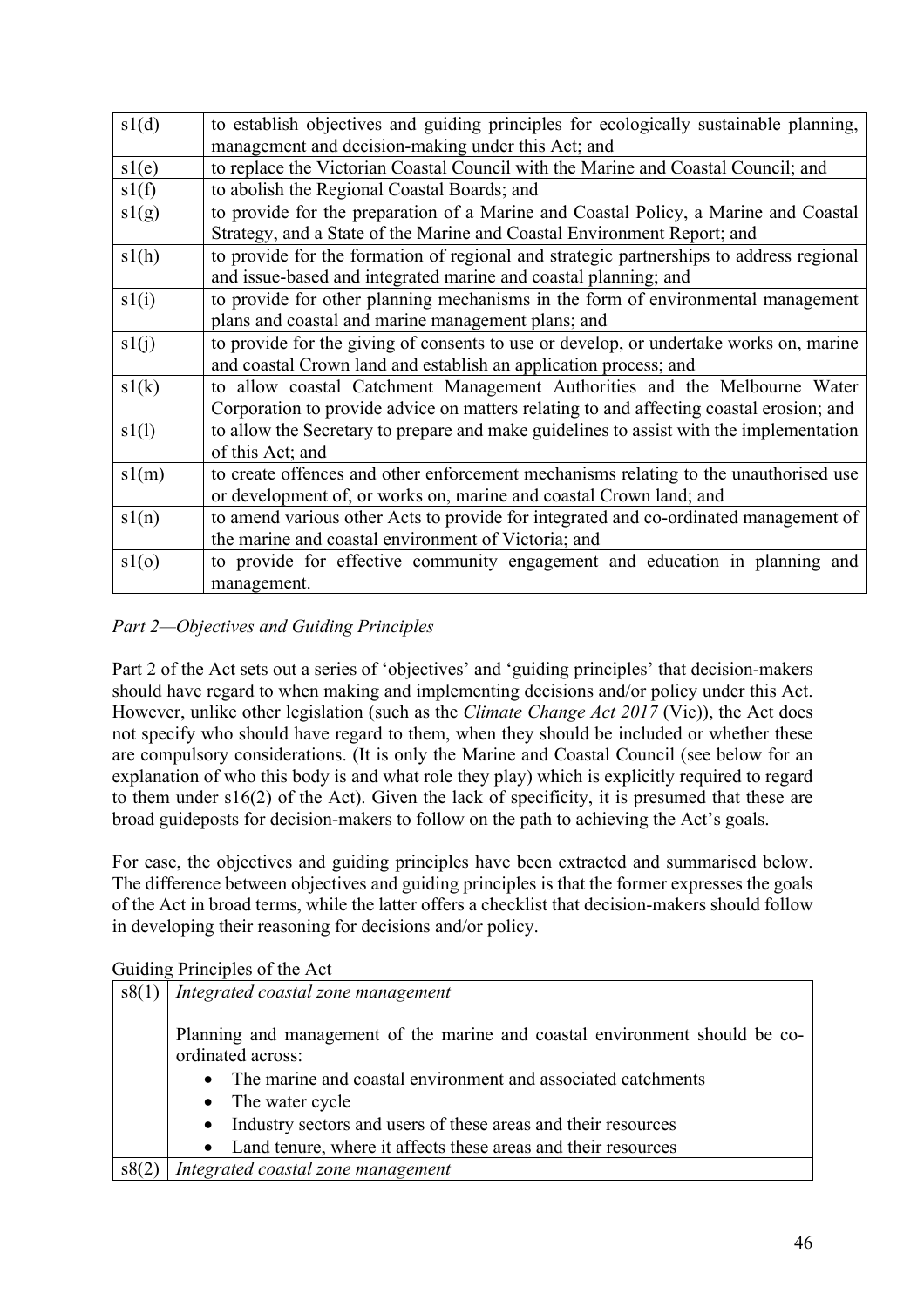|                | Planning and management of the marine and coastal environment should be co-<br>ordinated should take into account short-term and long-term perspectives on<br>environmental, social and economic issues.                                                            |
|----------------|---------------------------------------------------------------------------------------------------------------------------------------------------------------------------------------------------------------------------------------------------------------------|
| s <sub>9</sub> | Ecosystem-based management                                                                                                                                                                                                                                          |
|                | Planning and management of the marine and coastal environment should aim to<br>restore ecosystems and their resources where possible. It should also aim to avoid<br>destruction where possible and build resilience to the future challenges of climate<br>change. |
| s10            | Ecologically sustainable development                                                                                                                                                                                                                                |
|                | When developing the marine and coastal areas, regard should be had to the improving<br>the quality of life for both current and future generations.                                                                                                                 |
| s11            | Evidence-based decision-making                                                                                                                                                                                                                                      |
|                | Planning and management of the marine and coastal environment should be based on<br>the best available and relevant environmental, social and economic information.                                                                                                 |
| s12            | Precautionary principle                                                                                                                                                                                                                                             |
|                | Ff there are threats of serious or irreversible environmental and other damage, lack<br>of full certainty or scientific understanding should not be used as a reason for<br>postponing measures to prevent environmental or other degradation.                      |
| s13            | Proportionate and risk-based principle                                                                                                                                                                                                                              |
|                | Risk management and regulatory approaches should be proportionate to the risk<br>involved.                                                                                                                                                                          |
| s14            | Adaptive management                                                                                                                                                                                                                                                 |
|                | Decision-makers should learn from previous operational programs.                                                                                                                                                                                                    |

# *Part 3—Marine and Coastal Council*

Another main feature of the Act is that it abolishes the Regional Council Boards, in favour of a centralised and simplified Marine and Coastal Council ('the Council'), established under s15 of the Act. The Council differs slightly in function from its predecessor. Rather than preparing the Marine and Coastal Policy and Marine and Coastal Strategy as per previous arrangements, the Council now has an advisory role. Under s16(1), it is to provide 'guidance' and 'strategic advice' on the drafting and implementation of the documents to DELWP, who is now responsible for their administration. Other areas in which the Council is expected to provide advice to DELWP include: 'significant' decisions, decisions involving scientific research, the preparation of environmental management plans and/or the preparation of regional and strategic partnerships.

The next sections of the Act give specifications about how the Council shall operate. These are not relevant to local councils, so they are given only brief summaries here. The provisions specify: who must comprise the membership of the Council (s17); the terms and conditions of their appointment (s18); how and when they can be removed from their roles (s19); what pecuniary and other conflicts of interest they must disclose and when (s20); the procedure of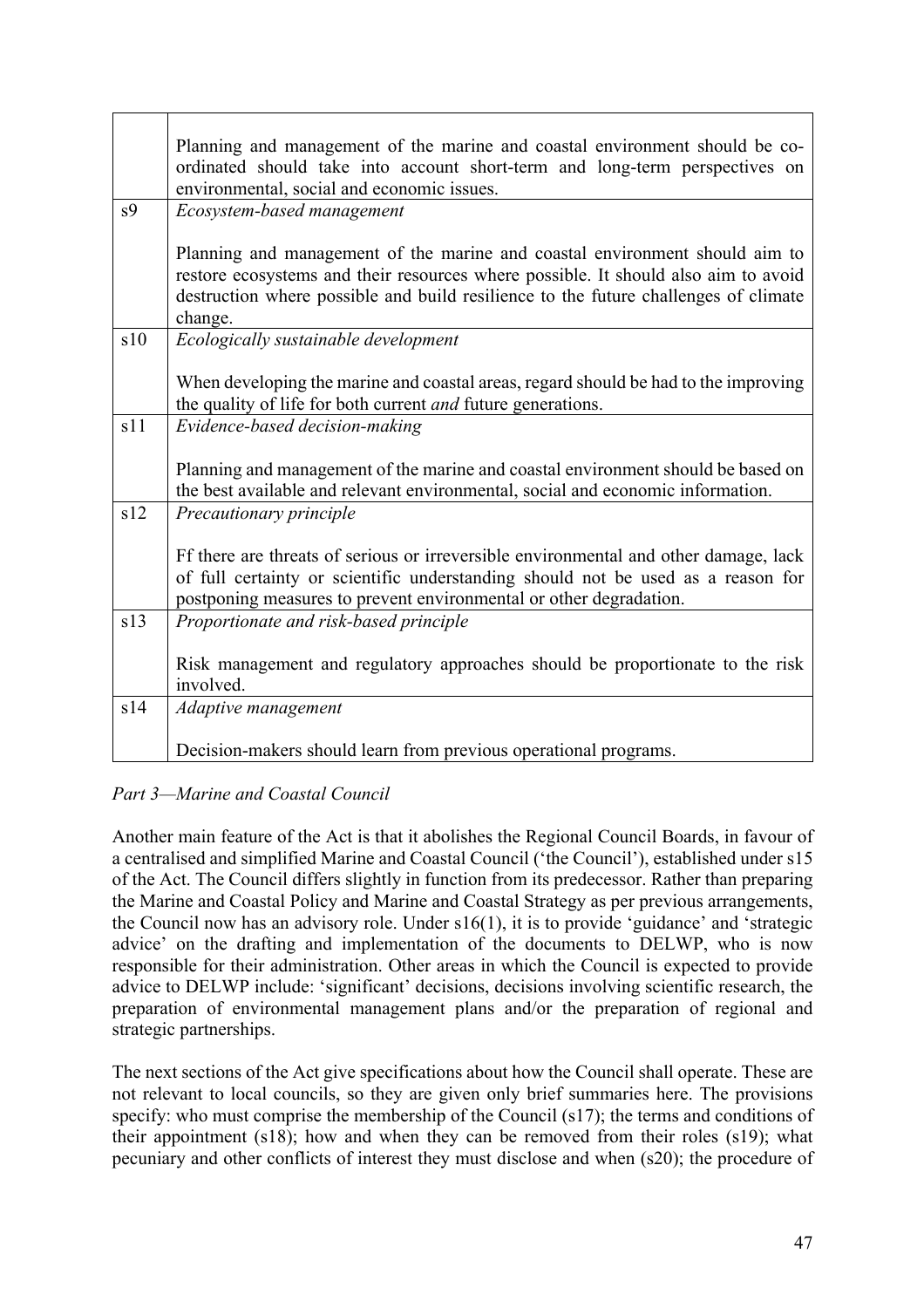their meetings (s21); their reporting obligations to DEWLP (s22); and the Council's ability to appoint committees and establish their procedures (s23).

# *Part 4—State-wide Marine and Coastal Policy, Strategy and Report*

Part 4, Division 1 requires that the Minister make a *Marine and Coastal Policy* ('the Policy')  $(s24(1))$  which – true to its name – outlines the Minster's policies for the marine and coastal environment and provides guidance to decision-makers in achieving the objectives in Part 2. The wording of the language indicates that these objectives are a consideration and not a compulsory requirement. However, note that the wording only mentions that the decisionmaker must consider the 'objectives' and does not explicitly mention the 'guiding principles'  $(s24(2))$ .

The Policy must also contain a 'marine spatial planning framework that establishes a process for achieving integrated and co-ordinated planning and management of the marine environment.''(s24( $\overline{3}$ )). It is unclear what exactly this entails, as this policy is still being developed.

There are several requirements that the Minister must follow in order to prepare the Policy. However, these are largely irrelevant to local councils. The exception is the public consultation requirements. By requiring that the Policy must be published online, in newspapers  $(s26(1)(a))$ ; (b)) and be open to submissions  $(s26(1)(a)(ii))$  gives local councils and their constituents an opportunity to become involved in the development of the Policy. However, note that although the Minister must consider the submissions (s26(2)), they do not have to include the submission's recommendations in the final Policy (s28(1)).

Local councils may also have an opportunity to lobby the relevant Ministers about whether or not to endorse the Policy, as it cannot be approved without the consent of all Ministers who might be affected by the policy (s27). The question of which other Ministers might be affected by the policy and so be 'relevant' is decided by the Minister (likely of DEWLP), not by an objective standard of fact (s27(b)).

The final opportunity local councils might have to lobby for influence in the development is the Policy is through its amendment after publication. Amendment can be done at any time with the consent of the 'relevant' Ministers (again, 'relevance' being determined by the Minister themselves) under s29(1). However, the same procedural and publication restrictions apply to an amendment, as if it were the draft of the original Policy (s29(2)). The exception to this is if the amendment is 'fundamentally declaratory, machinery or administrative in nature' (s29(3)). Again, however, whether something is are 'fundamentally declaratory, machinery or administrative in nature' is determined by the Minister.

Division 2, Part 4 outlines the process for creating a *Marine and Coastal Strategy* ('the Strategy'). The Strategy differs from the Policy (see Division 1) in that it sets out the *actions* required to implement the goals outlined the Policy.

Again, it is a compulsory requirement for the Minister to make a Strategy (s30(1)), within 12 months of the creation of the Policy  $(s31(1))$  and again every 5 years  $(s31(2))$ . However, there are several additional requirements that go above and beyond those required for the Policy. The Strategy comes with the addition of timelines specifying when the actions must be completed by  $(s30(3)(a))$  and by who  $(s30(3)(b))$ . The Secretary is also responsible for coordinating the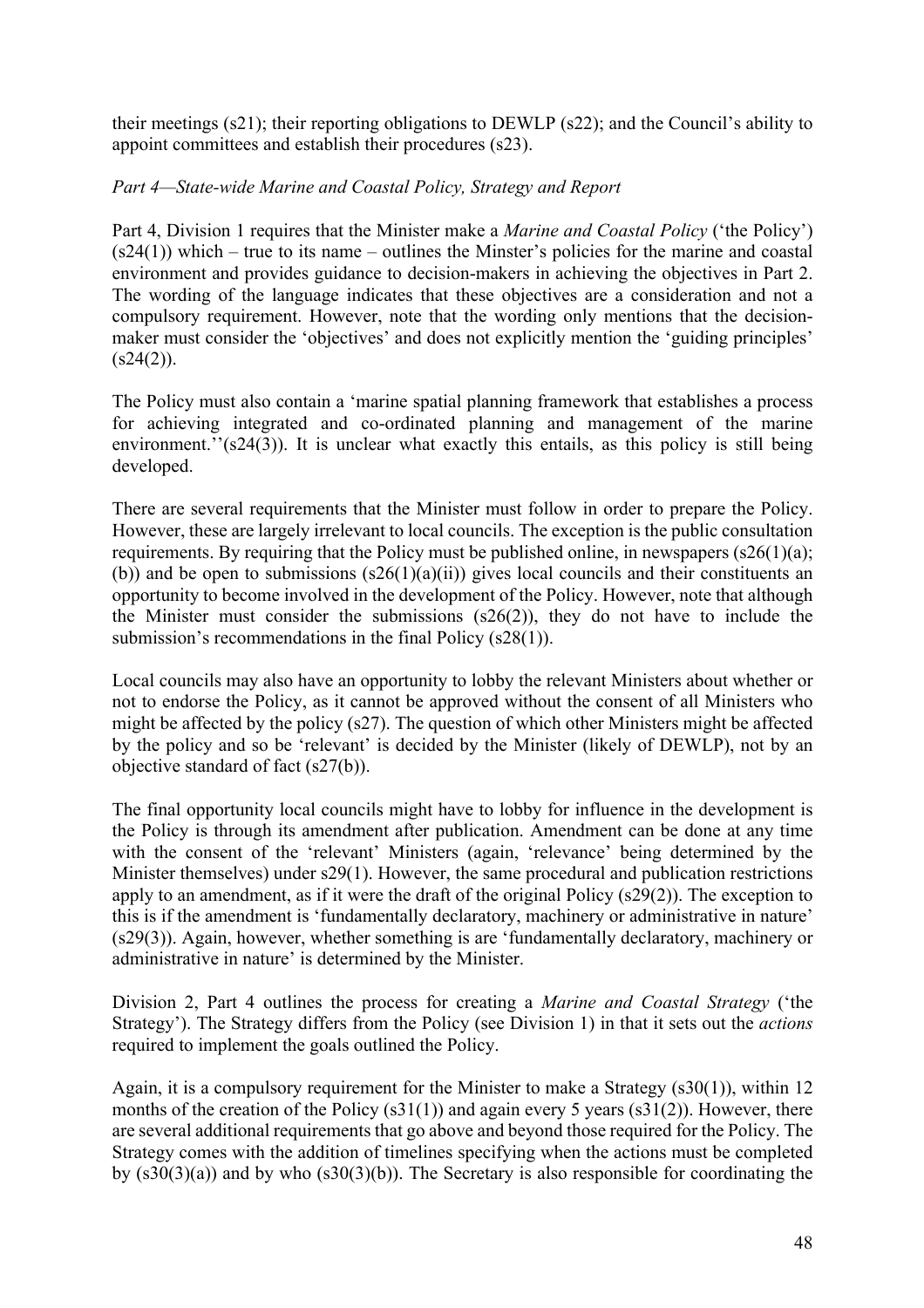implementation of the Strategy  $(s30(4))$  – at this stage, not much is known what this arrangement will practically look like. In preparing the Strategy the Minister must consult, among others, 'any of the following persons or bodies whose interests… may be affected by the strategy' (s32). Local councils are listed as an explicit example of a body whose interests might be so affected (s32(3)(ii)). However, again, this is at the discretion or 'opinion of' the Minister (s32(3)(a)).

Local councils might be involved in: assisting their constituents in preparing submissions through the public consultation process that is required when preparing the Strategy (s33), lobbying for or against the endorsement of the Strategy (s34) and lobbying for or against amendments (s36) after the Strategy's initial publication (s35) – these processes are the same as the Policy (see s4 above for an explanation).

The final document required of the Minister under this Part is the *State of the Marine and Coastal Environment Report* (s37(1)), which must include information on: the condition of the marine and coastal environment; the environmental, social and economic benefits of the marine and coastal environment; and the threats to the marine and coastal environment (s37(2)). Its purpose is largely to inform the Minister's production of the Policy and the Strategy, as the report must be considered when developing them (s25, s32).

Similar to the previous two documents, while the procedural requirements on how to produce the report are largely irrelevant to local councils, the information contained within them could be quite useful to local councils in guiding their future decision and/or policy-making endeavours. This is particularly so since the report must be published before each House of Parliament, on the DELWP's website and in the Government Gazette (s39).

# *Part 6—Regional Marine and Coastal Planning*

Part 6 outlines the process for creating and implementing two further oversight mechanisms that comprise the working marine and coastal planning framework of 'integrated and coordinated policy, planning, management, decision-making and reporting across catchment, coastal and marine areas' (s1(b)).

The first of these mechanisms is the regional and strategic partnerships ('partnerships') which aim to 'address regional and issue-based and integrated marine and coastal planning' (s1(h)). This is the section of the Act that is perhaps most relevant to local councils because, although not specified in the text, they will be considered key players in the 'regional' framework.

In  $s46(3)(ii)$  of the Act, municipal councils are listed as a party which should be consulted when developing a partnership only 'if the municipal council is not one of the parties' already – indicating the legislation contemplates this as a likelihood. This also means that even if local councils are not direct parties to the partnership, there is still scope for their involvement in the consultation process (see below).

The framework is established by the Minister (again, presumably this is the Minister of DELWP, given that it will likely be the lead agency) between two or more partner agencies  $(s42(1))$  for the purposes of responding to 'identified regional issues relating to or affecting the marine and coastal environment' or preparing products that aim to do the same (s42(2)).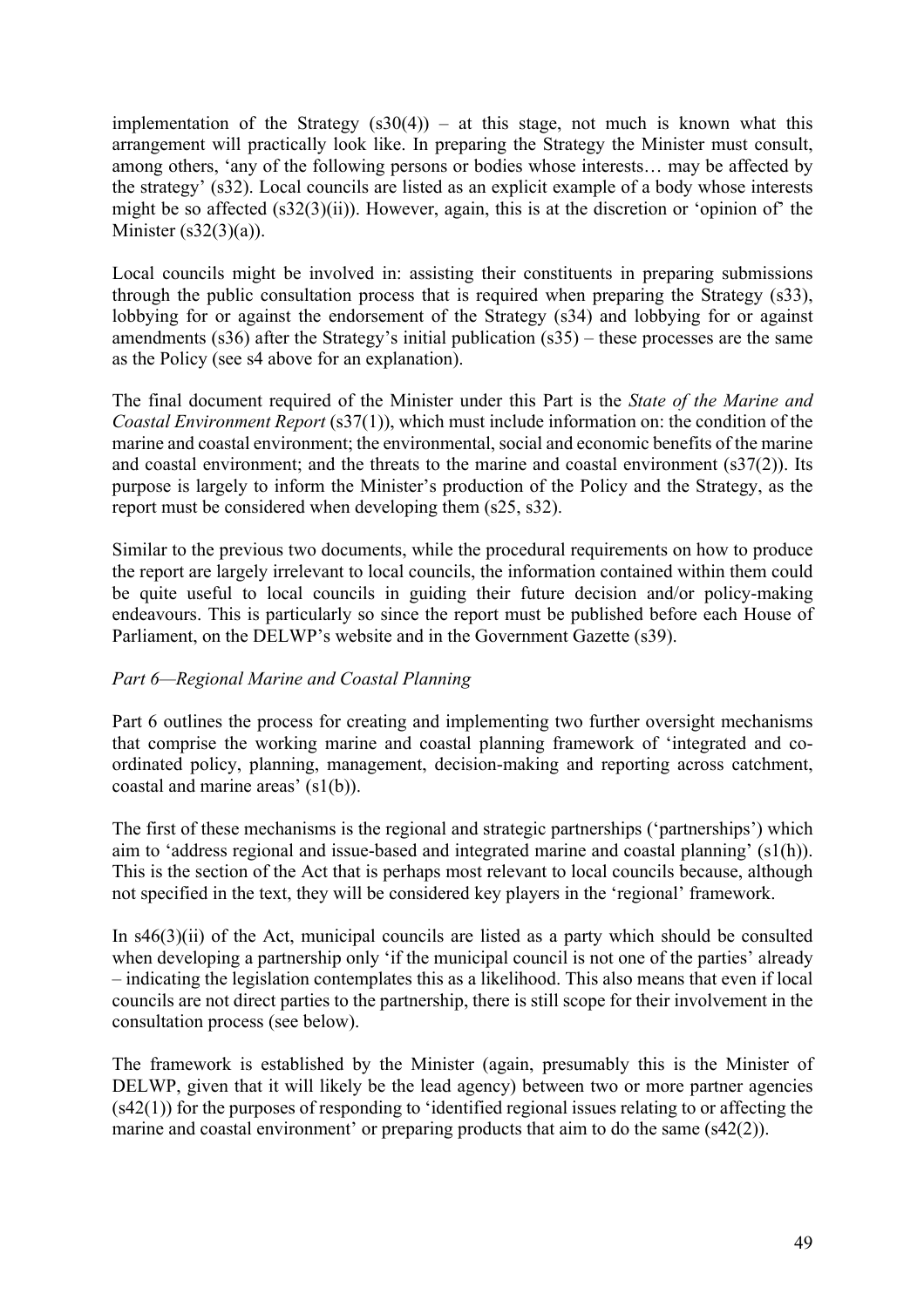A 'partner agency' can be any 'government or non-government body that has an interest in or connection with the marine and coastal environment' (s3). The Council can make a request to the Minister to suggest favourable partnerships (s42(4)) and every party to the partnership must consent before it will become effective (s42(3)).

The partnership must be consistent with: any Policy, Strategy and regional catchment strategies that may apply to the area; any relevant legislation; and the objectives and guiding principles outlined in Part 2 of the Act (see s2) (s46(1)).

(Note that under s23 of the *Catchment and Land Protection Act 1994* (Vic), a regional catchment strategy is 'a document… that sets out how the catchments in a region are to be managed' and is usually produced by the Secretary, who is a member of the Victorian Catchment Management Council). A copy of the instrument establishing the partnership must be published by the Minister in the Government Gazette (s44).

If preparing a 'product' under the strategy, the parties to the partnership are compulsorily required to consult with the Council and any 'persons or bodies who[se] interests, in the opinion of the parties, may be affected', such as relevant Ministers, a specified Aboriginal party or a public authority (s46(3)(b)) (a public authority being 'any body corporate or unincorporated established by or under an Act for a public purpose, but does not include a municipal council or a committee of management of reserved Crown land' under s3 of the Act). The words 'in the opinion of the parties' shows that this decision of who is or is not affected is at the discretion of the parties to the partnership.

The second of these mechanisms are environmental management plans (EMP). Section 49 requires the Minister to make one for the Port Phillip Bay area but EMPs can also be made in respect of any other area of the marine environment – that is, the land, water and associated biodiversity between the 'outer limit of Victorian coastal waters and the high-water mark of the sea'  $(s3)$  – in accordance with s49.

Although local councils are not clearly envisioned as potential parties of EMPs, it is possible that they will be affected by their application. There is also an opportunity for local councils to become involved in the consultation process.

Under s50(1), an EMP must include:

- proposed actions to be undertaken to improve water quality, protect beneficial uses and to address threats relating to and affecting the area in respect of which the plan is prepared; and
- a description of how the plan promotes the objectives of any State environment protection policy applying to that area; and
- an implementation plan, including proposed timeframes for the implementation of actions and the agencies responsible for delivering those actions; and
- a framework to monitor, evaluate and report on the implementation of the plan.

These requirements are very similar to the procedural requirements surrounding the creation of partnerships (discussed in Division 1 of the Act). An EMP must be consistent with: any Policy, Strategy or regional catchment strategy that already applies to the area; any relevant legislation; and the objectives and guiding principles outlined in Part 2 of the Act (s51(1)).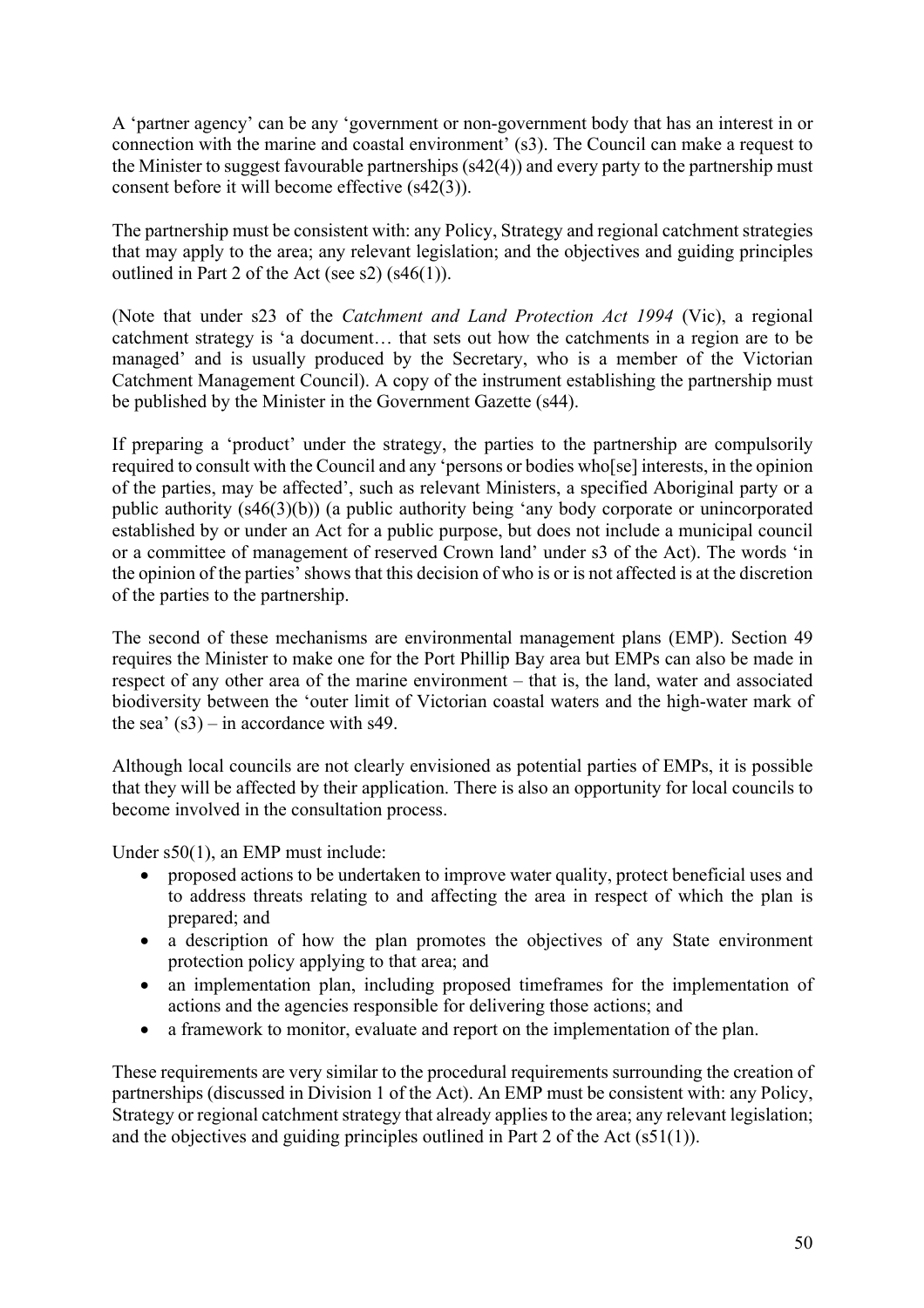When preparing an EMP, it is a compulsory requirement that the Minister consults with the Council and any 'persons or bodies who interests, in the opinion of the parties, may be affected', such as relevant Ministers, a specified Aboriginal party or a public authority  $(s51(3)(b))$ . The words 'in the opinion of the parties' shows that this decision of who is or is not affected is at the discretion of the Minister.

# *Part 7—Local Marine and Coastal Management*

The *Local Marine and Coastal Management Plan* (CMMP) established in Part 7 of the Act will likely be relevant to local councils as the plans can apply to any marine and coastal Crown land (this includes the 'biodiversity' – plant or animal life – associated with or on that land under s56).

As Crown land managers, local councils can make these plans for the purpose of 'providing direction for the future local management of the area' (s57(2)). A local council will be required to make such a plan upon receiving a request from the Minister to make a plan for a specific area (s57(3)). A plan must be made within 3 years of such a request (s57(4)).

Under s58, a CCMP must include:

- an implementation plan, including proposed timeframes for the implementation of actions and the agencies responsible for delivering those actions; and
- a framework to monitor, evaluate and report on the implementation of the plan; and
- a description of the proposed use, development and works for the area to which the plan applies.

A CCMP must be consistent with: any Policy, Strategy and regional catchment strategies that may apply to the area; any relevant legislation; and the objectives and guiding principles outlined in Part 2 of the Act (see s2) (s59).

When preparing a CCMP, the Crown land manager is compulsorily required to consult with the Council and any 'persons or bodies who interests, in the opinion of the parties, may be affected', such as relevant Ministers, a specified Aboriginal party or a licence holder or lessee for the land in question (s59(3)(b)). The words 'in the opinion of the parties' shows that this decision of who is or is not 'affected' is at the discretion of the parties to the partnership.

There is also a requirement that there be public consultation. The Crown land manager must publish the CCMP on both the DELWP's website and in a newspaper that circulates throughout Victoria with a summary of the CCMP (s60(1)). The land manager must also open that draft to submissions (for a minimum period of 28 days) ( $s60(1)(c)$ ) and then consider all submissions made before the specified deadline (s60(2)).

After this consultation and public consultation process has occurred, the parties must also receive Ministerial approval before a CCMP can be implemented (s61(1)). This can either be done outright or with suggestions for amendment from the Minister (s61(2)) and the Minister is also required to publish notice of this approval in the Government Gazette and on the (s61(3)) and on the DELWP's website (s61(5)). Ministerial consent is also required for any 'use, development or works that may be undertaken in the area to which the plan applies' (s62).

A CCMP can be amended at any time by the Minister (s63(1)), provided that the Minister follows the same procedures outlined above, as if drafting the CCMP anew (s63(2)). The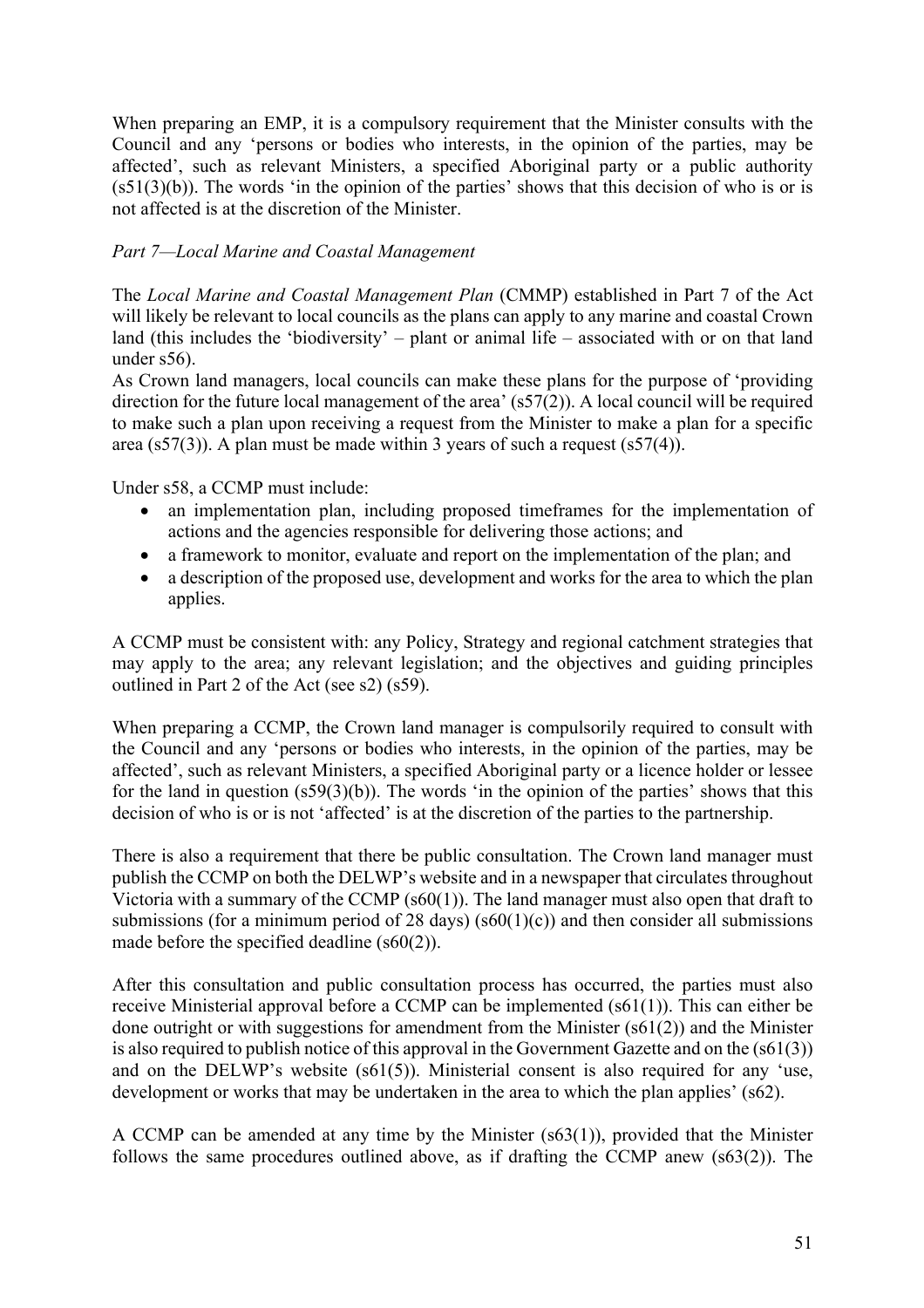exception to this is an amendment that is 'fundamentally declaratory, machinery or administrative in nature', as determined by the Minister themselves (s63(3)).

There is no express provision outlining how a CCMP can be ended. Instead, there is a requirement that the Minister review the CCMPs no later than 5 years after it comes into effect  $(s64(1))$  and that the CCMP is then amended accordingly  $(s64(2))$ .

Division 2, Part 7 specifies that a person must obtain consent ('a consent') in order to use or develop marine and coastal Crown land (unless that use or development falls within a prescribed exemption under s65(2))).

This section is relevant to local councils because they may have to make applications to use or develop marine and coastal Crown land in order to fulfil their function as a local council or alternatively, may have to grant such applications in their capacity as land manager.

A failure to obtain consent can result in either 60 penalty units for a natural person or 300 penalty units for a body corporate (s65(1)). For the period between 1 July 2018 to 30 June 2019, one penalty unit is worth \$161.19(https://www.legalaid.vic.gov.au/find-legalanswers/fines-and-infringements/penalty-units). Thus, 60 penalty units amounts to a \$9,671.40 fine while 300 penalty units amounts to a \$48,357 fine.

A failure to obey the conditions attached to a consent has a penalty of up to 60 penalty units (\$9,671.40) if they are a natural person or 300 penalty units (\$48,357) if they are a body corporate (s66). A failure to obey the reporting obligations attached to a consent has a penalty of up to 12 penalty units (\$1,934.29) for a natural person or 60 penalty units (\$9,671.40) for a body corporate.

The Minister can approve a consent in response to an application made either in the form prescribed by the Minister or made in the form of a referral from the Minister, Secretary or Department (s68).

When considering whether to approve an application, under s69, the Minister must ensure that the consent is consistent with:

- Any Policy or Strategy that applies.
- The objectives and guiding principles set out in Part 2 (see above).
- Any product made under a regional and strategic partnership, EMP or CCMP (see above).
- Any relevant costal recommendation (from either the Victorian Environmental Assessment Council or the Land Conservation Council).

Under s70(1), the Minister can respond to an application of consent in several ways. The Minister can give partial or complete consent, give a partial or complete refusal or attach conditions.

The Minister can also ask for additional information from the applicant (s70(4)) at any time within the 60 business days the Minister has to decide and respond to the applicant (s70(3)). Such a request for more information must be in writing, must specify what information is required and the date it is required by (a maximum of 30 days after the request for information is made) (s70(5)). Where this information is requested and then provided, the Minister must decide and respond to the application within 30 business days (s70(6)).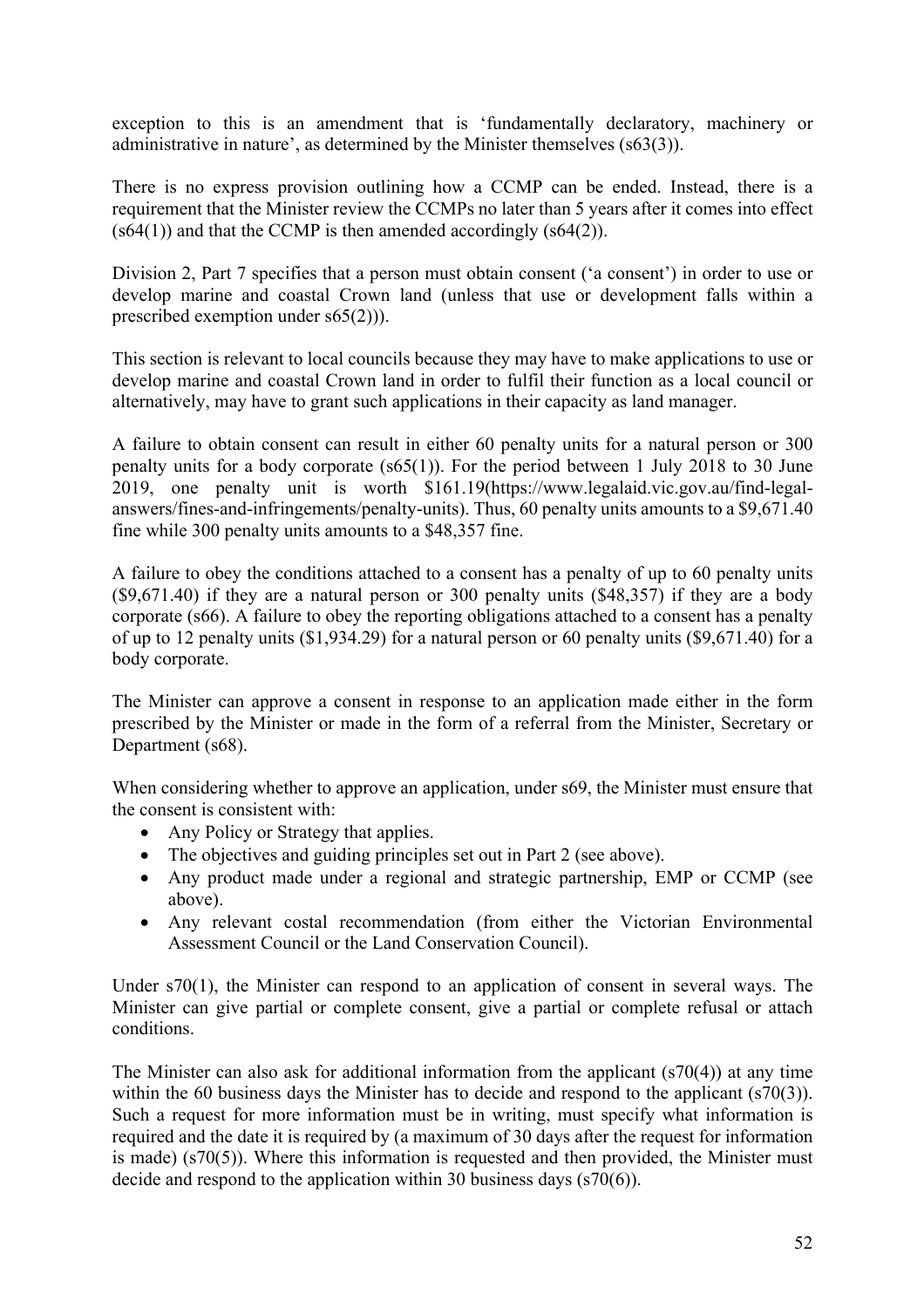Where either the Minister does not decide and respond within this period or the applicant does not respond with the requested information, the application for consent is automatically refused  $(s70(7))$ .

A consent can be subject to a prescribed condition of either 'general application' or a condition that applies only to a specific class of consent  $(s74(2))$ . In the event of any inconsistency between a condition imposed on a consent under the initial application process and a prescribed condition, the condition imposed under the initial application process prevails.

As a condition of the consent, the Minister has the power to require a bond be provided as security for the use or development under application (s71(1)), which may be forfeited if there is a failure to adhere to the consent or its conditions  $(s71(3))$ . The exact conditions of this forfeiture – whose funds are to be used only for the purpose of 'rehabilitating, rectifying or reinstating the land'  $(s71(4))$  – are to be specified in the individual application  $(s71(3))$ . Otherwise, the money is to be returned to the applicant on the date specified in the application for consent itself (s71(5)). The sum of money fixed by the Minister must deposited to the Secretary at the determine by the Secretary (s71(2).

As a condition of the consent, the Minister has the power to require a management charge be paid in periodic instalments (s72(1)). The applicant must pay the Secretary the sum of money – which is to be determined by the *Monetary Units Act 2004* (Vic) – within a period of time determined by the Secretary (72(2)). If the money is not spent for the purposes of managing the land to which the consent is given (s72(3)), it must be returned to the payee on the date specified in the consent (s72(4)). If the Crown land manager is the one administering the management charge (note, they can administer this charge but not the bond above), they must provide a summary of how that charge was used in order to prove to the secretary that it was only used for the appropriate purpose (s72(6)).

This charge can be increased or decreased by the Minister, upon the request of the Crown land manager (s73(1)). Before increasing the charge, the Minister must provide notice to the payee and allow them to make oral or written submissions to oppose it if they desire (s73(2)). The increase will take effect on the date specified in the Minister's notice (s73(5)).

The Minister (presumably, the Minister of DELWP) may require a Coastal Management Authority or the Melbourne Water Corporation to provide technical advice on any matters relating to or affecting coastal erosion in its waterway management district. The Minister must ask for advice via a notice published in the Government Gazette (s75(1)) which specifies who the advice must come from  $(s75(2))$  and to whom it must be provided  $(s75(3))$ . This function is largely irrelevant to local councils, as there is no requirement of publication and thus, the local councils will be unlikely to access the information.

# *Part 8—General Obligations on Crown Land Managers*

If local councils are responsible for the management of any Crown land, when managing that land the local councils must take all reasonable steps to implement the following in relation to that land: the Policy, the Strategy, a product made under a regional and strategic partnership, an environmental management plan and/or a coastal and marine management plan (s76(1)). The fact that a local council could become subject to these agreements further reinforces the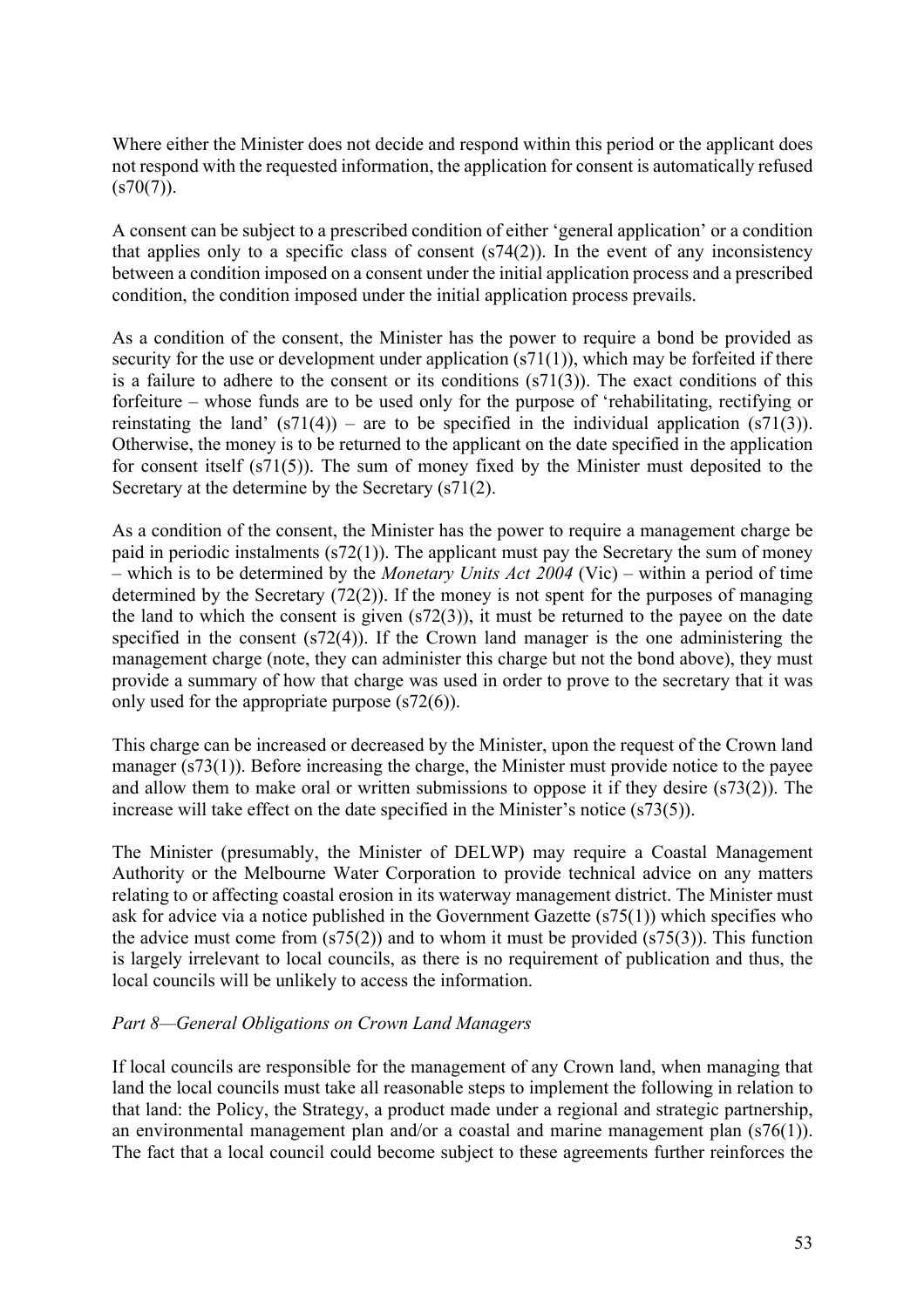argument that local councils should be considered in consultation processes for the Policy and Strategy.

However, where there is legislation that regulates that land in some way that conflicts with the instructions in those documents, the legislation takes priority (s76(2)).

# *Part 9—Authorised Officers*

Part 9 will likely only be relevant to local councils for two reasons. Firstly, because the local council is subject to one of the authorised officer's powers. Under s77, an authorised officer can request the name and address of a person where there is a reasonable belief that the person has contravened or is contravening a consent given to that person. Under s78, an authorised officer can direct a person while they are on marine and coastal Crown land to stop an activity where the officer reasonably believes that the activity contravenes a consent or remove any matter or thing from the land which contravenes a consent. Under s79, the authorised officer must produce identification when exercising either of the powers in s77 or s78, but only where reasonable to do so.

Secondly, a member of the local councils themselves could be appointed as an 'authorised officer', as per the procedures outlined in s83 of the *Conservation, Forests and Land Act 1987*  (Vic), giving them the ability to exercise these powers. However, this is unlikely because the intention of the provision seems to be largely to empower bodies such as Parks Victoria, who are explicitly listed as an example of a suitable beneficiary for these powers under the Act.

# **Environment Protection Act 1970 (Vic)**

Under Part III of the *Environment Protection Act 1970* (Vic) (for the purposes of this section of the report, this will be sometimes be referred to as 'the Act'), the Governor in Council has the power to declare that the environment protection policies and waste management policies created with the authority of this Act must be observed (ss16, 16A). Municipal councils will likely be obliged to follow the directives of these policies. Sections 17-18D, 19 outline the procedures for creating these policies. Under s19AA, the Act also allows for the creation of 'economic measures' used 'for the purpose of providing an economic incentive to avoid or minimise harm to the environment or any portion or segment of the environment by a particular activity.'

Examples given include tradeable permit schemes and environmental offsets. Sections 19AB-AC outline how such measures might operate.

Under s19AE, a 'protection agency' (in s3, a 'protection agency' is 'any person or body... having powers or duties under any other Act with respect to the environment...', meaning a municipal council will likely be regarded as a protection agency under this definition) can submit a proposal to develop a neighbourhood environment improvement plan. This can also be compulsorily required under s19AG.

Under s19AF, protection agencies also have the powers to request the Authority conduct audits and investigations about the state of the environment. However, this is usually done in order to trigger a notice requiring a neighbourhood environment improvement plan. If recognised as a protection agency, it is unlikely that a council would use this power given that it would be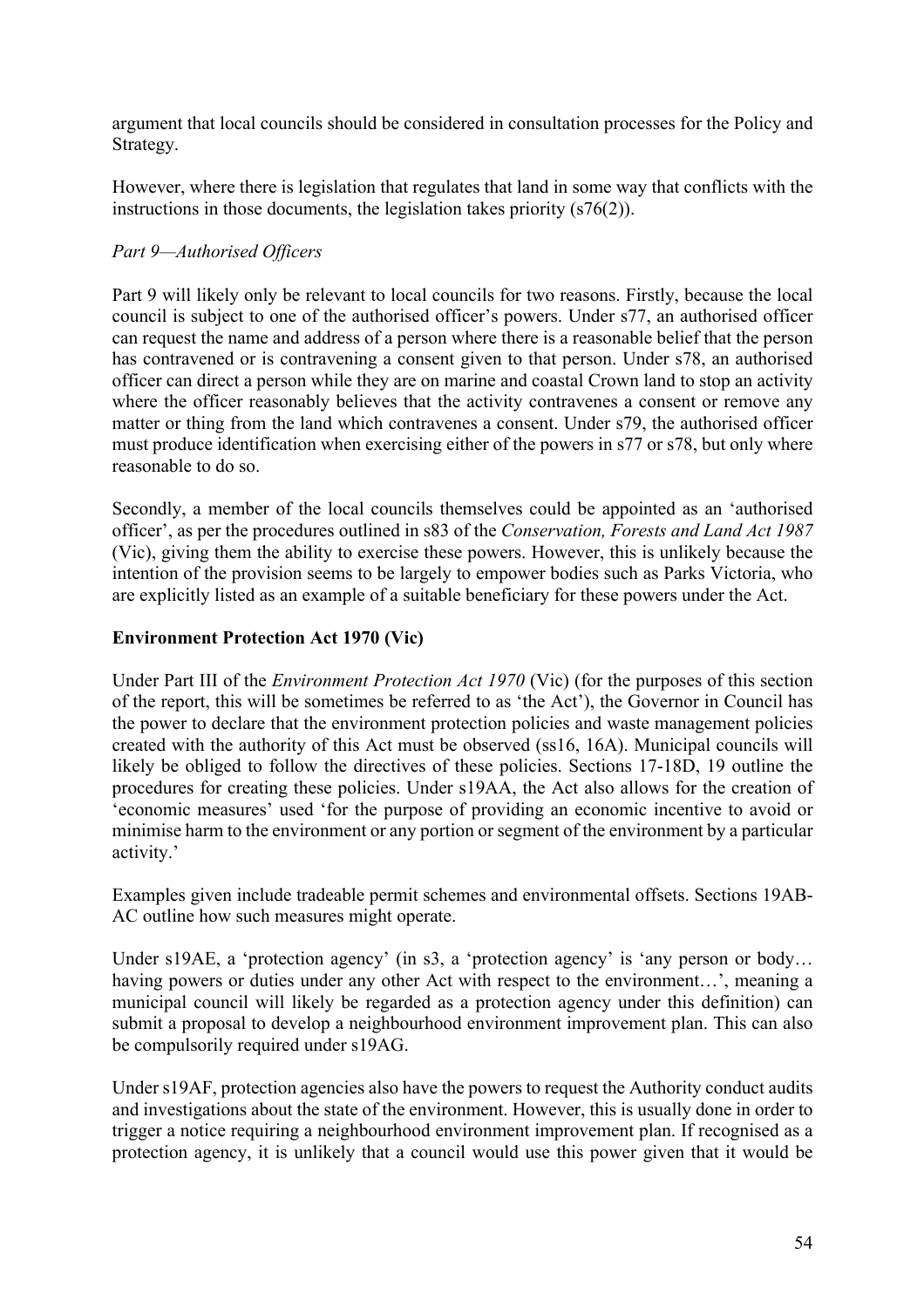easier to undertake a plan voluntarily. Sections 19AH-19AJ outline the process of preparing a plan.

Section 19A prevents the occupier of a 'scheduled premises' (of which municipal councils are likely to be) from doing anything that may increase the amount of waste the facility produces, especially waste which is a 'danger or potential danger to the quality of the environment', or from producing waste which necessitates a change in waste handling facilities. The section also explicitly lists several ways in which this might occur. Sections 20-20A outlines the application process for a licence which allows the occupier to undertake these activities in limited circumstances. An occupier is also prohibited from using the premises to store (or to store in excessive amounts) 'notifiable chemicals', as determined by the authority (s30C(1)).

Section 19B-19CA outlines the application process for 'works approvals' that municipal councils may need to apply for. Section 19D-19G outlines the application process for 'research, development and demonstration approval' that municipal councils may need to apply for. When issuing any of these approvals or licences the authority can attached special conditions to them that must be complied with (s21). Sections 22-26E, 30, 31, 31D outline the procedures the authority must follow in deciding whether to grant such applications, and other conditions (such as fees) that may apply. Sections 27-27A outline offences relating to waste that exist under the Act. Section 28 authorises the authority to give notice in writing to a municipal council that has contravened the conditions of a licence to:

to make no further connexions to or arrange no new collections for its waste collection and treatment system; or

to refrain from issuing further building permits which would result in additions to the waste discharge or the waste treatment loading until its waste discharge is brought into compliance with the conditions of its licence.

Sections 28A-30, 30A, 30D, 31A-31C outline several additional powers that the authority has under the Act. Part VII outlines the obligations local councils will face should they desire to discharge or despite waste onto land, as well as the accompanying offences should they fail to follow these.

# **Flora and Fauna Guarantee Act 1988 (Vic)**

This Act has been superseded and the relevant Act is now the *Flora and Fauna Guarantee Amendment Act 2019* (Vic). The *Amendment Act* came into force on 1 June 2020, and a detailed analysis of it is beyond the scope of this report. However, two notable changes include: specific reference to 'the potential impacts of climate change' (s4A(b)) as one of the guiding principles of the *Amendment Act*, and changes in s46 to state government responsibilities on the consideration of climate change with respect to the preparation of Biodiversity Strategies and habitat conservation orders made by the Minister. The below details the analysis undertaken in early 2019.

As outlined in s1 of the 1988 Act, the purpose of the *Flora and Fauna Guarantee Act 1988*  (Vic) (for the purposes of this section of the report, this will be sometimes be referred to as 'the Act') is to 'establish a legal and administrative structure to enable and promote the conservation of Victoria's native flora and fauna…'. Part 1 of the Act outlines the purpose, commencement, definitions and objectives of the Act (ss1-4). It also outlines the process for excluding certain flora and fauna from the coverage of the Act (s5). Part 2 outlines the powers and responsibilities of the Secretary (s7), the Scientific Advisory Committee (established under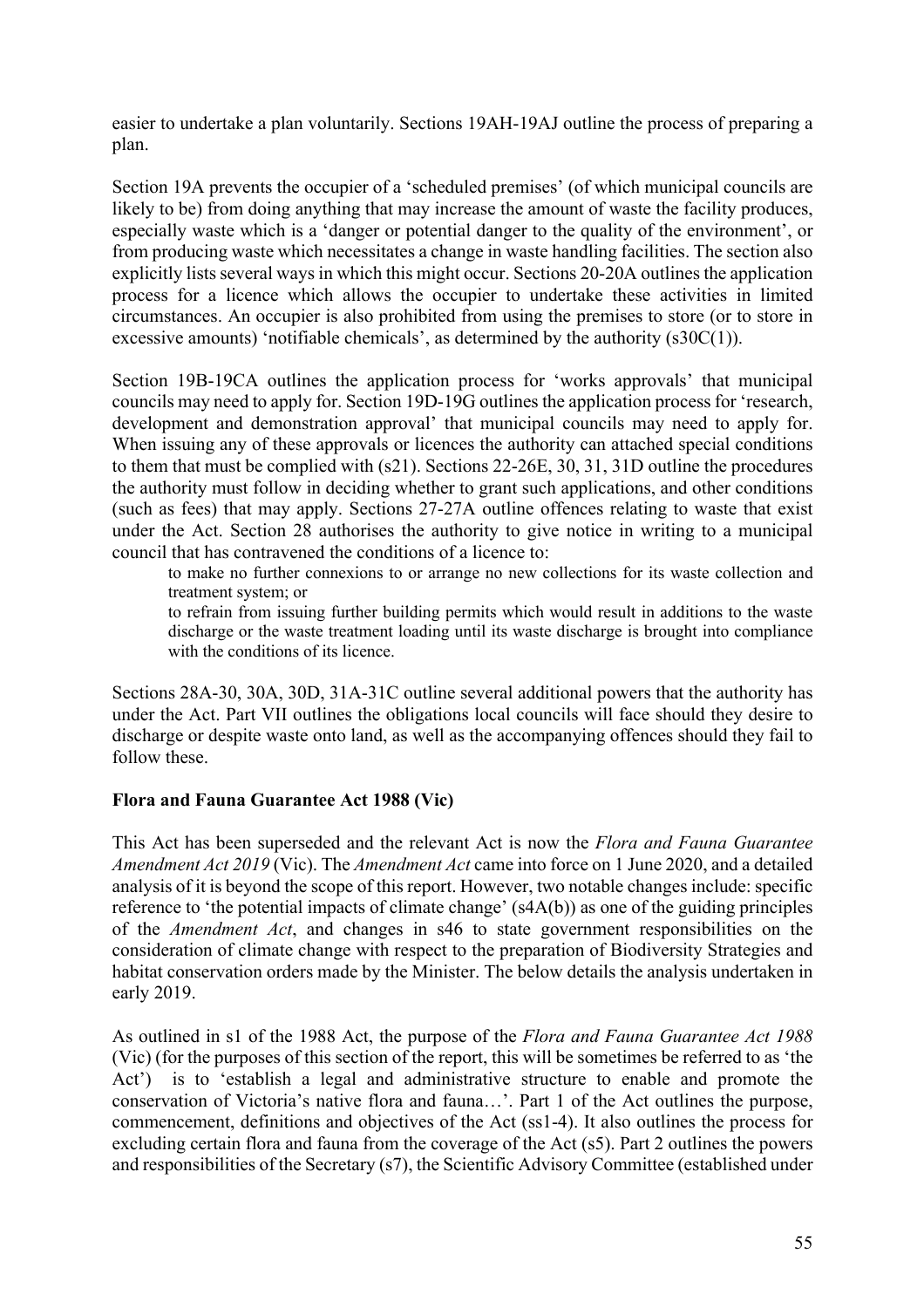s8 of the Act) and several other organisations which are expected to provide advice to the Minister (s9).

Section 10 gives the Governor in Council the ability to add a 'taxon' ('a taxonomic group of any rank into which organisms are categorised', as defined by s3 of the Act) or a community of flora or fauna to 'the list.'

'The list' recognises when flora or fauna 'is in a demonstrable state of decline which is likely to result in extinction or if it is significantly prone to future threats which are likely to result in extinction' (s11). Inclusion triggers a series of powers, duties and responsibilities by various actors which seek to preserve that flora or fauna.

One such preservation or management mechanism is the *Flora and Fauna Guarantee Strategy* (s17) which, among other things, requires the Secretary to improve 'the ability of all relevant people to meet the flora and fauna conservation and management objectives'  $(s17(2)(d))$  – municipal councils likely being one such relevant person/body. Sections 18-20 outline the procedures for preparing this Strategy.

Another management tool is 'management plans.' The Secretary is obliged to involve the relevant landholder in this process (s21(3)), giving municipal councils an opportunity to be involved either as the landholders concerned or as advocates on behalf of their constituents who are subject to the plans. Sections 22-25 outline the procedures for preparing these plans.

Municipal councils may also be subject to an interim conservation order in order to conserve a 'critical habitat' of the listed flora of fauna that resides on Crown land or water (s26). An order of this ilk can regulate the conservation of the area, activities or processes (regardless of whether they take place on the land or off it) and might so adversely affect that conservation (s27). Sections 28-43 outline the procedures for preparing such an order, including the opportunity to challenge such an order in the VCAT. Section 44 also states that the Minister and Secretary may take reasonable steps to ensure the conservation of the flora, fauna or their habitat in question before the interim conservation order expires.

Sections 47-53 outline several offences relating to flora (such as trading it without licence) and the relevant licence or exemption schemes which surround it.

Sections 54-56 outline the application process for licences or permits that give the recipient exemption to some of the prohibitions in the Act. Sections 57-59 outline the power of authorised officers. The remaining sections are likely not relevant to municipal councils unless they have an adverse finding against them under one of the provisions of the Act.

# **Public Health and Wellbeing Act 2008 (Vic)**

The primary decision-making powers under the *Public Health and Wellbeing Act 2008* (Vic) (for the purposes of this section of the report, this will be sometimes be referred to as 'the Act') fall to the Secretary, with significant oversight by the state government. The Secretary is the Department Head (per the *Public Administration Act 2004* (Vic)) (s16), whose powers derive from s17 and whose role is to initiate, support and manage public health processes at the state level. A Chief Health Minister is appointed by the Secretary (s20) and is largely responsible for administering the Act.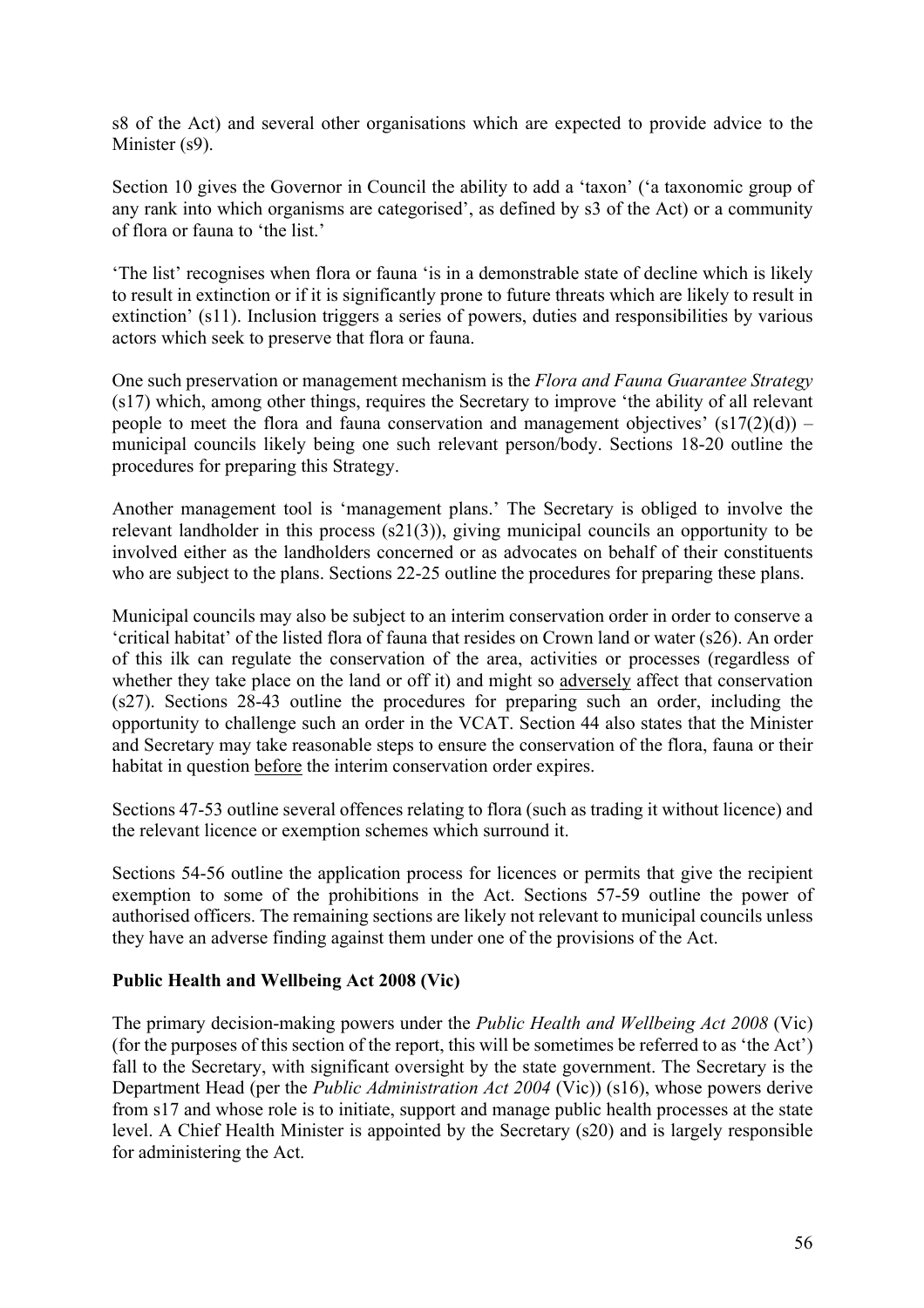The functions of Councils under this Act are complex, and it is [at 1 March 2019] unclear how these duties relate to climate change risk. To illustrate this complexity, the relevant legislative provisions are extracted as follows.

#### *Section 24 Function of Councils*

The function of a Council under this Act is to seek to protect, improve and promote public health and wellbeing within the municipal district by—

(a) creating an environment which supports the health of members of the local community and strengthens the capacity of the community and individuals to achieve better health;

(b) initiating, supporting and managing public health planning processes at the local government level;

(c) developing and implementing public health policies and programs within the municipal district;

(d) developing and enforcing up-to-date public health standards and intervening if the health of people within the municipal district is affected;

(e) facilitating and supporting local agencies whose work has an impact on public health and wellbeing to improve public health and wellbeing in the local community;

(f) co-ordinating and providing immunisation services to children living or being educated within the municipal district; (g) ensuring that the municipal district is maintained in a clean and sanitary condition.

#### *Section 26 Municipal public health and wellbeing plans*

(1) Unless section 27 applies, a Council must, in consultation with the Secretary, prepare a municipal public health and wellbeing plan within the period of 12 months after each general election of the Council.

(2) A municipal public health and wellbeing plan must—

(a) include an examination of data about health status and health determinants in the municipal district;

(b) identify goals and strategies based on available evidence for creating a local community in which people can achieve maximum health and wellbeing;

(c) provide for the involvement of people in the local community in the development, implementation and evaluation of the public health and wellbeing plan;

(d) specify how the Council will work in partnership with the Department and other agencies undertaking public health initiatives, projects and programs to accomplish the goals and strategies identified in the public health and wellbeing plan;

(e) be consistent with—

(i) the Council Plan prepared under section 125 of the Local Government Act 1989; and

(ii) the municipal strategic statement prepared under section 12A of the Planning and Environment Act 1987.

(3) In preparing a municipal public health and wellbeing plan, a Council must have regard to the State Public Health and Wellbeing Plan prepared under section 49.

(4) A Council must review its municipal public health and wellbeing plan annually and, if appropriate, amend the municipal public health and wellbeing plan.

(5) Despite subsection (2)(c), a Council is not required to provide for the involvement of people in the local community when reviewing or amending a municipal public health and wellbeing plan under subsection (4).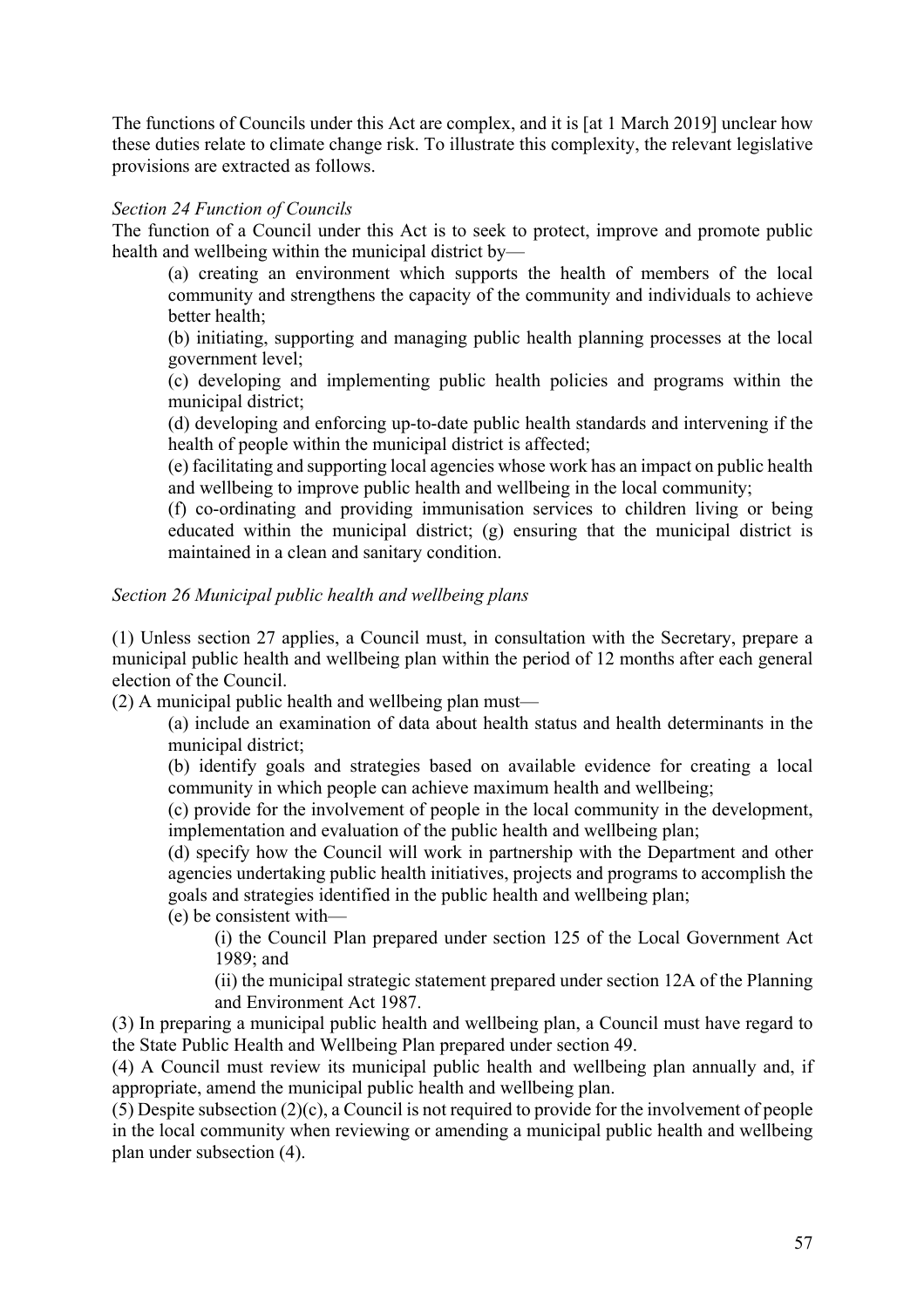(6) A Council must give a copy of the current municipal public health and wellbeing plan to the Secretary.

(7) A copy of the current municipal public health and wellbeing plan must be available for inspection by members of the public at the places at which the current Council Plan must be available under section 125(11) of the Local Government Act 1989.

*Section 27 Inclusion of public health and wellbeing matters in Council Plan or Strategic Plan* 

(1) A Council is not required to comply with section 26 if—

(a) the Council complies with this section; and (b) the Secretary grants the Council an exemption from complying with section 26.

(2) If a Council intends to comply with this section, the Council must— (

a) address the matters specified in section 26(2) in the Council Plan to be prepared under section 125 of the Local Government Act 1989 or in a Strategic Plan prepared and approved by the Council;

(b) if the matters specified in section 26(2) are included in the Council Plan, review the Council Plan in accordance with section 125(7) of the Local Government Act 1989;

(c) if the matters specified in section 26(2) are included in a Strategic Plan, review the Strategic Plan annually.

(3) A Council may apply to the Secretary for an exemption from complying with section 26 by submitting a draft of the Council Plan or Strategic Plan which addresses the matters specified in section 26(2).

(4) If the Secretary is satisfied that the draft Council Plan or Strategic Plan adequately addresses the matters specified in section 26(2), the Secretary must grant the Council an exemption from complying with section 26.

(5) If the Secretary is not satisfied that the draft Council Plan or Strategic Plan adequately addresses the matters specified in section 26(2), the Secretary must—

(a) refuse to grant an exemption from complying with section 26(2); and (b) advise the Council in writing—

(i) of the reasons for refusing to do so; and

(ii) as to the changes that should be made to the draft Council Plan or Strategic Plan.

(6) If a Council has been granted an exemption from complying with section 26, the Council must give a copy of the current Council Plan or Strategic Plan to the Secretary if a change is made to the Council Plan or Strategic Plan which relates to the matters specified in section  $26(2)$ .

*Section 28 Special powers of Secretary in a state of emergency* 

If there is a state of emergency, the Secretary may do all or any of the following—

(a) order a Council to perform any functions or duties, or exercise any powers, that the Secretary directs;

(b) perform all or any of the functions or duties, or exercise all or any of the powers, of a Council;

(c) order any officer of a Council to perform a particular function or duty or to exercise a particular power;

(d) order any authorised officer of a Council to perform any functions or duties, or exercise any powers, in another municipal district that the Secretary directs.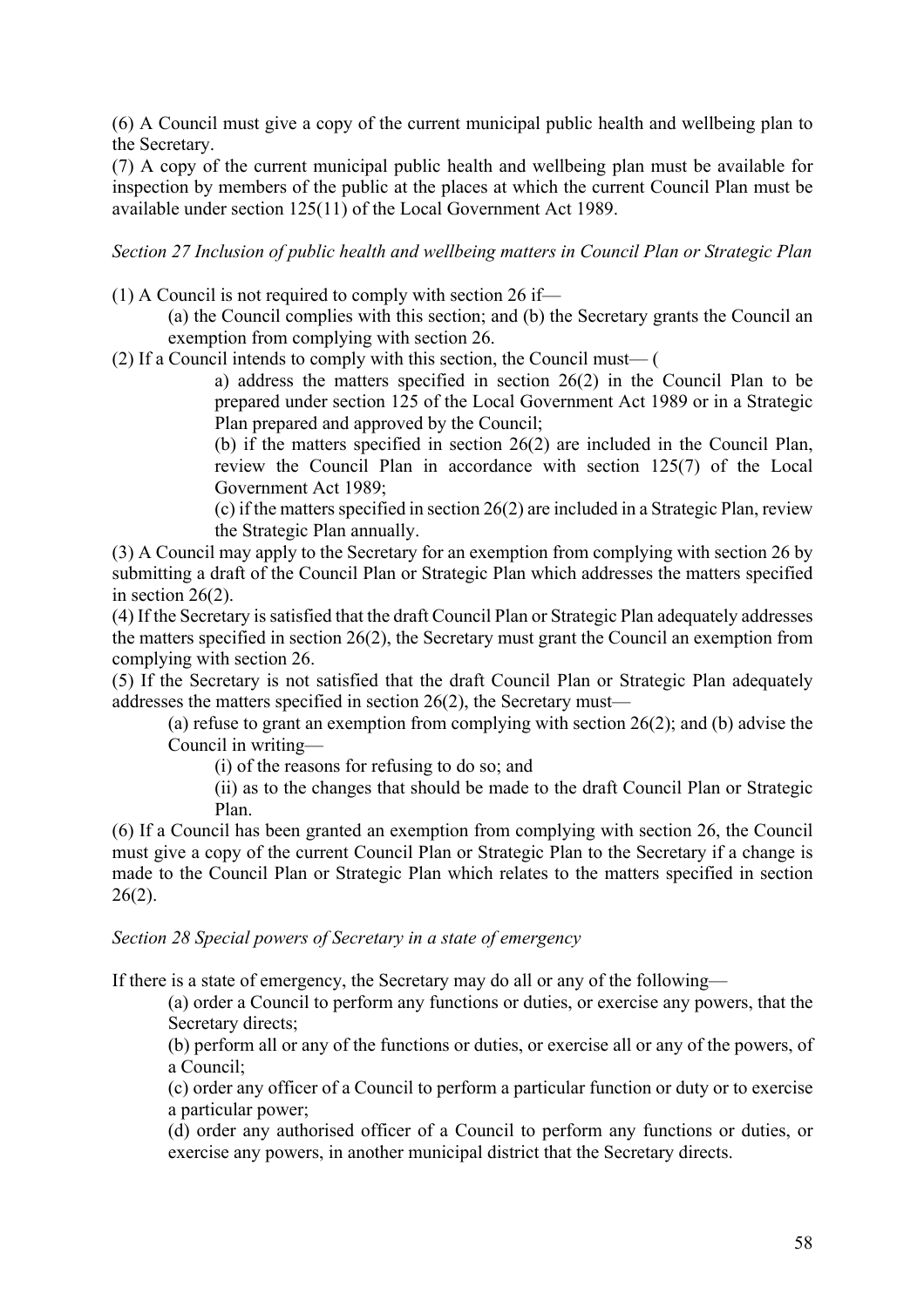There is significant overlap of roles and responsibilities as between local and state government under this Act. It is important to recall that this Act was created with other uses in mind (for example, the regulation of sex work). The linkages to climate change risk are likely to be more related to the transmission of diseases due to changing climatic conditions (for example, more mosquitoes spreading dengue virus due to hotter weather), rather than the regulation of human activity. The occurrence of COVID-19 and the use of state of emergency powers illustrates the importance of understanding the overlap of roles and responsibilities as between state and local governments under this Act.

A review of this Act for 'climate change' considerations or variations thereof results in nil elaboration on the above.

Therefore, the relationship between the state and local government, this Act, the *Climate Change Act 2017* (Vic) and climate change risk generally, warrants further investigation.

# **Water Act 1989 (Vic)**

The *Water Act 1989* (Vic) (for the purposes of this section of the report, this will be sometimes be referred to as 'the Act' or the 'Water Act') is a comprehensive legislative framework that regulates activities between public institutions, third party entities, the state government, local government, and others who meet the definition of 'an individual'. The Act regulates each party's rights to access water, how they use water, and how they manage water (i.e. drainage and storm water management). Due to the comprehensiveness of the Water Act, this review undertakes a broad overview of the range of roles and responsibilities apportioned to relevant decision-makers under the Act.

# *Part 1—Preliminary*

Part 1 outlines the purposes of the Act, the date of its commencement (1 September 1991) and its definitions. Where these provisions are relevant to municipal councils, they will be discussed in the sections below. Part 2, Division 1 outlines the rights of the Crown, individuals and water corporations.

- 1. The Crown has 'the right to the use, flow and control of all water in a waterway and all groundwater' (s7(1)).
- 2. Individuals have the 'right to take water, free of charge, for that person's domestic and stock use from a waterway or bore to which that person has access', whether that bore or waterway be by a public road, an adjacent waterway that remains the property of the Crown or on their own private property  $(s(8)(1))$ . If the bore in question is a State observation bore, the person must obtain written permission from the Minister first (s33C). Under s3, the definition of 'person' can include a local council.
- 3. Authorities have the right to take the amounts of water that are made available to it under a bulk entitlement or under other entitlements, licences or rights under the Act (s9(1)). Under s34(1), the definition of 'authorities' includes Water Corporations or Catchment Management Authorities (but not local councils).
- 4. Individuals or Authorities have the right to 'construct or operate works'\* for the drainage of any land; the collection, storage, taking, use or distribution of any water; or the obstruction or deflection of the flow of any water. This must be done in accordance with the conditions of the Act (s12).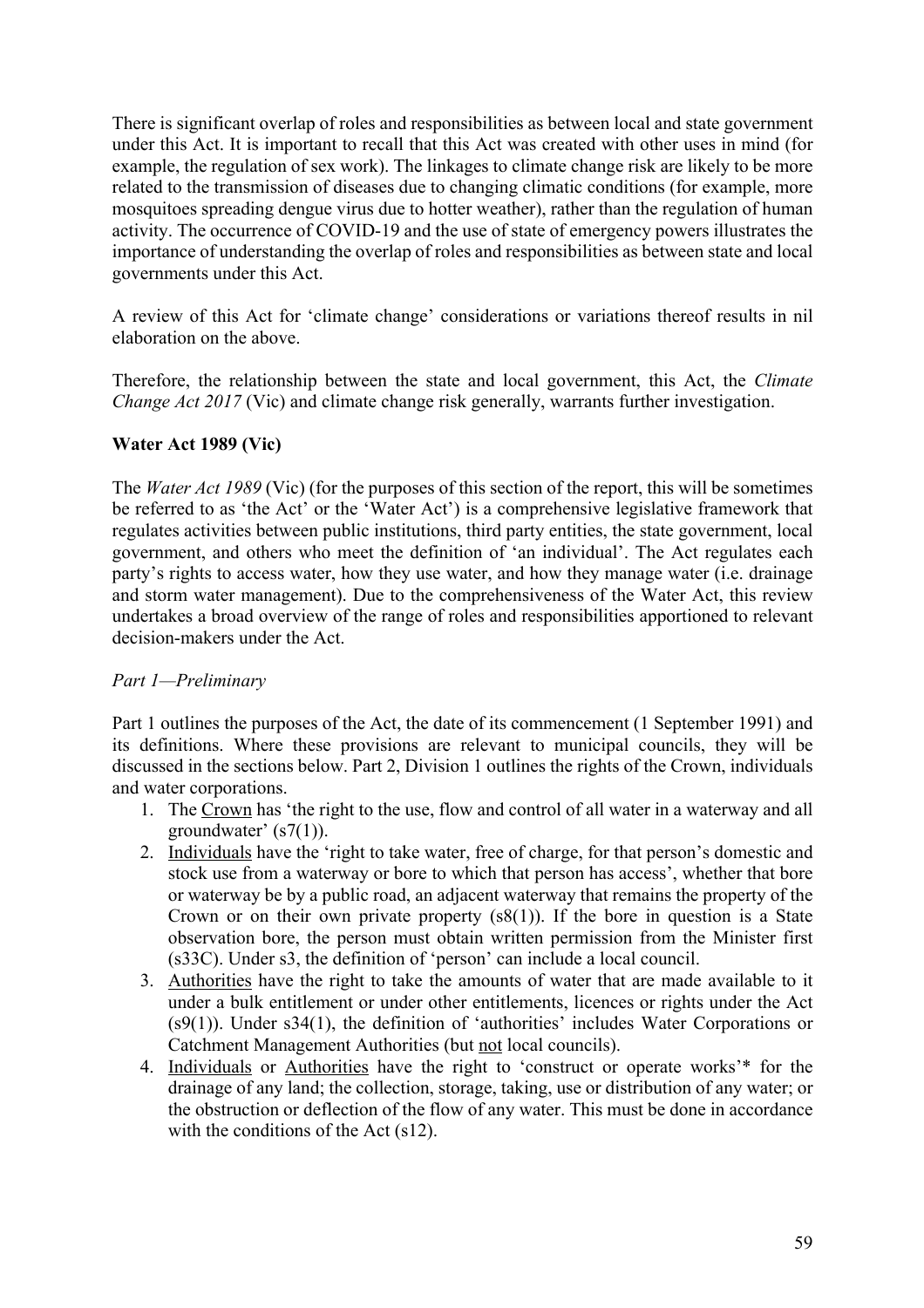\* Note that as well as the examples listed here a 'work' can also includes fencing and 'reservoirs, dams, bores, channels, sewers, drains, pipes, conduits, fire plugs, machinery, equipment and apparatus, whether on, above or under land' (s3).

The Minister has the ability to temporarily (s33AAA) or permanently (s33AAB) qualify these rights or attach conditions to the exercise of these rights (s33AAD), provided that they follow the procedures outlined in s33AAD. If applied, local councils must comply with these qualifications or conditions.

Although local councils are not explicitly listed as the recipient of these rights, it is useful for them to have an understanding of the Act, in order to be clear on their obligations within it.

# *Part 2—Rights and Liabilities*

Part 2, Division 2 outlines civil liability under the Act. For local councils, this shows both how they could incur liability or how they can take action against another who is liable. Under s15(1), a person can accrue civil liability in four ways:

- 1. By taking water in an unauthorised manner or in unauthorised quantities;
- 2. By using water in an unauthorised manner or for an unauthorised purpose;
- 3. By polluting water;
- 4. By constructing, maintaining or operating any unauthorised works.

Under s16, a person can accrue civil liability in three ways. Note that for Councils, this liability can be incurred by one of their employees acting on behalf of the Council (s16(3)).

The first way to accrue liability requires three things to happen in order to accrue civil liability  $(s16(1))$ :

- 1. If there is a flow of water from their land onto the land of another.
- 2. If that flow is not 'reasonable'. What is 'reasonable' will be determined by weighing the following factors outlined s20:
	- a. Whether the flow or works that caused the flow were authorised;
	- b. Whether the flow or works complied with the conditions of the Act;
	- c. Whether the flow or works complied with the guidelines or principles (if any) published by the Minister;
	- d. Whether or not the impact of the flow or works onto the other person's land was taken into account;
	- e. The uses to which the lands concerned and any other lands in the vicinity are put;
	- f. The contours of the lands concerned;
	- g. Whether the flowing water was bought onto the land, collected, stored or concentrated on the land, or extracted from the land. What purpose and with what degree of care the brining, collection or extraction was done;
	- h. Whether or not the flow was subject to any restrictions along the waterway;
	- i. Whether or not the flow is likely to damage any waterway, wetland or aquifer.
	- j. (Note that factors 'a'-'d' are deemed to be more important in making this decision than the remaining factors under s20(2)).
- 3. The flow causes injury to another person, damage to their property or economic loss.

The second way to accrue liability requires three things to happen in order to accrue civil liability  $(s16(2))$ :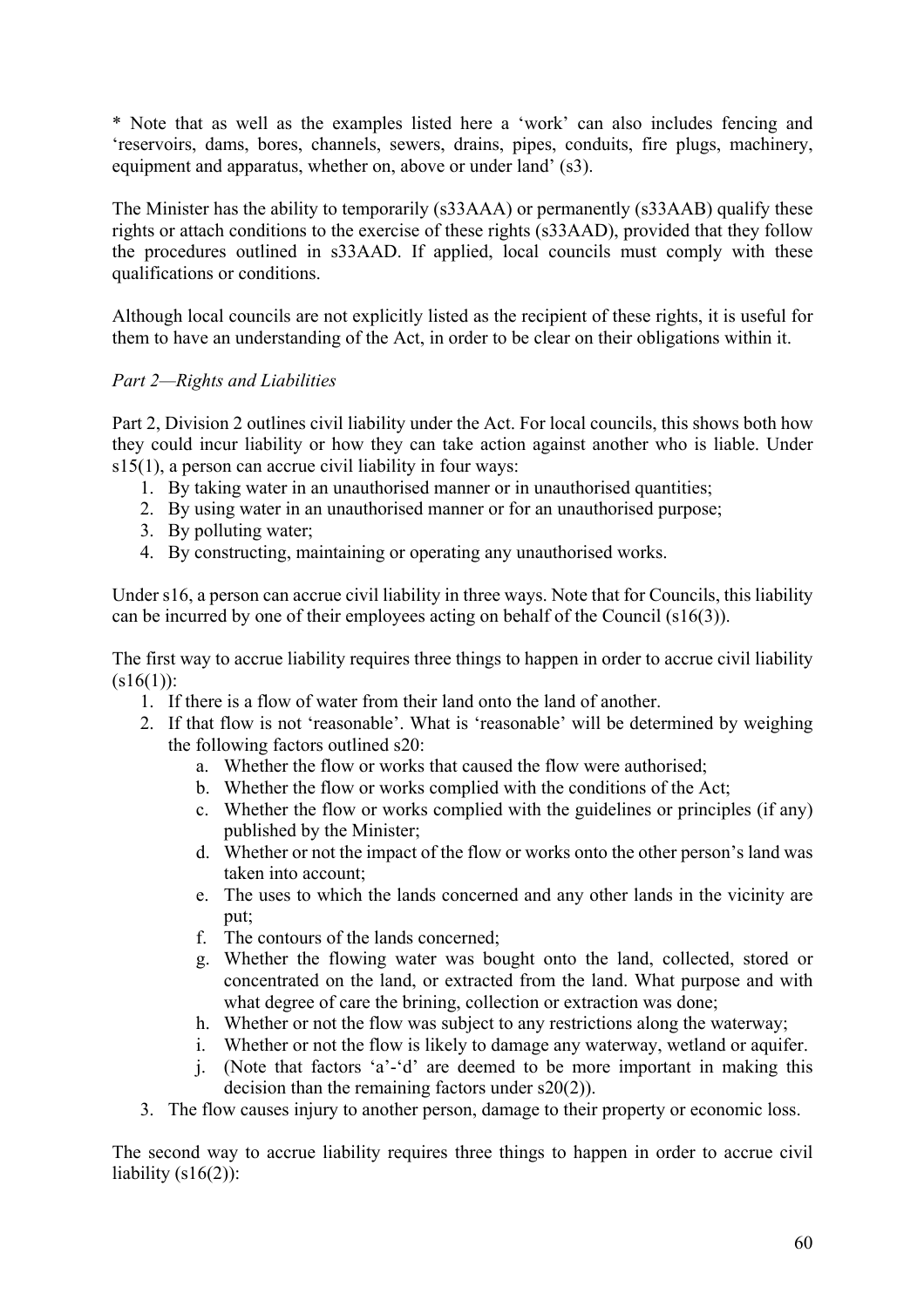- 1. If the person interferes with a reasonable flow of water onto any land. This includes interference by negligent conduct.
- 2. The flow interfered with was reasonable. The same factors in determining a 'reasonable' flow apply under this section as in s15.
- 3. The interference causes injury to another person, damage to their property or economic loss.

The third way to accrue liability requires two things to happen in order to accrue civil liability  $(s16(5))$ :

- 1. The previous occupier of the land did or omitted to do one of the acts outlined in s16(1) and s16(2) above.
- 2. The current occupier (for local councils, where they have acquired possession of land) does not take reasonable steps to prevent the consequences of the previous occupier's actions. The concept of 'reasonable steps' will likely be determined in court or Tribunal (likely VCAT) using the precedent surrounding 'reasonable person.'

Under both ss15-16, the penalty of breaching or failing to meet these requirements is that the person who accrues civil liability is liable to pay damages to the afflicted person. The amount of damages is determined by VCAT and is meant to compensate for the injury, damage or loss caused by the liable person's actions.

The VCAT has several other remedies it can offer. These include injunctions, damages or declaratory orders (s19(3)); orders for compensation; orders that the works to be continued, removed or modified; or orders that a party pay for the removal or modification of works  $(s19(5))$ .

# *Part 3—Assessment of and Accounting for Water*

Part 3 sets out assessments of and accounting processes for water. Council may be required to comply with a direction from a Minister setting limits on water. These will be published in the Government Gazette (s22A). Under s22B, the Minister can (but is not required to) prepare a *Sustainable Water Strategy* ('Strategies') for specific regions. These Strategies will include information such as the identification of threats to the reliability and supply of water and methods of improve on this (s22C). There is no explicit mention that local councils must comply with these priorities (unless further policies develop) but local councils may *choose* to follow their guidance.

Section 22D-I outlines the procedural processes for creating, reviewing and reporting on the *Sustainable Water Strategy*. Under s22E, the Minister is required to give the public (including local councils and local council constituents) the opportunity to inspect the draft Strategy  $(s22E(d))$ , as published in a newspaper that circulates the entire state  $(s22E(e))$ . The Minister must also consider any comments offered (s22E(f)). This is the only part of this process that local councils might be involved in.

If the Minister issues a review specifying that actions must be taken for an area over which a local council presides, the local council may have several obligations to the Minister. As well as having a number of investigate powers (s23(1)), the Minister can:

• Purchase or compulsorily acquire land that is required for the establishment of works or State observation bores (s23(2)(a)).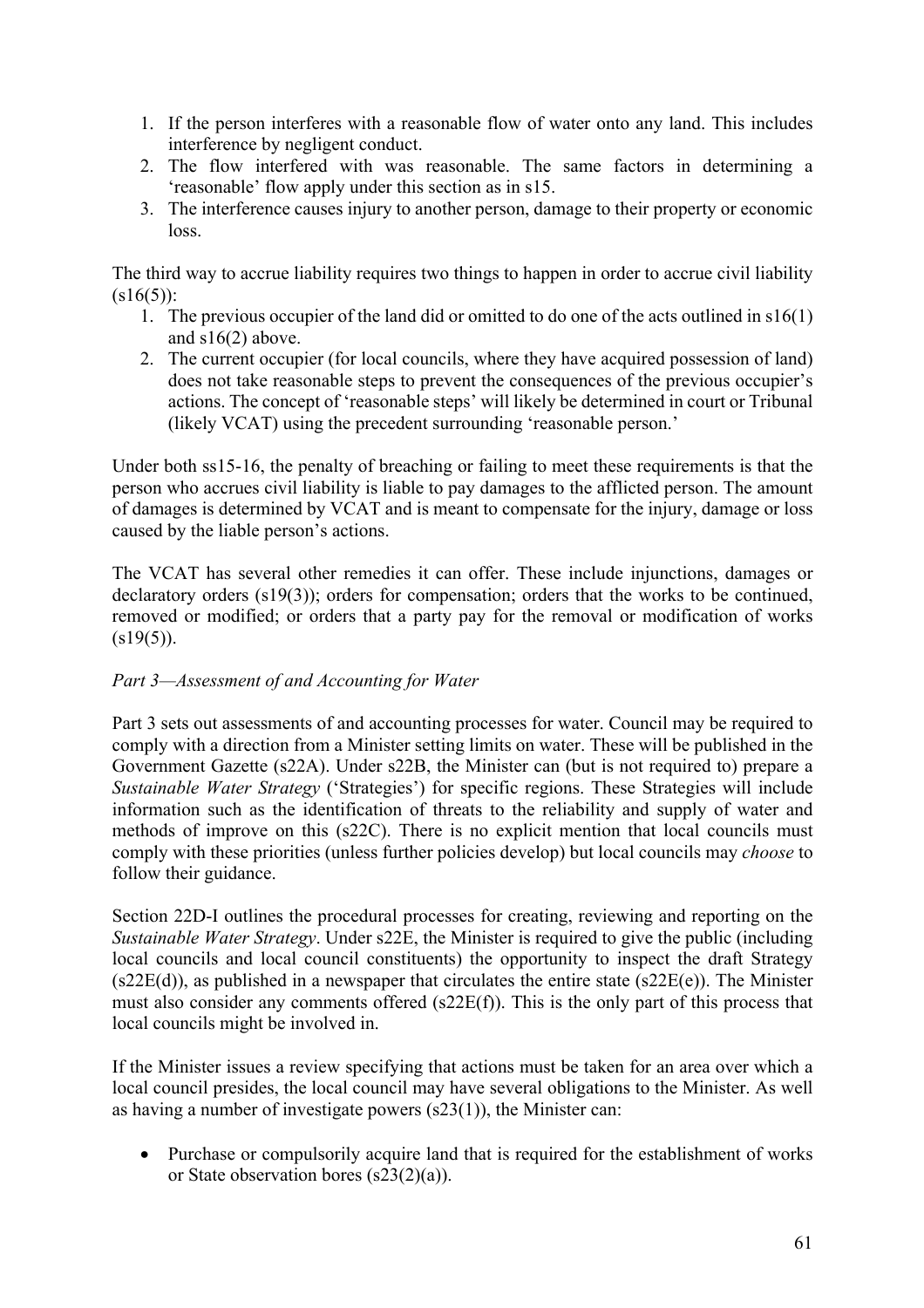- Authorise a person to enter any land and drill for groundwater  $(s23(2)(b))$ . Note that consent of the local council must be obtained before this happens (s24(1)).
- Require local councils to collect information relating to the review  $(s23(2)(c))$ .
- Require local councils not to destroy, damage, remove, alter or interfere with any works  $(s23(5))$ .

Under s27(1), a Minister also has the option to declare an area to be a 'water supply protection area'. Such a declaration will trigger a series of obligations for involved parties that aim to protect the groundwater and/or surface-water resources in that area (s27(2)).

The local council can either apply for such a declaration to be made, have one of its constituents apply (27(3)) or simply be issued a declaration by the Minister or other Authority. If anyone who is not the local council applies for a declaration for land, either partially or completely under local council control, the Minister has a compulsory obligation to inform the local council of the application  $(s27(5)(f))$ .

The Minister also has a compulsory obligation to follow a number of procedures in preparing the declaration. They must open the declaration up to public consultation – firstly, by publishing the draft declaration in a newspaper that circulates the area in question  $(s27(4)(a)(i))$ or, as mentioned above, by notifying the Council  $(s27(4)(a)(ii))$  and secondly, by considering any submissions made on this draft  $(s27(4)(b))$ . Note that whoever applies for the declaration must pay for these publication requirements (s27(6)).

Local councils can be involved in this consultation process either as a submission from the public or alternatively, as a member of the consultative committee that is also required to comment on the declaration under s29(1)). The local council would be included as a member under the provision that requires 'at least one half of the membership must consist of persons who are owners or occupiers of land in the area concerned' (s29(2(b)).

The Minister may require further information from the applicant (s27(7)) before making the decision. However, the decision about whether to make a declaration must be done within 60 days after the public consultation period has closed (s27(8)). Whatever the result, the decision must be published in a newspaper circulating generally in the area (s27(9)-(10)) and the Minister must cause a declaration to be laid under the Houses of Parliament (s27(11)). The Minister can amend or abolish such a declaration at any time by publishing an order in the Government Gazette (s28).

Once a declaration has been made, the Minister has the option to prepare (or amend) guidelines that should be taken into account when making draft management plans for the area in question  $(s30(1))$ .

A draft management plan aims to outline how the resources in the water supply protection can be managed in an 'equitable' and 'sustainable' manner (s32A(1)), while the guidelines give details on what should be included in those plans or in the making of them. The plans can outline obligations such as monitoring the area's resources  $(s32A(3)(a))$  or restricting the taking of the resources  $(s32A(3)(f))$ . Local councils are required to comply with these restrictions under s32A(11), lest they risk a penalty of 20 penalty units (\$3,223.8 until 31 June 2019) for contravening one (s32A(13)), or for contravening the directions given by the Authority that implements it (s32B(4)). Importantly, a plan can also include a recommendation to the Minister about the total volume of water that should be allowed to be used under the 'permissible consumptive volume' provision.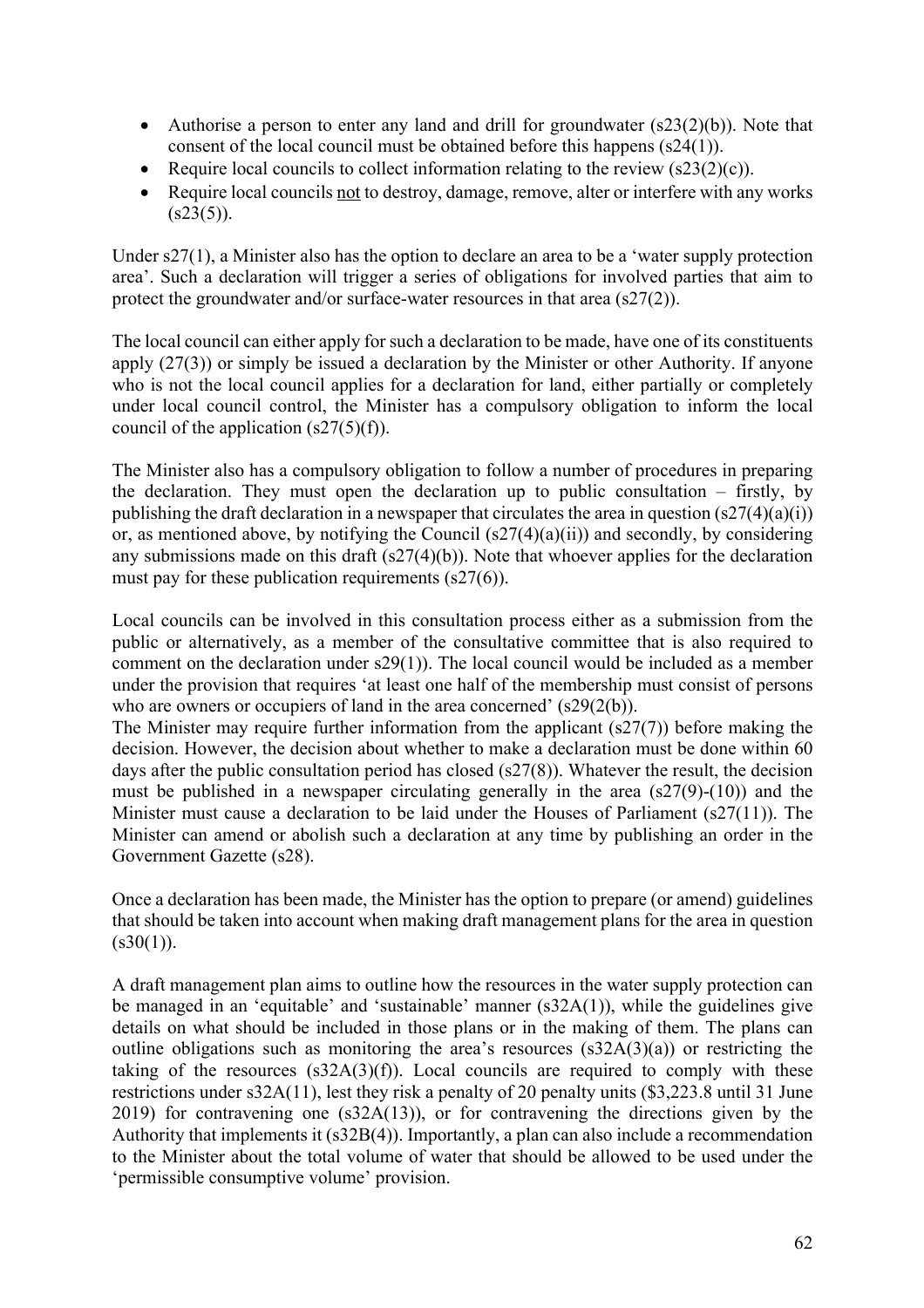Local councils can again be involved in the preparation of these draft management plans (in accordance with any guidelines) if they are appointed to the consultative committee (s31(1)). However, note that a local council will never be required to administer or implement the plan as that is the prerogative of 'Authorities' only (s32A(5)). Consultative committees are also required to advise on any amendments to management plans  $(s32G(2)(c))$ .

While loca councils will never be required to implement said plans, a local council or one of its constituents does have the ability to apply to VCAT for a review of a decision made by the Authority in the course of them implementing a relevant management plan (s32B(2)). Such an application for review must be made within 28 days of the decision or on the day on which a statement of reasons is given to the person explaining the decision (s32B(3)).

Likewise, if, as part of these management plans, a local council is required to carry out works, install equipment or remove works, then they are entitled to be compensated for any losses or expenses suffered in the process (s32F(1)).

If, as part of these management plans, a benefit is conferred on one person and a detriment is suffered by another person, the second-mentioned person is entitled to be paid by the firstmentioned person compensation for the detriment suffered (s32F(2)). Under this section, a local council could be in either position and thus could be either required to compensate someone or else or be the recipient of compensation.

The amount of compensation to be paid under either  $s32F(1)$  or  $s32F(2)$  is to be determined by agreement of the parties involved or, where no agreement is possible, by the Authority responsible for implementing the management plan the dispute arose under (s32F(3)).

Local councils should be aware that the Minister has several powers relating to state observation bores. The Minister can authorise a person's entry onto Crown land for the purposes of carrying out observations or 'operating, maintaining, altering or decommissioning the bore' (s33A(1)). If pecuniary loss or expenses are incurred by the local council as a result of this entry the Minister is, again, liable to compensate the local council for that loss or expense (s33B).

It is also a criminal offence for a Council to destroy, damage, remove, alter or interfere with a State observation bore (s33D). For a first offence, the punishment can be up to 20 penalty units (\$3223.8 until 30 June 2019) or 3 months of imprisonment. For a second offence, the punishment can be up to 40 penalty units (\$6447.6 until 30 June 2019) or imprisonment for 6 months.

# *Part 3A—Water Shares*

Part 3A determines water share allocations. Where a system has been declared by the Governor in Council as a 'declared water system' under s6A, it is an offence to take water from a waterway, aquifer, spring, soak, or dam in that system without authorisation (s33E). This excludes water taken from a spring, soak or dam for domestic and/or stock use (s33E(2)(a)). This is punishable by 60 penalty units or imprisonment for 6 months for a first offence or 120 penalty units or imprisonment for 12 months for subsequent offences.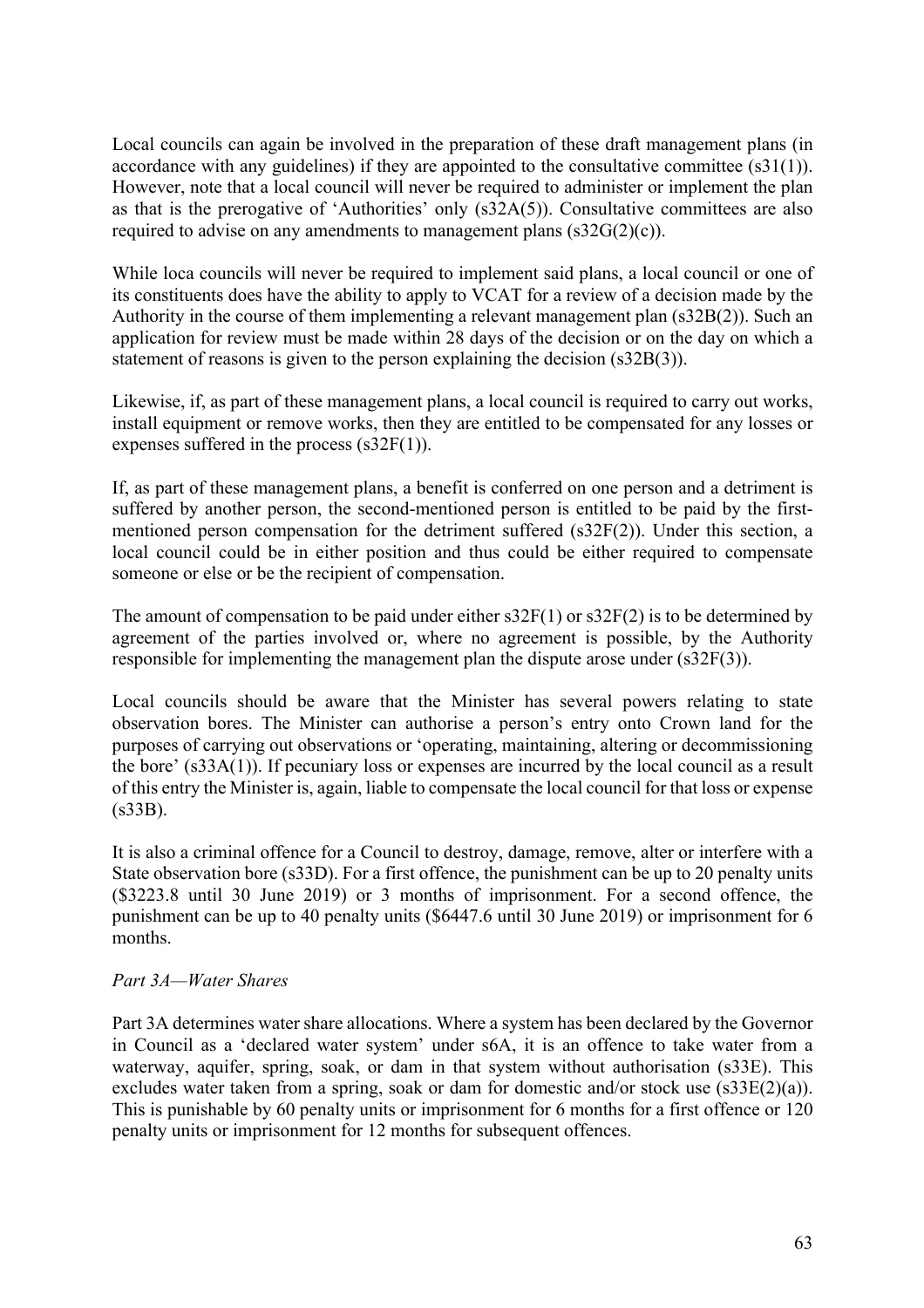In order to be 'authorised' in the taking of water under the Act, a person must be the holder of a 'water share.' A 'water share' authorises the holder to take a certain volume of water (called the 'water allocation' during the water season ('any period of 12 calendar months beginning on 1 July in any year and ending on 30 June in the following year').

There are two ways in which a local council can get a water share:

- 1. Make an application under s33L(1). This application requires the local council to specify which water system the share is meant to apply to and (because a local council water share would be held by more than one person) must also specify whether the joint water share will be held as joint tenants or as tenants in common (s33L(2)).
- 2. Enter into a contract of sale for the water share under s33P. Under this section, the Minister can sell a share via auction, tender, or any other manner they consider necessary (s33P(1)), provided the Minister has first undergone the necessary public notification requirements (s33P(2)).

When considering whether to issue a water share, a Minister must consider several issues specified in s33G. Note none of these issues are specifically about climate change, though the need to 'protect the environment' does feature. Where the area applied for is also subject to a bulk entitlement or permissible consumptive volume, the Minister should consider whether the issue of a share would be consistent with the bulk entitlement or the permissible consumptive volume (if any exist) for that area  $(s33J(1)(a))$ . The Minister should also consider the effect issuing the water share will have on other water shares already existing within the system, any environmental entitlements, and the needs of other potential applicants (s33J(1)(b)).

On issuing a water share, the Minister must specify: whether the share is to be held as joint tenants or as tenants in common; whether the share is an associated water share; what Authority (if any) is responsible for providing services in respect of the water share (s33H). If the share in question *is* an associated water share, the Minister must also specify which land it applies to and whether it is a water-use licence or water-use registration that applies.

An 'associated water share' is a water share over land that is also specified in a water-use licence or a water-use registration (s33AL(1)). A 'water-use licence' is a licence, granted by the Minister in response to an application from an *owner*, that authorises the use of water on their land for the purposes of irrigation (s64L). A 'water-use registration', granted by the Minister in response to an application by an owner *or* occupier, authorises the use of water on that person's land for purposes other than irrigation (s64AP).

A Minister is compulsorily required not to issue a watershare if issuing the share would conflict with an approved management plan, the permissible consumptive volume, or any bulk entitlements for that area (s33I(2)).

The Minister must defer (but not necessarily deny) applications where the area applied for is being considered as a possible water supply protection area (s33N) and where the application has been made under s33L (not to water shares acquired through a contract for sale). Variations and dealings with water shares are covered in Part 3 Divisions 4 and 5 – this includes transferral of property rights in water.

# *Part 4—Allocation of Water*

Part 4 sets out requirements for licensing, which may be of importance to local government.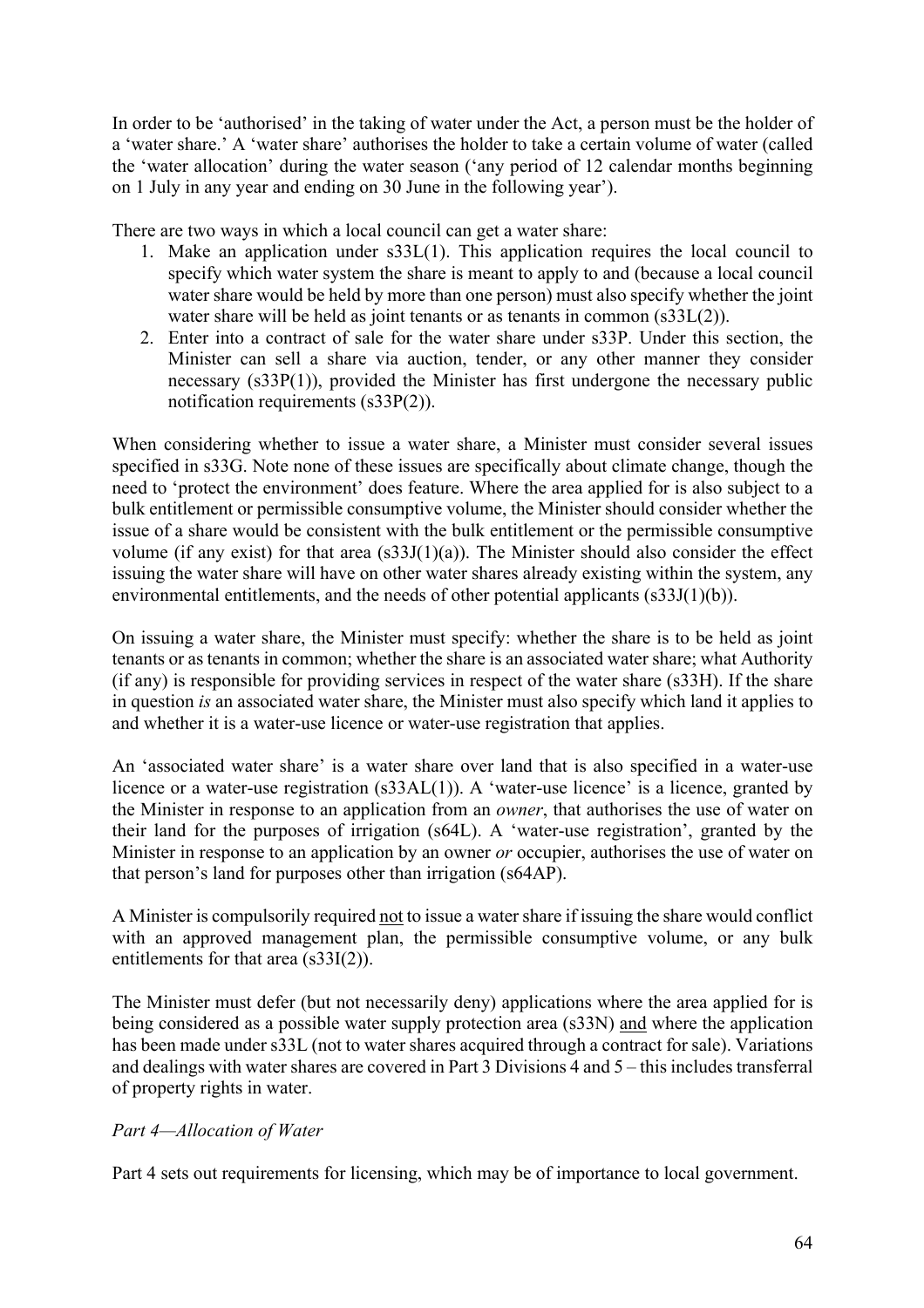#### *Part 6—Water Corporations*

Part 6 sets out powers for Water Corporations; it is largely irrelevant to local councils as it outlines the procedures for establishing water corporations as well as their powers, functions and responsibilities. The only thing of note is that someone can simultaneously be a member of a water corporation and a local council under  $s119(2)(c)$ . There may also be some latent importance regarding public boards directors' duties.

#### *Part 6A—Districts and Land Management Areas*

Part 6A outlines the process for creating irrigation, sewerage, water, and waterway management districts. The creation of these districts triggers a series of responsibilities by the Authority assigned to them. Although local councils themselves do not have any obligations under this section, it is useful for them to be aware of the process of forming and governing these areas, as the Authorities will largely be responsible for the delivery of relevant services in the local council's areas. In the table below, the entities listed in 'Column 1' are the new 'Authorities' that replace the 'Former Water Authorities' listed in Column 2 and have power under the Act (s122G(1)). The previous powers of Catchment Management Authority continue  $(s122G(2)).$ 

| <b>Column 1: Water Corporations</b>                        | <b>Column 2: Former Water Authorities</b>    |  |
|------------------------------------------------------------|----------------------------------------------|--|
| Barwon Region Water Corporation                            | Barwon Region Water Authority                |  |
| Central Gippsland Region Water Corporation                 | Central Gippsland Region Water Authority     |  |
| Central Highlands Region Water Corporation                 | Central Highlands Region Water Authority     |  |
| Coliban Region Water Corporation                           | Coliban Region Water Authority               |  |
| East Gippsland Region Water Corporation                    | East Gippsland Region Water Authority        |  |
| First Mildura Irrigation Trust                             | First Mildura Irrigation Trust               |  |
| Gippsland and Southern Rural Water Corporation             | Gippsland and Southern Rural Water Authority |  |
| Goulbourn-Murray Rural Water Corporation                   | Goulbourn—Murray Rural Water Authority       |  |
| Goulbourn Valley Region Water Corporation                  | Goulbourn Valley Region Water Authority      |  |
| Grampians Wimmera Mallee Water Corporation                 | Grampians Wimmera Mallee Water Authority     |  |
| Lower Murray Urban and Rural Water Corporation             | Lower Murray Urban and Rural Water Authority |  |
| Melbourne Water Corporation<br>Melbourne Water Corporation |                                              |  |
| North East Region Water Corporation                        | North East Region Water Authority            |  |
| South Gippsland Region Water Corporation                   | South Gippsland Region Water Authority       |  |
| Wannon Region Water Corporation                            | Wannon Region Water Authority                |  |
| Western Region Water Corporation                           | Western Region Water Authority               |  |
| Westernport Region Water Corporation                       | Westernport Region Water Authority           |  |

The waterway management district of the Melbourne Water Corporation is specifically delineated by the red on the plan lodged in the central plan office and numbered LEGL./05- 406 (s122H(1)). The Minister may add to or diminish this area of land by publishing a notice in the Government Gazette (s122H(2)).

Where such a declaration is made, any rights, property, and assets that are specified in the Minister's determination; any debts, liabilities, and obligations; and any previous contracts or arrangements are deemed to be vested in the body which has received the new land (s122I(2)). The new body is also liable to pay for the transfer of any right, property, or asset at an amount agreed on with the old body or at the amount determined by the Governor in Council (s122I(3)).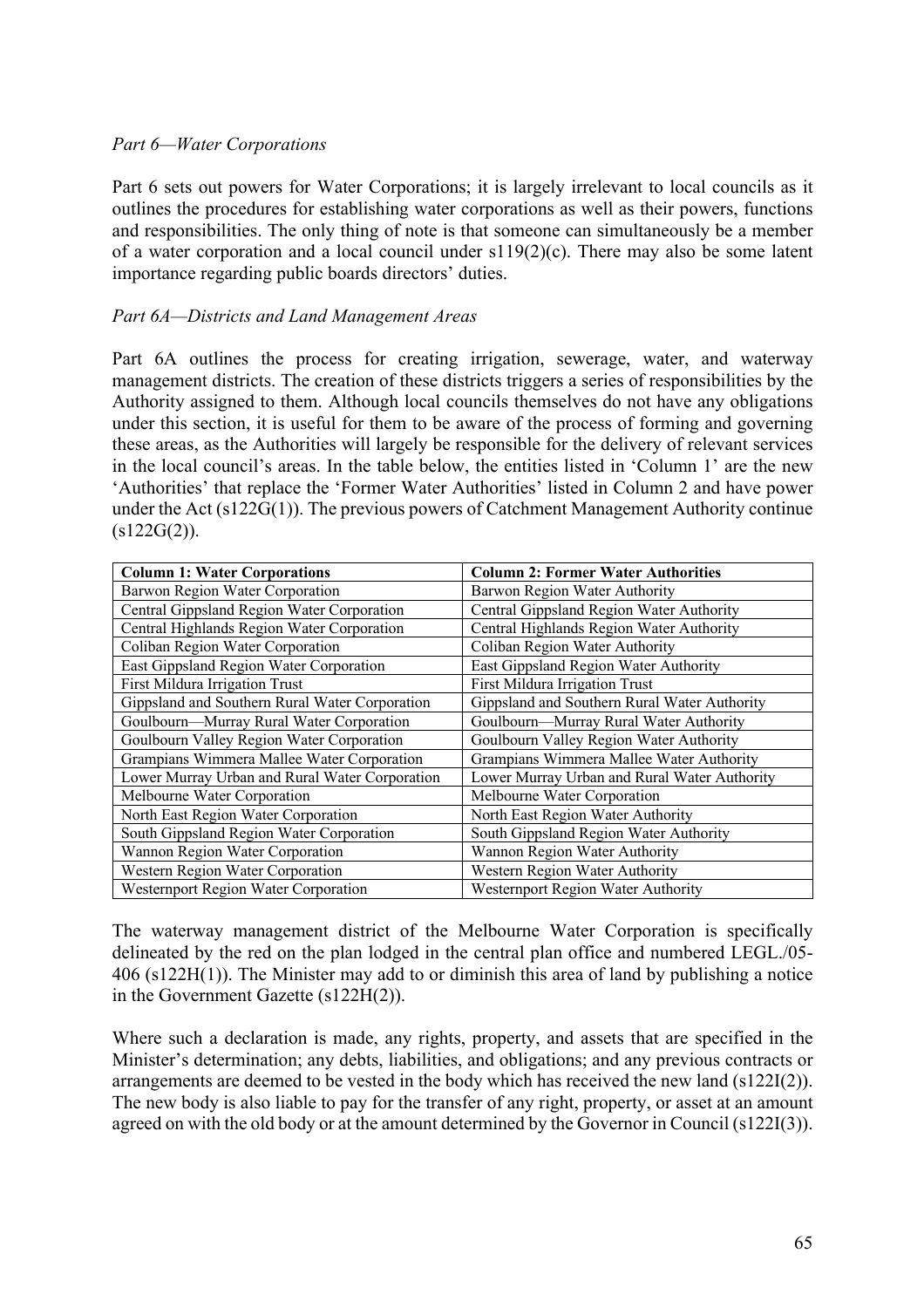Division 3 outlines the methods for creating or extending water, sewerage, irrigation and waterway management districts. Note that Division 3 does not apply to the Melbourne Water Corporation (s122L).

An Authority can also establish a new district or extend an old one. By application to the Minister an Authority can apply to either (s122M):

- Establish a new sewerage or water district; or
- Extend an existing sewerage, water, irrigation or waterway management district.

The Minister will issue guidelines about the form the application must take (s122O(1)). Authorities must follow these guidelines unless otherwise exempted by the Minister  $(s122O(2))$ .

An Authority cannot apply to establish or extend a district unless they have received approval by the Minister in writing to do so (s122N(2)). An Authority cannot apply to establish or extend a district where a part or whole of the proposed area is already within the area of interest of another Authority (s122N(1)).

When submitting an application, the Authority has a number of procedural requirements it must follow. The Authority must give notice of the proposal to establish or extend to: all local councils that are affected by it; any other person who the Authority reasonably believes may be affected and; any other person who the Minister has directed the Authority should give notice to (s122P(1)(a)). Where the Authority is applying to extend a district, the Minister has the power to exempt the Authority from notifying these parties (s122P(3)).

This notice must state that the Authority invites submissions on the proposal, that any submission made should set out the grounds on which it is made and give a deadline by which all submissions should be made ( $s122P(2)$ ). Any person affected by the Authority's proposal is able to make a submission to it (s122Q(2)). Although the Authority must consider all of the submissions (s122R(3)) there is no obligation for the Authority to vary the proposal as a result of the submissions (s122R(1)).

The Authority must also make the proposal available to the public in a number of ways:

- The proposal must be made available for inspection free of charge at its office during the Authority's office hours (s122P(1)(b)).
- The proposal must be published at least once every week for 3 consecutive weeks in a newspaper that circulates generally in the area to which the proposal relates  $(s122P(1)(c)(i)).$
- The proposal must be published in the Government Gazette  $(s122P(1)(c)(ii))$ .

The Minister can choose to approve the proposal, with or without changes, or to refuse it (s122S). If the Minister chooses to approve a proposal, they must declare it by notice published in the Government Gazette (s122T).

The Act also provides for the creation of 'areas of interest'. An area will be an 'area of interest' where it is an area of land outside of that Authority's districts and has been so declared by the Minister in the Government Gazette (again, in response to a request by the Authority for whom the area is declared) (s122U).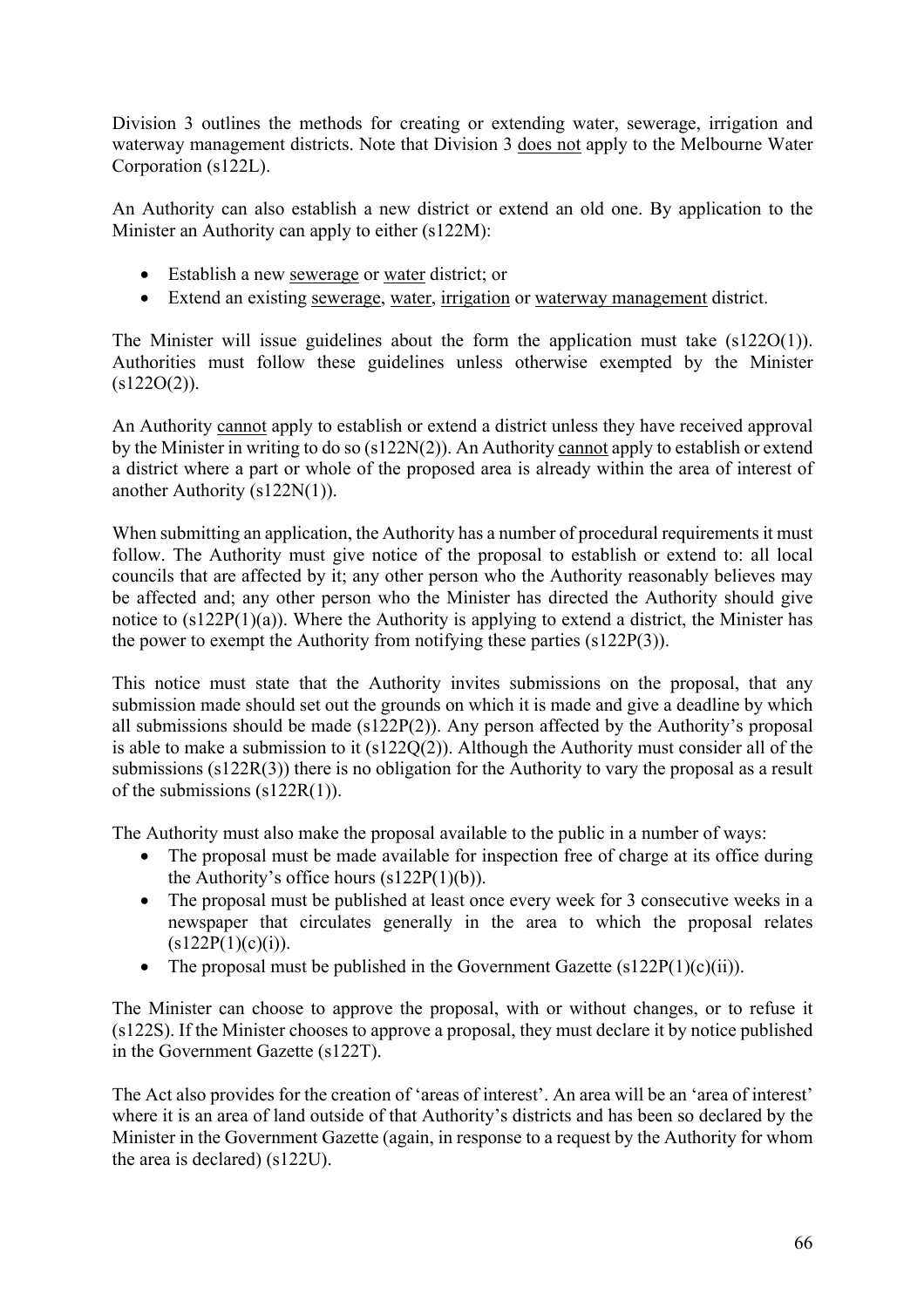In order to make such a declaration the Minister must ensure that the Authority has followed the appropriate procedural requirements: giving a minimum of 30 days notice to any affected public statutory body, publishing the proposed declaration in a newspaper that circulates generally throughout the affected area and otherwise consulting public statutory bodies which may be affected (s122V).

Where an area of interest is declared, the Authority will gain various powers  $(s122W(1))$ :

- For a water district, the Authority can 'carry out any water supply functions (other than irrigation functions) or exercise any water supply powers (other than irrigation powers) in relation to that area of interest'.
- For a sewerage district, the Authority can 'carry out any sewerage functions or exercise any sewerage powers in relation to that area of interest'.
- For a waterway management district, the Authority can 'carry out any waterway management functions or exercise any waterway management powers in relation to that area of interest'.

# *Part 10—Waterway Management*

Part 10 sets out some relevant provisions for local councils, for waterway management. Division 2 specifies that once an Authority has declared a waterway management district, it must 'identify and plan for State and local community needs relating to the use and to the economic, social and environmental values of land and waterways' (s189(1)(a)) and develop and implement programs, schemes, and works that will meet those needs.

In doing so, an Authority has several powers and obligations. For example, the Authority has the power to 'close, permanently or for a specified period, the access of people, animals or vehicles to the whole or any part of a designated waterway or designated land or works' (s193(1)). Before doing so, the Authority must obtain the landowner's consent (s193(3)) and comply with publication requirements (s193(6)).

Should local council land be subject to such an order they can apply for a review of the decision in the Tribunal (s193(7)), provided it is within 28 days of the decision or within 28 days of when the statement of reasons was given (s193(7A)).

The local council cannot interfere with any of the works undertaken as part of this program (s194) or cause any drainage works to be connected or discharge (s195).

The Authority also has additional powers to require the owner of property within the waterway to contribute to or pay the costs of works (s196) or where the work results in increased use of services by that property (s197).

#### *Part 12—Access over Lands*

Part 12 governs the protocols local councils have to follow in order to gain access to another's land for the purposes of drainage, water supply or salinity mitigation purposes.

A local council can gain access over another's lands by giving the owner and occupier (if the occupier is not the owner) notice, and trying to arrange access by agreement under s234. Such an agreement will need tospecify the amount and type of compensation (if required), describe the access agreed to, and includes a map of the land. Where no agreement can be made within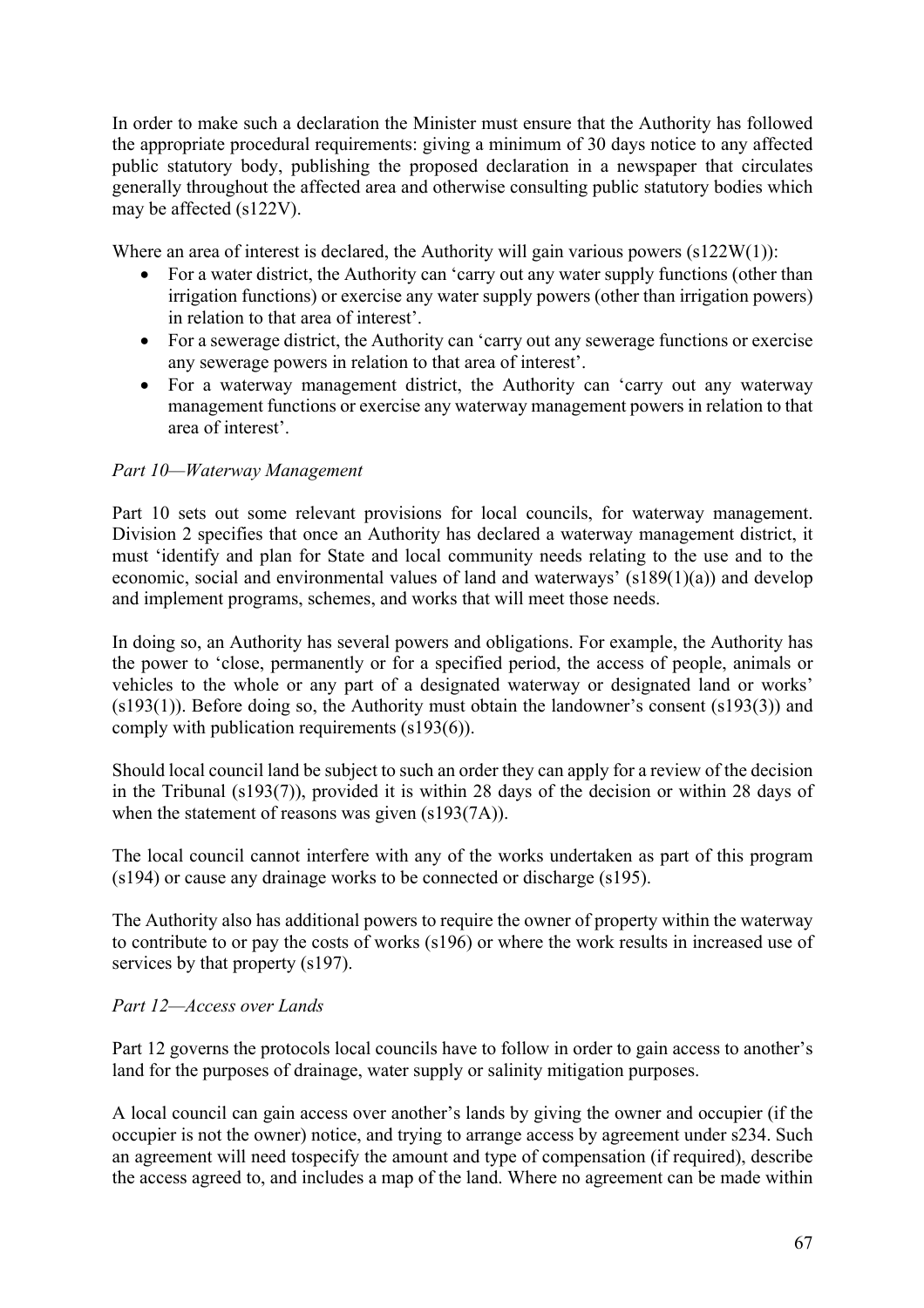one month of notification, the local council can apply to the Minister, who will appoint an authority to decide the issue (s235). Regardless of the method, an agreement to grant access is not effective until registered and lodged appropriately (s236).

The parties can revoke or vary this agreement by the same methods (above outlined) used to create an original agreement, or the parties can make a new agreement altogether (s237(1)). Where no agreement can be made within one month of notification, the local council can apply to the Minister, who will appoint an authority to decide the issue (s237(2)).

The owner of land in favour of which a right of access is created may enter the relevant land to install, remove, alter, or maintain any works on the land that are necessary for the use of the right of access (s238(1)). If the owner fails to maintain the land or installations, the entering party may complete the maintenance and recover costs from the owner after giving 14 days notice (s238(2)).

The owner of land in favour of which a right of access is created may, subject to this Part, do anything necessary to construct, maintain and alter works in the relevant land, including breaking up the surface of any road (s239(1)). Before breaking up the surface of a road, the owner must give 14 days notice to the person responsible for maintaining the road (possibly local government) or risk a punishment of up to 10 penalty units (s239(2)).

| <b>Section</b> | Offence                                                    | Penalty                               |
|----------------|------------------------------------------------------------|---------------------------------------|
| s288           | Do not interfere (destroy, damage, remove, alter or in     | First offence: 60 penalty units or 6  |
|                | any way                                                    | months imprisonment                   |
|                | interfere) with the Authority's works or property.         | Subsequent offence: 120 penalty units |
|                |                                                            | or 12 months imprisonment             |
| s289           | Do not take, use or divert water or water flows under the  | First offence: 60 penalty units or    |
|                | control of the Authority.                                  | imprisonment for 6 months.            |
|                |                                                            | Subsequent offence: 120 penalty       |
|                |                                                            | units or imprisonment for 12 months.  |
| s290           | Except in an emergency, do not open                        | 10 penalty units.                     |
|                | any ground and thereby uncover or expose any works         |                                       |
|                | belonging to or under the control and management of an     |                                       |
|                | Authority without the Authority's permission or 5 days     |                                       |
|                | written notice.                                            |                                       |
| s291           | Do not wilfully trespass on the land or premises of an     | 10 penalty units.                     |
|                | Authority.                                                 |                                       |
| s291C          | Do not impersonate an authorised                           | 60 penalty units.                     |
|                | water officer.                                             |                                       |
| s291D          | Do not refuse to state the name and address or state a     | 10 penalty units.                     |
|                | false name and address when required by an authorised      |                                       |
|                | water officer. (An authorised officer may ask for a name   |                                       |
|                | and address when they have reasonable grounds to           |                                       |
|                | believe that the person has convened or is convening an    |                                       |
|                | offence under the area by-laws).                           |                                       |
| s292(2)        | Do not obstruct, threaten, abuse, insult or intimidate: an | 20 penalty units.                     |
|                | officer of the Authority or someone assisting an officer   |                                       |
|                | and / or any person lawfully performing duties under this  |                                       |
|                | Act.                                                       |                                       |
| s293(2)        | Do not refuse to state the name and address or state a     | 10 penalty units.                     |
| s294(2)        | false name and address when required by an officer of      |                                       |
|                | an Authority or member of the police force. (An officer    |                                       |

Part 14 outlines a series of offences that the local council must not commit in order to avoid criminal liability, as follows: